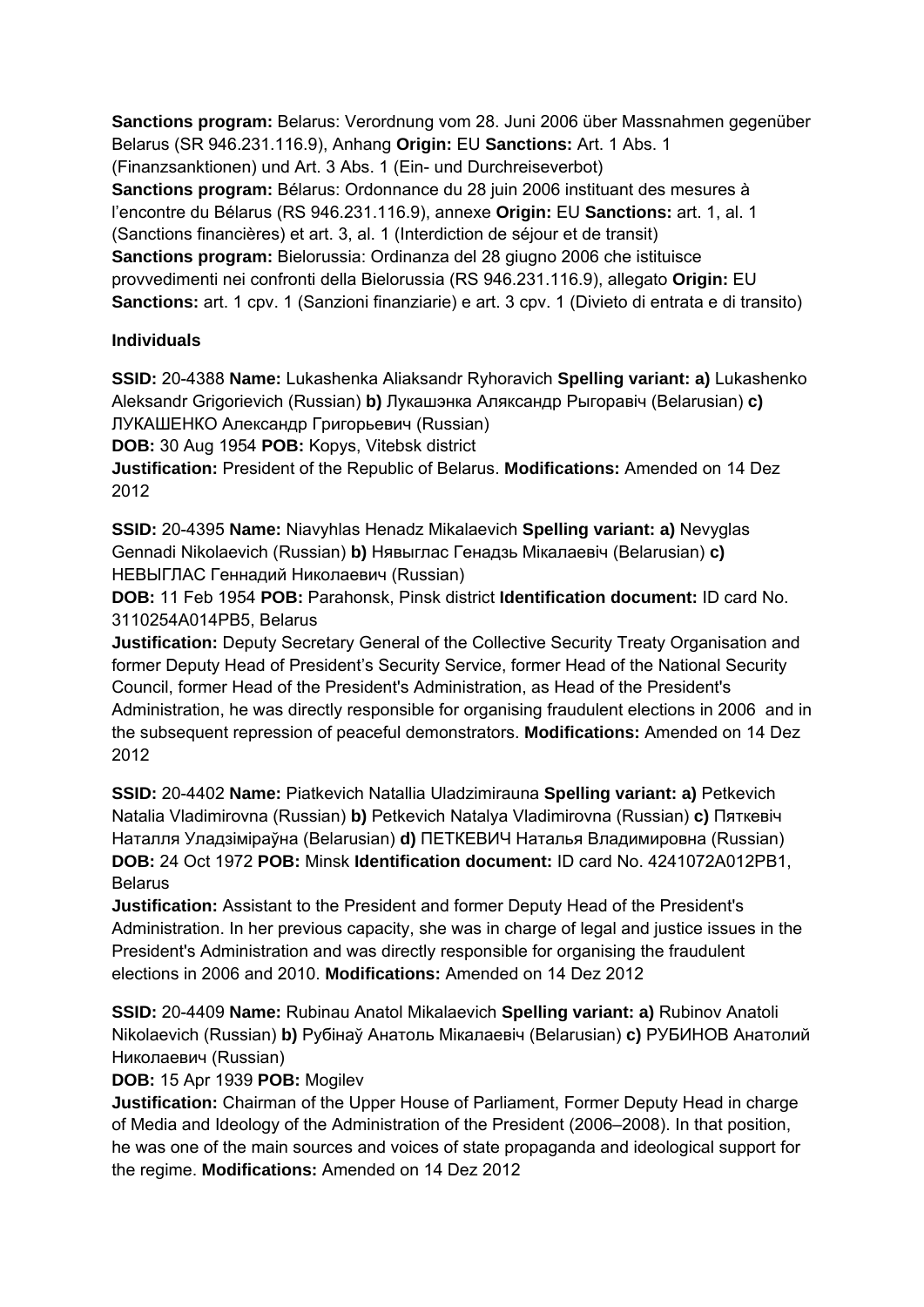**SSID:** 20-4416 **Name:** Praliaskouski Aleh Vitoldavich **Spelling variant: a)** Proleskovski Oleg Vitoldovich (Russian) **b)** Proleskovsky Oleg Vitoldovich (Russian) **c)** Праляскоўскі Алег Вітольдавіч (Belarusian) **d)** ПРОЛЕСКОВСКИЙ Олег Витольдович (Russian) **DOB:** 1 Oct 1963 **POB:** Zagorsk, Sergijev Posad, Russian Federation **Justification:** Minister of Information, former Deputy Head of the President's Administration, former Head of the General Directorate for Ideology in the President's Administration, former Director of the Centre of Analysis and Information of the President's Administration. He has been one of the main sources and voices of state propaganda and ideological support for the regime. He has been promoted to the position of Minister, and has since continued to be a vocal propagandist and supporter of the acts of the regime towards the democratic opposition and civil society. **Modifications:** Amended on 14 Dez 2012

**SSID:** 20-4422 **Name:** Radzkou Aliaksandr Mikhailavich **Spelling variant: a)** Radkov Aleksandr Mikhailovich (Russian) **b)** Радзькоў Аляксандр Міхайлавіч (Belarusian) **c)**  РАДЬКОВ Александр Михайлович (Russian)

**DOB:** 1 Jul 1951 **POB:** Botnia, Mogilev district **Identification document:** ID card No. 3010751M102PB0, Belarus

**Justification:** First Deputy Head of the Administration of the President, former Minister of Education. He closed down the European Humanity University, ordered the repression of opposition students, and organised students in order to force them to vote for the regime. He played an active role in organising fraudulent elections in 2008, 2010 and 2012, and in the subsequent repression of peaceful demonstrators in 2008 and 2010. He is very close to President Lukashenka. He is the Head of Belaya Rus, the main ideological and political organisation of the regime. **Modifications:** Amended on 14 Dez 2012

**SSID:** 20-4429 **Name:** Rusakevich Uladzimir Vasilievich **Spelling variant: a)** Rusakevich Vladimir Vasilievich (Russian) **b)** Русакевіч Уладзімір Васільевіч (Belarusian) **c)**  РУСАКЕВИЧ Владимир Васильевич (Russian)

**DOB:** 13 Sep 1947 **POB:** Vygonoshchi, Brest district

**Justification:** Has actively undermined democracy in Belarus. As a former Minister of Information, he was the main person responsible for the pressure and repression of the independent media and journalists between 2003 and 2009. **Modifications:** Amended on 14 Dez 2012

**SSID:** 20-4436 **Name:** Halavanau Viktar Ryhoravich **Spelling variant: a)** Golovanov Viktor Grigorievich (Russian) **b)** Галаванаў Віктар Рыгоравіч (Belarusian) **c)** ГОЛОВАНОВ Виктор Григорьевич (Russian)

**DOB:** 1952 **POB:** Borisov

**Justification:** As former Minister of Justice, his services elaborated laws that are repressive towards civil society and the democratic opposition. He also denied or deprived registration for NGOs and political parties and he ignored unlawful acts undertaken by the security services against the population. **Modifications:** Amended on 14 Dez 2012

**SSID:** 20-4443 **Name:** Zimouski Aliaksandr Leanidavich **Spelling variant: a)** Zimovski Aleksandr Leonidovich (Russian) **b)** Зімоўскі Аляксандр Леанідавіч (Belarusian) **c)**  ЗИМОВСКИЙ Александр Леонидович (Russian)

**DOB:** 10 Jan 1961 **POB:** Germany **Identification document:** ID card No. 3100161A078PB5, Belarus

**Justification:** Media adviser and former President of the State Radio-television company.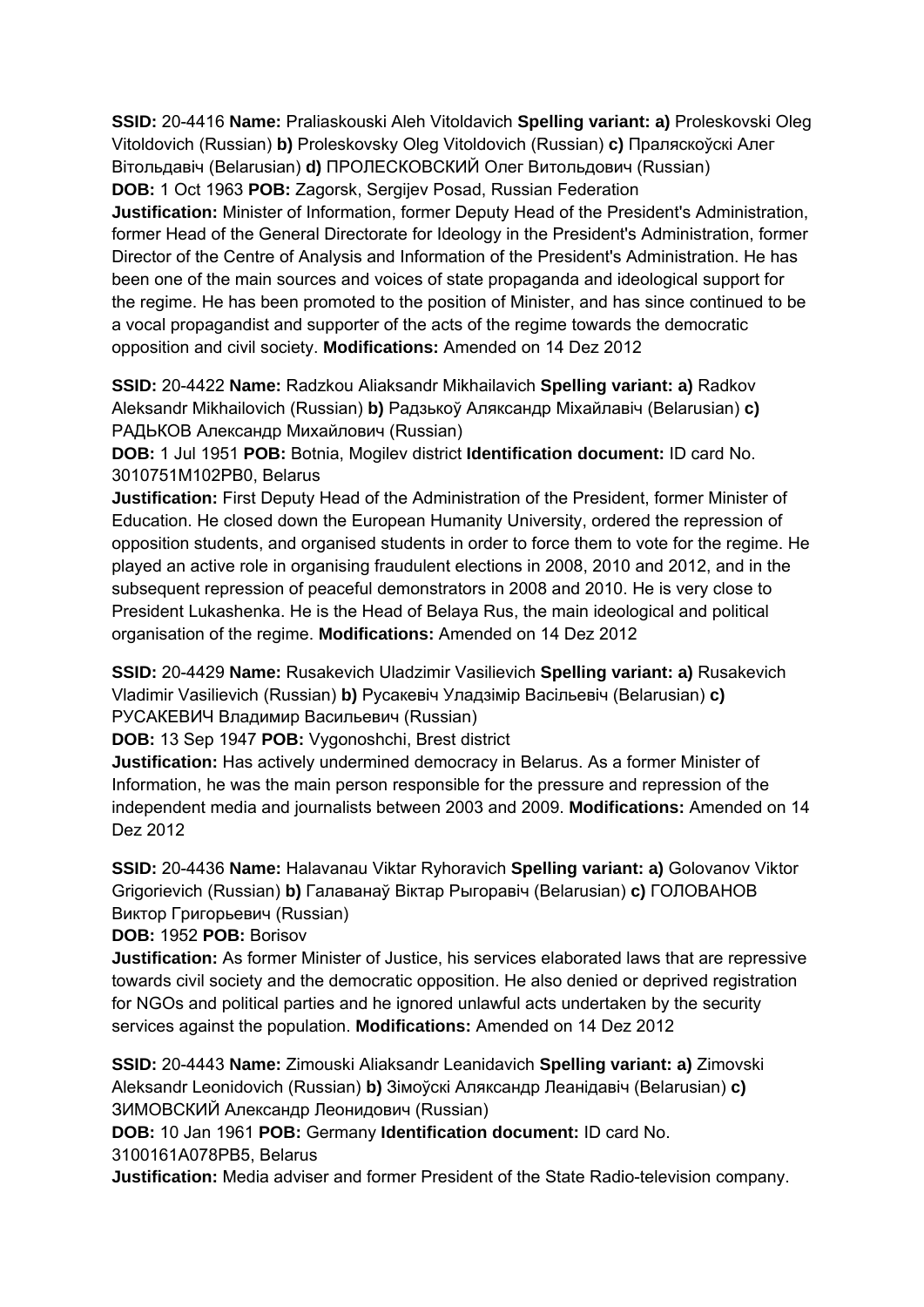He was the main actor of the regime's propaganda until December 2010, by systematically denigrating the opposition and justifying gross violations of human rights and recurrent crackdowns on the opposition and on civil society in Belarus. **Modifications:** Amended on 14 Dez 2012

**SSID:** 20-4449 **Name:** Kanapliou Uladzimir Mikalaevich **Spelling variant: a)** Konoplev Vladimir Nikolaevich (Russian) **b)** Канаплёў Уладзімір Мікалаевіч (Belarusian) **c)**  КОНОПЛЕВ Владимир Николаевич (Russian)

**DOB:** 3 Jan 1954 **POB:** Akulintsi, Mogilev district **Identification document:** ID card No. 3030154A124PB9, Belarus

**Justification:** Has close ties with President Lukashenka with whom he worked closely during the 1980s and mainly in 1990s. Former Chairman of the Lower House of the Parliament, appointed by the President. He was one of the main actors in the fraudulent presidential election in 2006. **Modifications:** Amended on 14 Dez 2012

**SSID:** 20-4456 **Name:** Charhinets Mikalai Ivanavich **Spelling variant: a)** Cherginets Nikolai Ivanovich (Russian) **b)** Чаргінец Мікалай Іванавіч (Belarusian) **c)** ЧЕРГИНЕЦ Николай Иванович (Russian)

**DOB:** 17 Oct 1937 **POB:** Minsk **Identification document:** ID card No. 3171037A004PB4, **Belarus** 

**Justification:** Head of the pro-regime Union of writers and Chairman of the Morality Republican Public Council (that takes part in the censorship activities of the regime) and former Chairman of the Foreign Affairs Committee of the Upper House. He is a close supporter of President Lukashenka, and key to the regime's propaganda and censorship. **Modifications:** Amended on 14 Dez 2012

**SSID:** 20-4462 **Name:** Kastsian Siarhei Ivanavich **Spelling variant: a)** Kostian Sergei Ivanovich (Russian) **b)** Kostyan Sergey Ivanovich (Russian) **c)** Касцян Сяргей Іванавіч (Belarusian) **d)** КОСТЯН Сергей Иванович (Russian)

**DOB:** 15 Jan 1941 **POB:** Usokhi, Mogilev district

**Justification:** Chairman of the Foreign Affairs Committee of the Lower House. Important figure in the Lukashenko regime. **Modifications:** Amended on 14 Dez 2012

**SSID:** 20-4469 **Name:** Orda Mikhail Siarheevich **Spelling variant: a)** Orda Mikhail Sergeievich (Russian) **b)** Орда Міхаіл Сяргеевіч (Belarusian) **c)** ОРДА Михаил Сергеевич (Russian)

**DOB:** 28 Sep 1966 **POB:** Diatlovo (Дятлово), Grodno district (Гродненской области) **Identification document:** ID card No. 3280966A011PB2, Belarus

**Justification:** Has actively undermined democracy in Belarus. Former Member of the Upper House and a former leader of BRSM (Belarusian youth union). In particular, in the latter position, he was the main organiser behind actions by BRSM activists against peaceful demonstrators protesting against the fraudulent Presidential elections in 2006. **Modifications:** Amended on 14 Dez 2012

**SSID:** 20-4476 **Name:** Lazavik Mikalai Ivanavich **Spelling variant: a)** Lozovik Nikolai Ivanovich (Russian) **b)** Лазавік Мікалай Іванавіч (Belarusian) **c)** ЛОЗОВИК Николай Иванович (Russian)

**DOB:** 18 Jan 1951 **POB:** Nevinyany (Невиняны Вилейского), Minsk district (р-на Минской обл) **Identification document:** ID card No. 3180151H004PB2, Belarus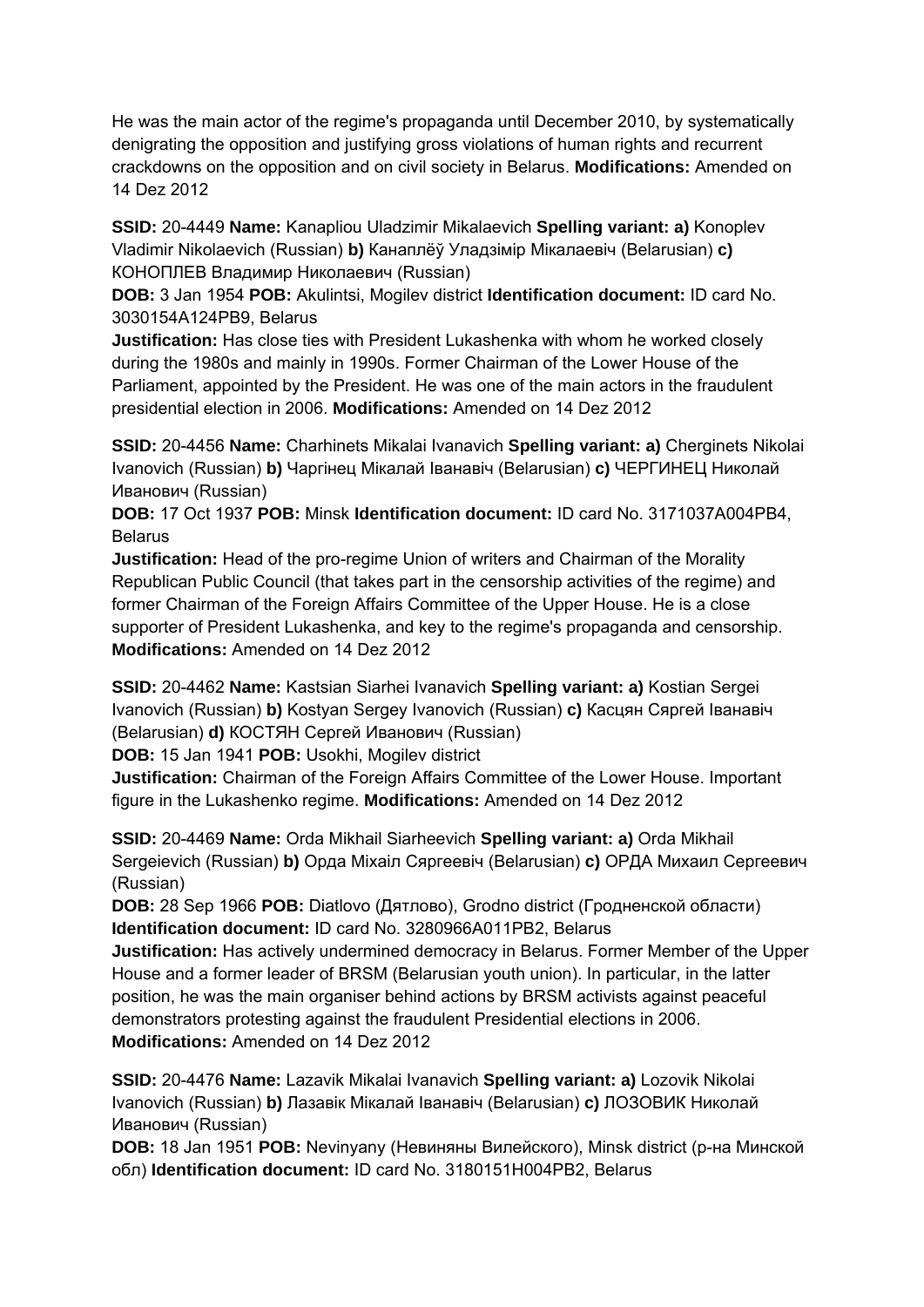**Justification:** Secretary of the Central Election Commission of Belarus. Since 2000 he has been one of the main actors involved in the falsifications in fraudulent elections and referenda, in particular in 2004, 2006, 2008, 2010. **Modifications:** Amended on 14 Dez 2012

**SSID:** 20-4482 **Name:** Miklashevich Piotr Piatrovich **Spelling variant: a)** Miklashevich Petr Petrovich (Russian) **b)** Міклашэвіч Пётр Пятровіч (Belarusian) **c)** МИКЛАШЕВИЧ Петр Петрович (Russian)

**DOB:** 1954 **POB:** Kosuta, Minsk District

**Justification:** Head of the Constitutional Court and former Prosecutor General who has been active in the repression of civil society and of the democratic opposition. In his previous capacity, he was one of the main persons involved in the repression of the democratic opposition and of civil society from 2004 to 2008. Since his appointment to the Constitutional Court in 2008, he has faithfully implemented the repressive policies of the regime and has validated repressive laws even when they violated the constitution. **Modifications:**  Amended on 14 Dez 2012

**SSID:** 20-4489 **Name:** Slizheuski Aleh Leanidavich **Spelling variant: a)** Slizhevski Oleg Leonidovich (Russian) **b)** Слiжэўскi Алег Леанідавіч (Belarusian) **c)** СЛИЖЕВСКИЙ Олег Леонидович (Russian)

**DOB:** 16 Aug 1972 **POB:** Grodno

**Justification:** Minister of Justice, Member of the Central Election Commission (CEC) and former Head of Division of Social organisations and political parties in the Ministry of Justice. As a Member of the CEC, he was responsible for the violations of international electoral standards which have occurred in elections since 2007. With his positions in the Ministry of Justice and the control he exercises over the judiciary, he has taken an active part in the repression of civil society and of the democratic opposition, by refusing registration of NGOs and political parties, which in many cases has lead to their abolition. **Modifications:**  Amended on 14 Dez 2012

**SSID:** 20-4493 **Name:** Kharyton Aliaksandr **Spelling variant: a)** Khariton Aleksandr (Russian) **b)** ХАРИТОН Александр (Belarusian) **c)** ХАРИТОН Александр (Russian) **Justification:** Senior Consultant of the Division of Social Organisations, Parties and NGOs of the Ministry of Justice. He has taken an active part in the repression of civil society and of the democratic opposition since 2001, by personally refusing to register NGOs and political parties, which in many cases has lead to their abolition. **Modifications:** Amended on 14 Dez 2012

**SSID:** 20-4497 **Name:** Smirnou Iauhen Aliaksandravich **Spelling variant: a)** Smirnou Yauhen Aliaksandravich (Belarusian) **b)** Smirnov Evgeni Aleksandrovich (Russian) **c)**  Smirnov Yevgeni Aleksandrovich (Russian) **d)** Смірноў Яўген Аляксандравіч (Belarusian) **e)** СМИРНОВ Евгений Александрович (Russian)

**DOB:** 15 Mar 1949 **POB:** Riazan district, Russian Federation **Identification document:** ID card No. 3160872K021PB4, Belarus

**Justification:** Chairman of the EurasEc court, First Deputy of the Chairman of the Economic Court. Responsible for the repression of civil society and of the democratic opposition, in particular in relation to the 2006 elections. **Modifications:** Amended on 14 Dez 2012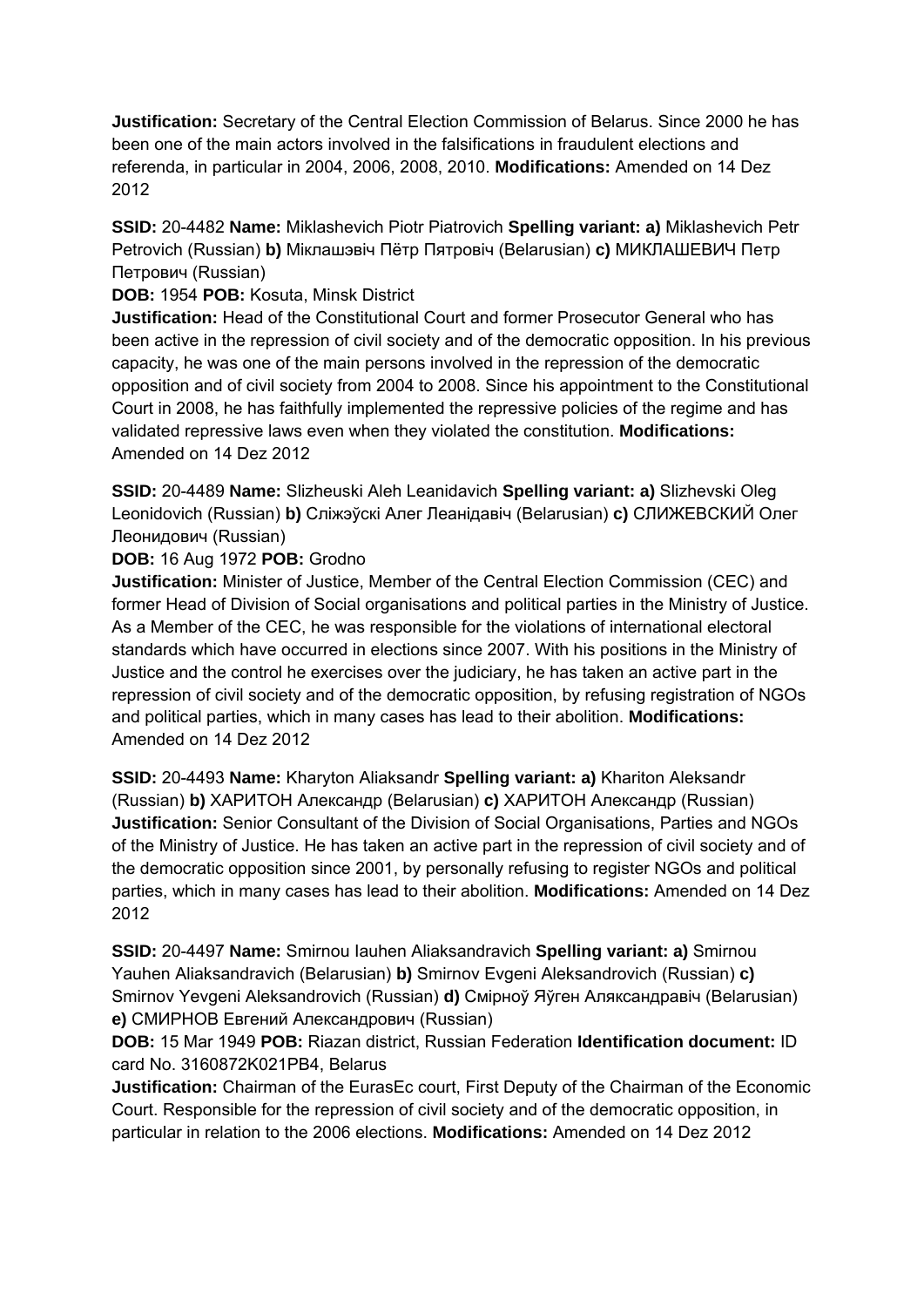**SSID:** 20-4504 **Name:** Ravutskaia Nadzeia Zalauna **Spelling variant: a)** Ravutskaya Nadzeya Zalauna (Belarusian) **b)** Reutskaia Nadezhda Zalovna (Russian) **c)** Reutskaya Nadezhda Zalovna (Russian) **d)** Равуцкая Надзея Залаўна (Belarusian) **e)** РЕУТСКАЯ Надежда Заловна (Russian)

**Justification:** Judge of the Moscow district of Minsk. Responsible for the repression of civil society and of the democratic opposition. The way she has imple-mented her role has contributed to the creation of an atmosphere of fear within society, in particular in relation to the 2006 elections. **Modifications:** Amended on 14 Dez 2012

**SSID:** 20-4508 **Name:** Trubnikau Mikalai Aliakseevich **Spelling variant: a)** Trubnikov Nikolai Alekseevich (Russian) **b)** Трубнікаў Мікалай Аляксеевіч (Belarusian) **c)**  ТРУБНИКОВ Николай Алексеевич (Russian)

**Justification:** Judge of the Partizanski district of Minsk. He was directly involved in the judicial repression of civil society and of the democratic opposition in 2006–2007. On 15 January 2007, he sentenced the political activist Andrei Dzmitriev to 3 days in jail. His way of conducting the trial was a clear violation of the Code of Criminal Procedure. He sustained the use of evidence and testimonies irrelevant to the accused. **Modifications:** Amended on 14 Dez 2012

**SSID:** 20-4512 **Name:** Kupryianau Mikalai Mikhailavich **Spelling variant: a)** Kupriianov Nikolai Mikhailovich (Russian) **b)** Kuprianov Nikolai Mikhailovich (Russian) **c)** Kupriyanov Nikolai Mikhailovich (Russian) **d)** Купрыянаў Мікалай Міхайлавіч (Belarusian) **e)**  КУПРИЯНОВ Николай Михайлович (Russian)

**Justification:** One of the main actors of the crackdown and repression of the democratic opposition and of civil society between 2002 and 2008. Former Deputy Prosecutor General, a key role in the judicial system of the Lukashenka regime. **Modifications:** Amended on 14 Dez 2012

**SSID:** 20-4516 **Name:** Sukharenka Stsiapan Mikalaevich **Spelling variant: a)** Sukhorenko Stepan Nikolaevich (Russian) **b)** Сухарэнка Сцяпан Мікалаевіч (Belarusian) **c)**  СУХОРЕНКО Степан Николаевич (Russian)

**DOB:** 27 Jan 1957 **POB:** Zdudichi, Gomel district

**Justification:** Ambassador of the Belarusian Ministry of Foreign Affairs, former Chairman of KGB. He threatened peaceful activists before demonstrations in 2006, and was one of the main actors in the repression after the fraudulent elections of the democratic opposition and of civil society. He was also the initiator of repressive legislative amendments and laws against the democratic opposition and civil society. **Modifications:** Amended on 14 Dez 2012

**SSID:** 20-4523 **Name:** Dzemiantsei Vasil Ivanavich **Spelling variant: a)** Dzemyantsey Vasil Ivanovich (Belarusian) **b)** Dementei Vasili Ivanovich (Russian) **c)** Dementey Vasili Ivanovich (Russian) **d)** Дземянцей Васіль Iванавіч (Belarusian) **e)** ДЕМЕНТЕЙ Василий Иванович (Russian)

**DOB:** 20 Sep 1954 **Identification document:** ID card No. 3200954E045PB4, Belarus **Justification:** Head of the Grodno Customs regional committee, former First deputy Chairman of the KGB (2005–2007), former Deputy Head of the State Customs Committee. Responsible for the repressive work of the KGB against civil society and the democratic opposition in particular in 2006–2007. **Modifications:** Amended on 14 Dez 2012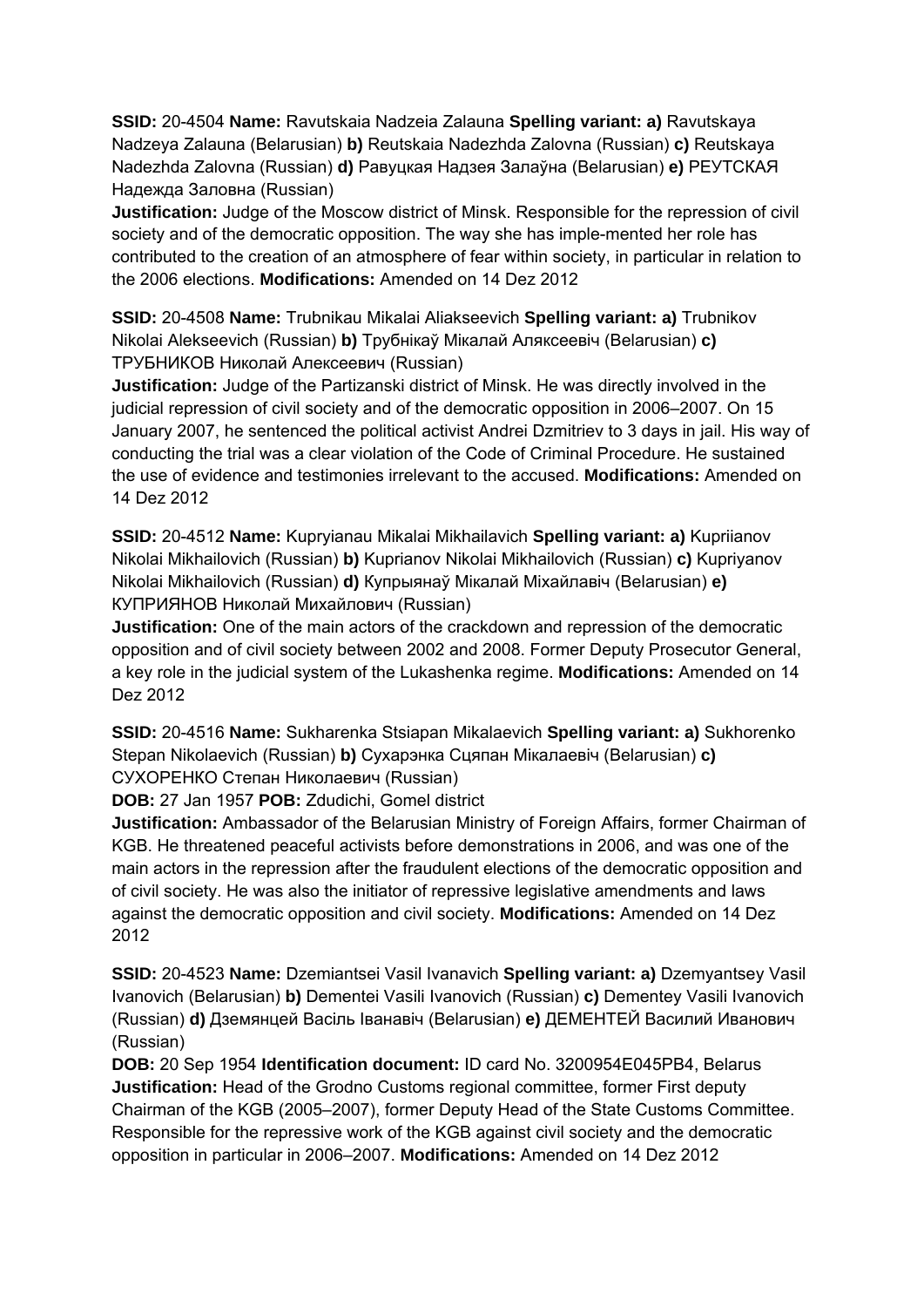**SSID:** 20-4527 **Name:** Kozik Leanid Piatrovich **Spelling variant: a)** Kozik Leonid Petrovich (Russian) **b)** Козік Леанід Пятровіч (Belarusian) **c)** КОЗИК Леонид Петрович (Russian) **DOB:** 13 Jul 1948 **POB:** Borisov **Identification document:** ID card No. 3130748A017PB8, Belarus

**Justification:** Head of the Federation of Trade Unions. Former deputy Prime Minister and deputy Head of the President's Administration. Key figure and supporter of the regime. Responsible for the violations in the fraudulent creation of electoral committees, where the members of the pro-regime trade unions represent a major part, and the fraudulent designation of candidates, and for exerting pressure on workers to vote for the regime. **Modifications:** Amended on 14 Dez 2012

**SSID:** 20-4533 **Name:** Kaliada Aliaksandr Mikhailavich **Spelling variant: a)** Koleda Aleksandr Mikhailovich (Russian) **b)** Каляда Аляксандр Міхайлавіч (Belarusian) **c)**  КОЛЕДА Александр Михайлович (Russian)

**DOB:** 21 Mar 1958 **Identification document:** ID card No. 3210358C033PB6, Belarus **Justification:** Member of the Central Election Committee and Chairman of the Regional Election Committee of the Brest region. As a Member of the Central Electoral Commission, he was responsible for the violations of international electoral standards in the Presidential elections in 2006 and 2010 in the Brest region. **Modifications:** Amended on 14 Dez 2012

**SSID:** 20-4537 **Name:** Mikhasiou Uladzimir Ilich **Spelling variant: a)** Mikhasev Vladimir Ilich (Russian) **b)** Міхасёў Уладзімір Ільіч (Belarusian) **c)** МИХАСЕВ Владимир Ильич (Russian)

**DOB:** 14 Oct 1949 **POB:** Sosnovka, Shklov rayon (Сосновка, Шкловского района), Mogilev district (Могилевской области)

**Justification:** Has actively undermined democracy in Belarus. Former Сhairman of the Regional Election Committee of the Gomel region, former Member of the Lower Chamber of the Parliament. As Chairman of a Regional Electoral Commission, he was directly responsible for the violations of international electoral standards, in particular in the Presidential elections in 2006 in the Gomel region. **Modifications:** Amended on 14 Dez 2012

**SSID:** 20-4541 **Name:** Luchyna Leanid Aliaksandravich **Spelling variant: a)** Luchina Leonid Aleksandrovich (Russian) **b)** Лучына Леанід Аляксандравіч (Belarusian) **c)** ЛУЧИНА Леонид Александрович (Russian)

**DOB:** 18 Nov 1947 **POB:** Pristupovschina (Приступовщина Дзержинского), Minsk region (р-на Минской обл)

**Justification:** Has actively undermined democracy in Belarus. Former Сhairman of the Regional Electoral Commission of the Grodno district. As Chairman of a Regional Electoral Commission, he was directly responsible for the violations of international electoral standards in the Presidential elections, in particular in 2006 in the Grodno region. **Modifications:** Amended on 14 Dez 2012

**SSID:** 20-4548 **Name:** Karpenka Ihar Vasilievich **Spelling variant: a)** Karpenko Igor Vasilievich (Russian) **b)** Карпенка Ігар Васільевіч (Belarusian) **c)** КАРПЕНКО Игорь Васильевич (Russian)

**DOB:** 28 Apr 1964 **POB:** Novokuznetsk, Russian Federation

**Justification:** Head of Regional Election Commission (REC), Minsk City, former Member of the Lower Chamber of the Parliament, currently Deputy Mayor of Minsk. As Chairman of a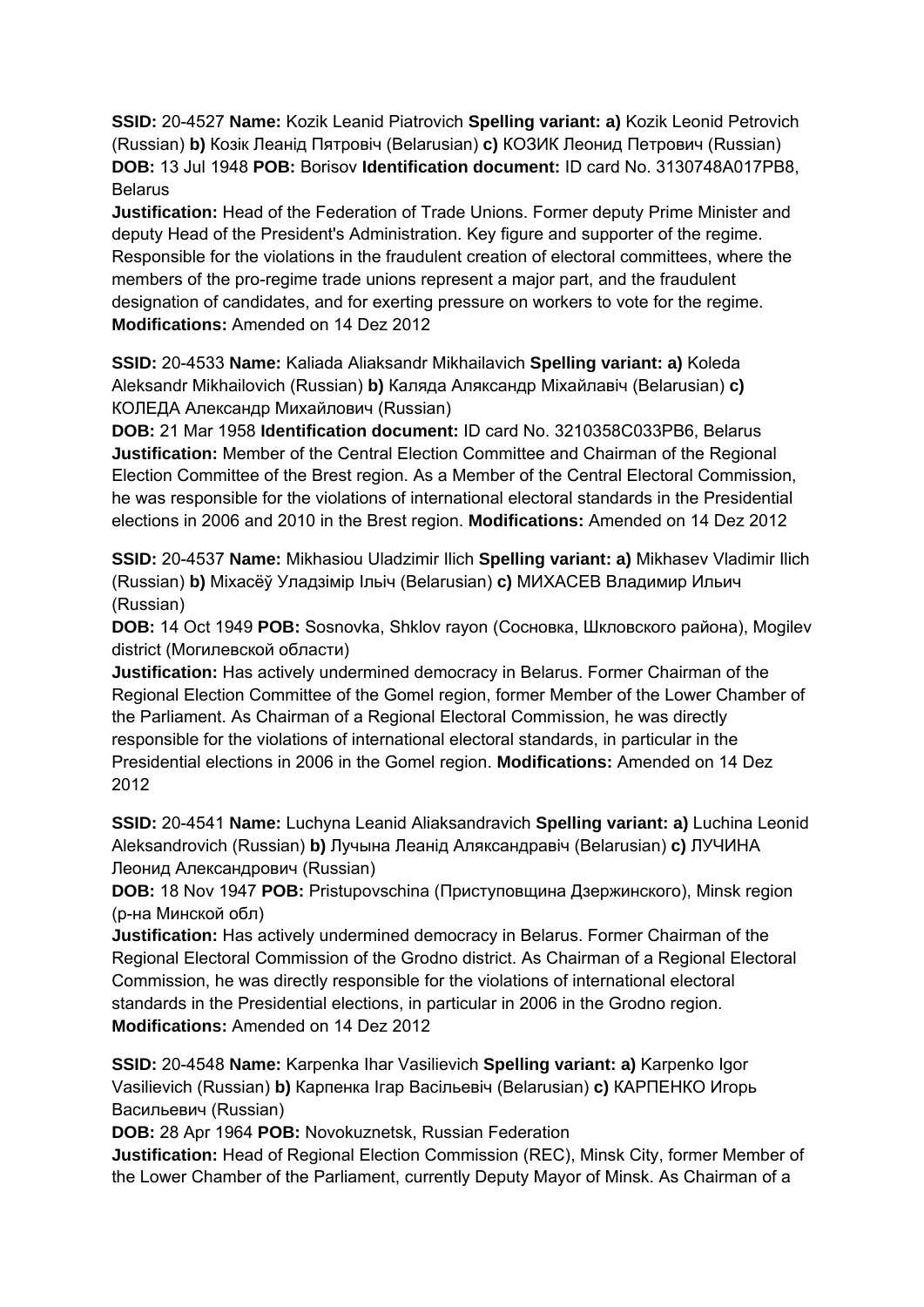Regional Electoral Commission, he was directly responsible for the violations of international electoral standards in the Presidential elections, in particular in 2006 in Minsk City. **Modifications:** Amended on 14 Dez 2012

**SSID:** 20-4555 **Name:** Kurlovich Uladzimir Anatolievich **Spelling variant: a)** Kurlovich Vladimir Anatolievich (Russian) **b)** Курловіч Уладзімір Анатольевіч (Belarusian) **c)**  КУРЛОВИЧ Владимир Анатольевич (Russian)

**Justification:** Has actively undermined democracy in Belarus. Former Сhairman of the Regional Electoral Commission of the Minsk region. As Chairman of a Regional Electoral Commission, he was directly responsible for the violations of international electoral standards in the Presidential elections, in particular in 2006 in the Minsk region. **Modifications:** Amended on 14 Dez 2012

**SSID:** 20-4559 **Name:** Miatselitsa Mikalai Tsimafeevich **Spelling variant: a)** Metelitsa Nikolai Timofeevich (Russian) **b)** Мяцеліца Мікалай Цімафеевіч (Belarusian) **c)**  МЕТЕЛИЦА Николай Тимофеевич (Russian)

**Justification:** Has actively undermined democracy in Belarus. Former Сhairman of the Regional Electoral Commission of the Mogilev district. As Chairman of a Regional Electoral Commission, he was directly responsible for the violations of international electoral standards in the Presidential elections, in particular in 2006 in the Mogilev region. **Modifications:** Amended on 14 Dez 2012

**SSID:** 20-4563 **Name:** Rybakou Aliaksei Vasilievich **Spelling variant: a)** Rybakov Aliaksey Vasilievich (Russian) **b)** Rybakov Aleksei Vasilievich (Russian) **c)** Rybakov Alexey Vasilievich (Russian) **d)** Рыбакоў Аляксей Васiльевiч (Belarusian) **e)** РЫБАКОВ Алексей Васильевич (Russian)

**DOB:** 31 Jul 1966 **Address:** Ul. Yesenina 31-1-104, Minsk **Identification document:** Passport No. MP2937413, Belarus

**Justification:** Judge of the Supreme Court. A former Judge of the Minsk Moskovski District Court and currently judge of the Supreme court. He sentenced the former presidential candidate, Alyaksandr Kazulin, to five-and-a-half years in jail for organising protests in March 2006 against the fraudulent elections.The way he conducted the trial was a clear violation of the Code of Criminal Procedure. **Modifications:** Amended on 14 Dez 2012

**SSID:** 20-4568 **Name:** Bortnik Siarhei Aliaksandrovich **Spelling variant: a)** Bortnik Siarhey Aliaksandrovich (Belarusian) **b)** Bortnik Sergei Aleksandrovich (Russian) **c)** Bortnik Sergey Aleksandrovich (Russian) **d)** Бортнік Сяргей Аляксандравіч (Belarusian) **e)** БОРТНИК Сергей Александрович (Russian)

**DOB:** 28 May 1953 **POB:** Minsk **Address:** Ul. Surganovo 80-263, Minsk **Identification document:** Passport No. MP0469554, Belarus

**Justification:** Public Prosecutor. In 2006, he dealt with the case of the former presidential candidate Alyaksandr Kazulin who was accused of organising protests in March 2006 against the fraudulent elections. The accusation presented by him was politically motivated and included clear violations of the Code of Criminal Procedure. In April 2012, he also gave his agreement to imposing preventive police supervision for two years on the prominent political activist, Pavel Vinagradau. **Modifications:** Amended on 14 Dez 2012

**SSID:** 20-4577 **Name:** Iasianovich Leanid Stanislavavich **Spelling variant: a)** Yasianovich Leanid Stanislavavich (Belarusian) **b)** Iasenovich Leonid Stanislavovich (Russian) **c)**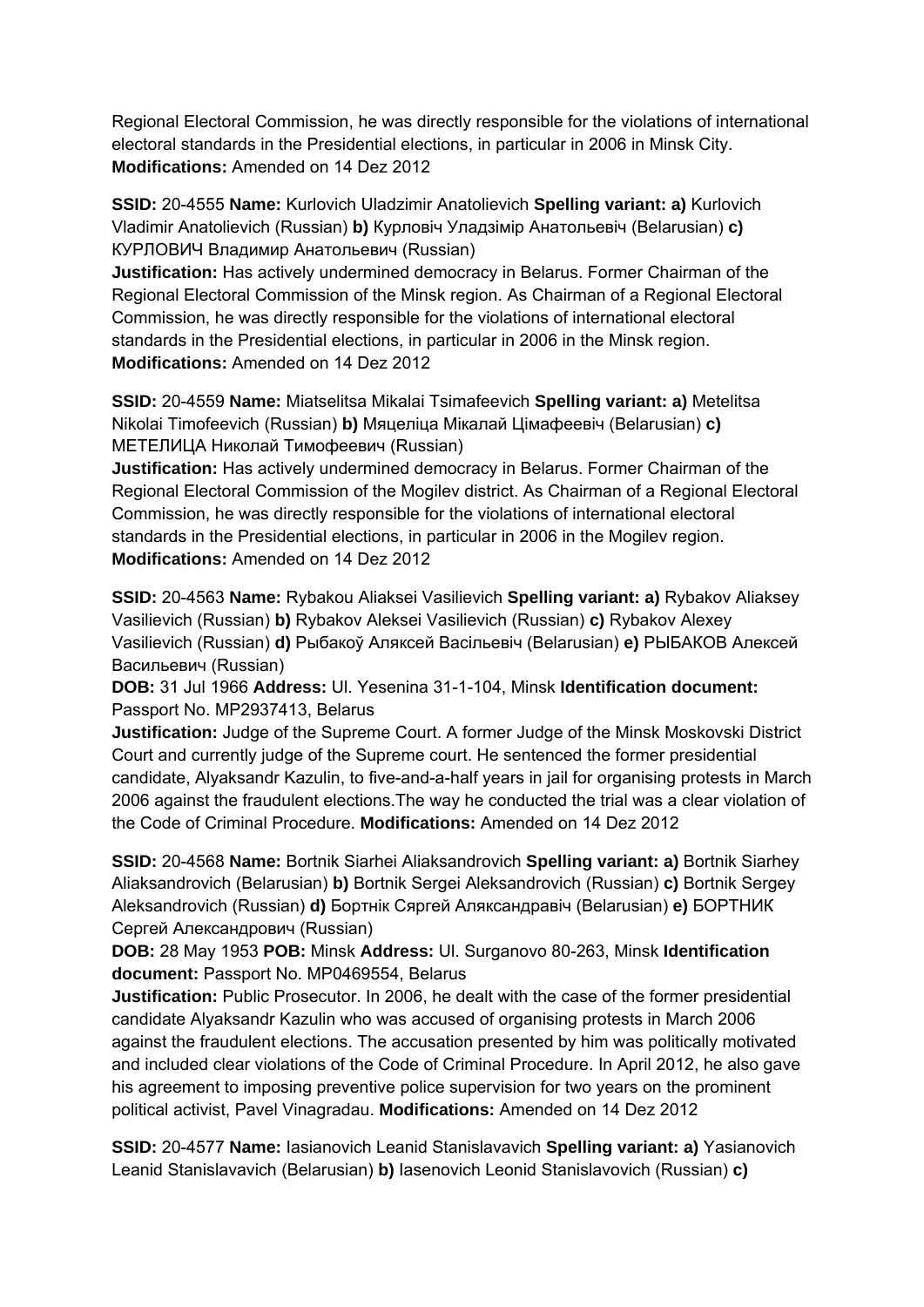Yasenovich Leonid Stanislavovich (Russian) **d)** Ясяновіч Леанід Станіслававіч (Belarusian) **e)** ЯСЕНОВИЧ Леонид Станиславович (Russian)

**DOB:** 26 Nov 1961 **POB:** Buchani, Vitebsk district **Address:** Ul. Gorovtsa 4-104, Minsk **Identification document:** Passport No. MP0515811, Belarus

**Justification:** Deputy President of the Minsk Central District Court. Former Judge of the Minsk Central District Court. On 6 August 2006, he sentenced the civil society activists of the Civic Initiative "Partnership" to jail for having monitored the Presidential elections in 2006. Nikolai Astreiko was sentenced to 2 years in jail, Timofei Dranchuk to 1 year, Aleksandr Shalaiko and Enira Bronitskaya to 6 months. His way of conducting the trial was a clear violation of the Code of Criminal Procedure. **Modifications:** Amended on 14 Dez 2012

**SSID:** 20-4587 **Name:** Mihun Andrei Arkadzevich **Spelling variant: a)** Mihun Andrey Arkadzevich (Belarusian) **b)** Migun Andrei Arkadievich (Russian) **c)** Migun Andrey Arkadievich (Russian) **d)** Мігун Андрэй Аркадзевіч (Belarusian) **e)** МИГУН Андрей Аркадевич (Russian)

**DOB:** 5 Feb 1978 **POB:** Minsk **Address:** UI. Goretskovo Maksima 53-16, Minsk **Identification document:** Passport No. MP1313262, Belarus

**Justification:** Public Prosecutor. In 2006, he dealt with the case of the Civic Initiative "Partnership" for monitoring the Presidential elections in 2006. The accusation presented by him against Nikolai Astreiko, Timofei Dranchuk, Aleksandr Shalaiko and Enira Bronitskaya was politically motivated and included clear violations of the Code of Criminal Procedure. **Modifications:** Amended on 14 Dez 2012

**SSID:** 20-4596 **Name:** Sheiman Viktar Uladzimiravich **Spelling variant: a)** Sheyman Viktar Uladzimiravich (Belarusian) **b)** Sheiman Viktor Vladimirovich (Russian) **c)** Sheyman Viktor Vladimirovich (Russian) **d)** Шэйман Віктар Уладзіміравіч (Belarusian) **e)** ШЕЙМАН Виктор Владимирович (Russian)

**DOB:** 26 May 1958 **POB:** Grodno region

**Justification:** Responsible for the unresolved disappearances of Yuri Zakharenko, Viktor Gonchar, Anatoly Krasovski and Dmitri Zavadski in Belarus in 1999–2000. Former Secretary of the Security Council. Sheiman remains Special Assistant/Aid to the President. **Modifications:** Amended on 14 Dez 2012

**SSID:** 20-4603 **Name:** Navumau Uladzimir Uladzimiravich **Spelling variant: a)** Naumov Vladimir Vladimirovich (Russian) **b)** Навумаў Уладзімір Уладзіміравіч (Belarusian) **DOB:** 7 Feb 1956 **POB:** Smolensk

**Justification:** Failed to take action to investigate the case of the unresolved disappearances of Yuri Zakharenko, Viktor Gonchar, Anatoly Krasovski and Dmitri Zavadski in Belarus in 1999–2000. Former Minister of Interior and also former Head of the President's Security Service. **Modifications:** Amended on 14 Dez 2012

**SSID:** 20-4610 **Name:** Sivakau Iury Leanidavich **Spelling variant: a)** Sivakov Yurij Leonidovich (Russian) **b)** Sivakov Yuri Leonidovich (Russian) **c)** Sivakov Iury Leonidovich (Russian) **d)** Sivakau Yury Leanidavich (Belarusian) **e)** СIВАКАЎ Юрый Леанiдавiч (Belarusian) **f)** Сиваков Юрий Леонидович (Russian)

**DOB:** 5 Aug 1946 **POB:** Sakhalin Region

**Justification:** Orchestrated the unresolved disappearances of Yuri Zakharenko, Viktor Gonchar, Anatoly Krasovski and Dmitri Zavadski in Belarus in 1999–2000. Deputy rector of Minsk Institute of Management, former Minister of Tourism and Sports, former Minister of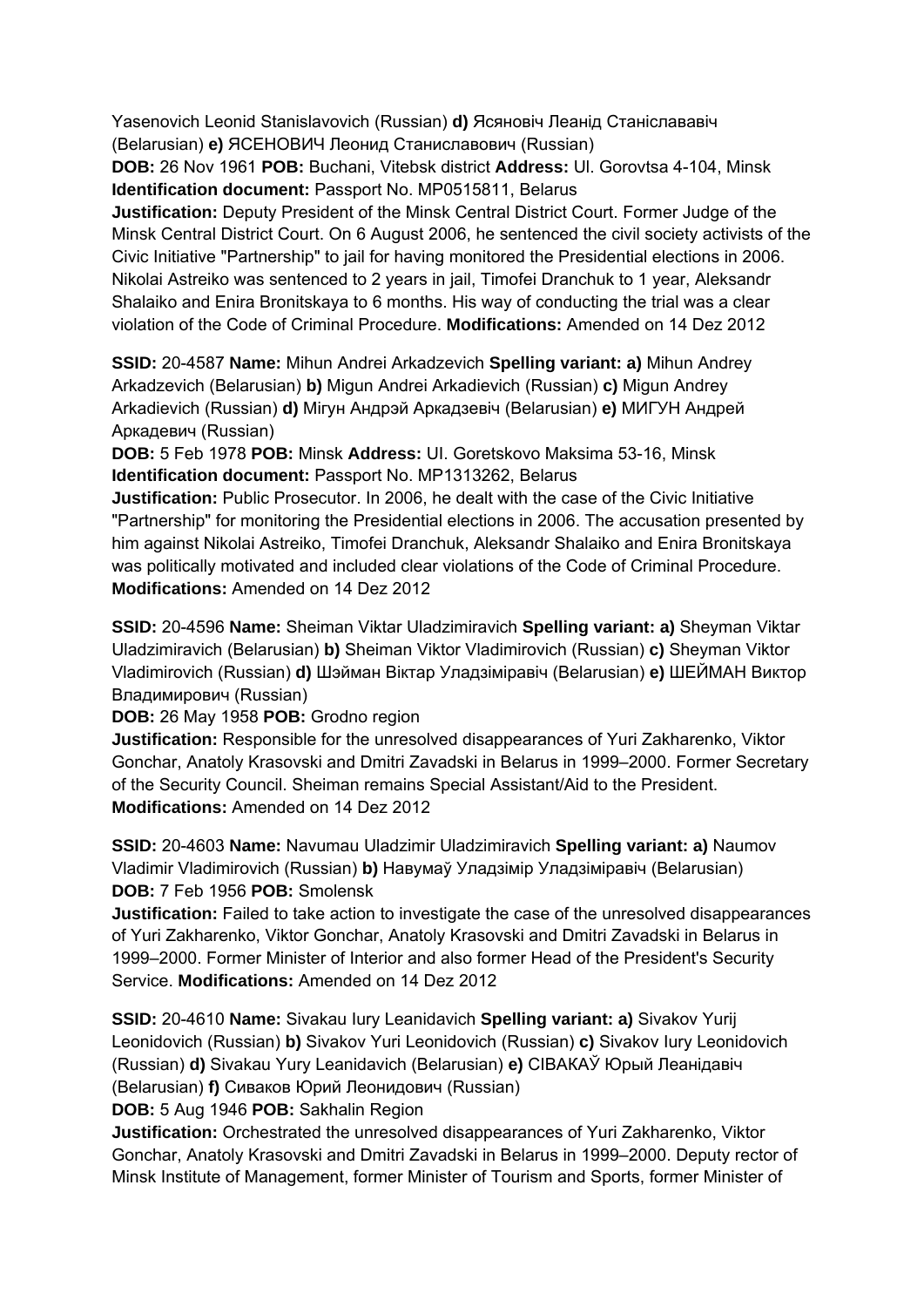Interior and former Deputy Head of the Presidential Administration. **Modifications:**  Amended on 14 Dez 2012

**SSID:** 20-4617 **Name:** Paulichenka Dzmitry Valerievich **Spelling variant: a)** Pavlichenko Dmitri Valerievich (Russian) **b)** Pavlichenko Dmitriy Valeriyevich (Russian) **c)** Паўлічэнка Дзмiтрый Валер'евіч (Belarusian) **d)** Павличенко Дмитрий Валериевич (Russian) **DOB:** 1966 **POB:** Vitebsk

**Justification:** Key person in the unresolved disappearances of Yuri Zakharenko, Viktor Gonchar, Anatoly Krasovski and Dmitri Zavadski in Belarus in 1999–2000. Head of «Honour», the Ministry of Interior's Association of the veterans from special forces from the Ministry of Interior, former Head of the Special Response Group at the ministry of Interior (SOBR). **Modifications:** Amended on 14 Dez 2012

**SSID:** 20-4624 **Name:** Iarmoshyna Lidziia Mikhailauna **Spelling variant: a)** Yarmoshyna Lidzia Mikhailauna (Belarusian) **b)** Yarmoshyna Lidziya Mikhailauna (Belarusian) **c)**  Ermoshina Lidiia Mikhailovna (Russian) **d)** Yermoshina Lidia Mikhailovna (Russian) **e)**  Yermoshina Lidiya Mikhailovna (Russian) **f)** Ярмошына Лідзія Міхайлаўна (Belarusian) **g)**  ЕРМОШИНА Лидия Михайловна (Russian)

**DOB:** 29 Jan 1953 **POB:** Slutsk, Minsk Region

**Justification:** Chairwoman of the Central Election Commission of Belarus. Since 1996, she has been one of the main persons participating in the falsifications of the fraudulent elections and referendum, in particular in 2004, 2006, 2008, 2010. **Modifications:** Amended on 14 Dez 2012

**SSID:** 20-4631 **Name:** Padabed Iury Mikalaevich **Spelling variant: a)** Padabed Yury Mikalaevich (Belarusian) **b)** Podobed Iuri Nikolaevich (Russian) **c)** Podobed Yuri Nikolaevich (Russian) **d)** Падабед Юрый Мікалаевіч (Belarusian) **e)** Подобед Юрий Николаевич (Russian)

**DOB:** 5 Mar 1962 **POB:** Slutsk, Minsk Region

**Justification:** Head of the security service of the holding company Triple of Yuri Chizh, former Head of the Unit for Special Purposes, Ministry of Interior. As a commander of internal anti-riot troops he was directly responsible for and was directly involved in the violent repression of peaceful demonstrations, notably in 2004 and 2008. **Modifications:** Amended on 14 Dez 2012

**SSID:** 20-4637 **Name:** Lukashenka Viktar Aliaksandravich **Spelling variant: a)** Lukashenko Viktor Aleksandrovich (Russian) **b)** Лукашэнка Віктар Аляксандравіч (Belarusian) **c)**  Лукашенко Виктор Александрович (Russian)

**DOB:** 28 Nov 1975

**Justification:** Assistant/Aid to the President in National Security Affairs. As one of the closest collaborators of his father, he has played a key role in the repressive measures implemented against the democratic opposition and civil society. As a key member of the State Security Council, he was responsible for the coordination of repressive measures against the demo-cratic opposition and civil society, in particular in the crackdown of the demonstration on 19 December 2010. **Modifications:** Amended on 14 Dez 2012

**SSID:** 20-4642 **Name:** Bazanau Aliaksandr Viktaravich **Spelling variant: a)** Bazanov Aleksandr Viktorovich (Russian) **b)** Базанаў Аляскандр Віктаравіч (Belarusian) **c)** Базанов Александр Викторович (Russian)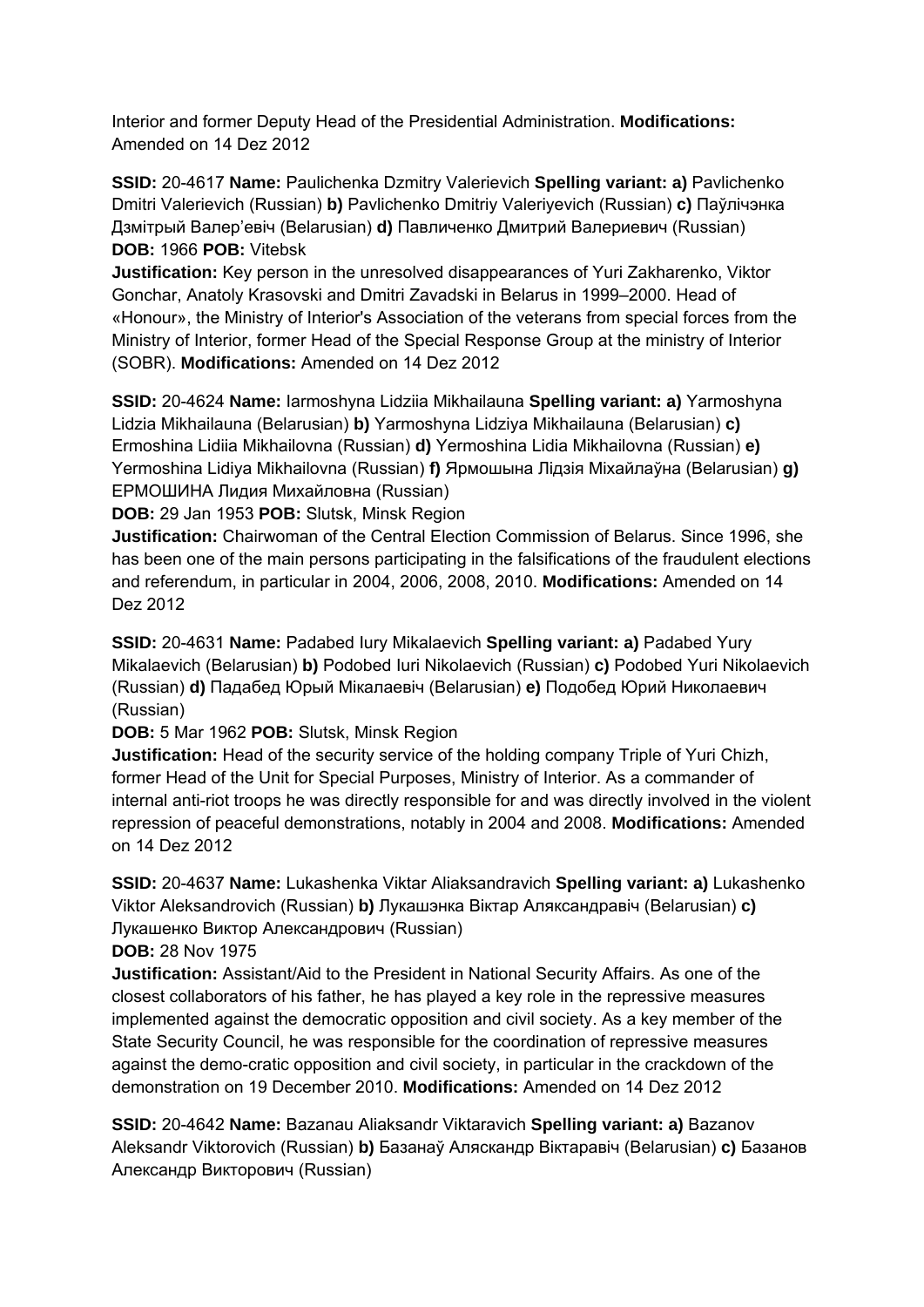#### **DOB:** 26 Nov 1962 **POB:** Kazakhstan

**Justification:** Director, Information and Analytical Center of the Administration of the President. He is one of the main sources of state propaganda, which supports and justifies the repression of the democratic opposition and of civil society. Democratic opposition and civil society are systematically highlighted in a negative and derogatory way using falsified infor-mation. **Modifications:** Amended on 14 Dez 2012

**SSID:** 20-4648 **Name:** Guseu Aliaksei Viktaravich **Spelling variant: a)** Gusev Aleksei Viktorovich (Russian) **b)** Gusev Alexey Viktorovich (Russian) **c)** Гусеў Аляксей Вiктаравіч (Belarusian) **d)** Гусев Алексей Викторович (Russian)

**Justification:** Responsible for organising and implementing the dissemination of falsified information through the state-controlled media. Former first Deputy Director of the Information and Analytical Centre of the Administration of the President. A source and voice of state propaganda, which provokes, supports and justifies the repression of the democratic opposition and of civil society. democratic opposition and civil society are systematically highlighted in a negative and derogatory way using falsified information. **Modifications:**  Amended on 14 Dez 2012

**SSID:** 20-4652 **Name:** Kryshtapovich Leu Eustafievich **Spelling variant: a)** Kryshtapovich Leu Yeustafievich (Belarusian) **b)** Krishtapovich Lev Evstafievich (Russian) **c)** Krishtapovich Lev Yevstafievich (Russian) **d)** Крыштаповіч Леў Еўстафьевіч (Belarusian) **e)**  Криштапович Лев Евстафьевич (Russian)

**Justification:** Deputy Director, Information and Analytical Centre of the Administration of the President. An important source and voice of state propaganda, which supports and justifies the repression of the democratic opposition and of civil society. Democratic opposition and civil society are systematically highlighted in a negative and derogatory way using falsified information. **Modifications:** Amended on 14 Dez 2012

**SSID:** 20-4656 **Name:** Kolas Alena Piatrovna **Spelling variant: a)** Kolos Elena Petrovna (Russian) **b)** Kolos Yelena Petrovna (Russian) **c)** Колас Алена Пятроўна (Belarusian) **d)**  Колос Елена Петровна (Russian)

**Justification:** Deputy Director of the Information and Analytical Centre of the Administration of the President. An important source and voice of state propaganda, which provokes, supports and justifies the repression of the democratic opposition and of civil society. Democratic opposition and civil society are systematically highlighted in a negative and derogatory way using falsified information. **Modifications:** Amended on 14 Dez 2012

**SSID:** 20-4660 **Name:** Makei Uladzimir Uladzimiravich **Spelling variant: a)** Makey Uladzimir Uladzimiravich (Belarusian) **b)** Makei Vladimir Vladimirovich (Russian) **c)** Makey Vladimir Vladimirovich (Russian) **d)** Макей Уладзімір Уладзіміравіч (Belarusian) **e)** МАКЕЙ Владимир Владимирович (Russian)

**DOB:** 5 Aug 1958 **POB:** Grodno region **Identification document:** ID card No. 3050858A060PB5, Belarus

**Justification:** Minister for Foreign Affairs, former Head of the President's Adminstration. As Head of the President's Administration, he was considered to be the second most powerful person in the regime and, as such, was responsible for organising fraudulent elections in 2008 and 2010 and for the subsequent repression of peaceful demonstrators. **Modifications:** Amended on 14 Dez 2012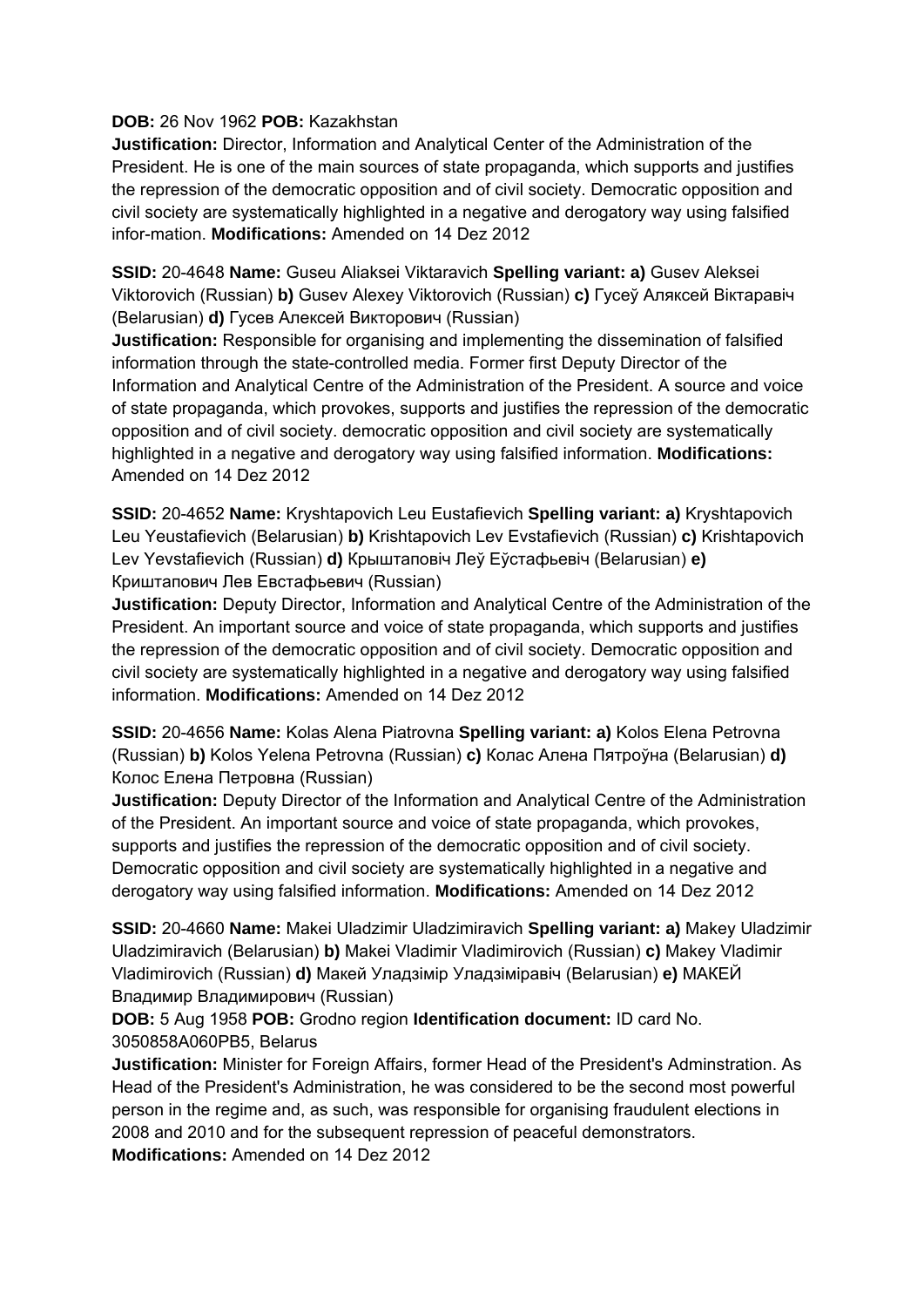**SSID:** 20-4666 **Name:** Iancheuski Usevalad Viachaslavavich **Spelling variant: a)**  Yancheuski Usevalad Vyachaslavavich (Belarusian) **b)** Ianchevski Vsevolod Viacheslavovich (Russian) **c)** Yanchevski Vsevolod Vyacheslavovich (Russian) **d)** Янчэўскі Усевалад Вячаслававіч (Belarusian) **e)** ЯНЧЕВСКИЙ Всеволод Вячеславович (Russian) **DOB:** 22 Apr 1976 **POB:** Borisov

**Justification:** Assistant to the President, Head of the Ideological Department of the President Administration. He is the main creator of the regime's ideology and state propaganda, which supports and justifies the repression of the democratic opposition and of civil society. Democratic opposition and civil society are systematically highlighted in a negative and derogatory way using falsified information. **Modifications:** Amended on 14 Dez 2012

**SSID:** 20-4672 **Name:** Maltsau Leanid Siamionavich **Spelling variant: a)** Maltsev Leonid Semenovich (Russian) **b)** Мальцаў Леанід Сямёнавіч (Belarusian) **c)** МАЛЬЦЕВ Леонид Семенович (Russian)

**DOB:** 29 Aug 1949 **POB:** Vetenevka (Ветеньевка), Slonim raion, Grodno Region (Слонимского района, Гродненской области) **Identification document:** ID card No. 3290849A002PB5, Belarus

**Justification:** Secretary of the Security Council. Responsible for all state security services. He planned and ordered the repression of peaceful demonstrations on 19 December 2010. **Modifications:** Amended on 14 Dez 2012

**SSID:** 20-4679 **Name:** Utsiuryn Andrei Aliaksandravich **Spelling variant: a)** Utsiuryn Andrey Aliaksandravich (Belarusian) **b)** Utsyuryn Andrei Aliaksandravich (Belarusian) **c)** Vtiurin Andrei Aleksandrovich (Russian) **d)** Vtiurin Andrey Aleksandrovich (Russian) **e)** Vtyurin Andrei Aleksandrovich (Russian) **f)** Уцюрын Андрэй Аляксандравіч (Belarusian) **g)** Втюрин Андрей Александрович (Russian)

**DOB:** 1971 **POB:** Penza, Russian Federation

**Justification:** Head of the Security Detachment of the President. Under his supervision, several members of his service took part in interrogations of political activists after the demonstrations on 19 December 2010. **Modifications:** Amended on 14 Dez 2012

**SSID:** 20-4683 **Name:** Ipatau Vadzim Dzmitryevich **Spelling variant: a)** Ipatov Vadim Dmitrievich (Russian) **b)** Іпатаў Вадзім Дзмітрыевіч (Belarusian) **c)** ИПАТОВ Вадим Дмитриевич (Russian)

**DOB:** 30 Oct 1964 **POB:** Ukraine **Identification document:** ID card No. 3301064A004PB5, **Belarus** 

**Justification:** Deputy Chairperson, Central Electoral Commission (CEC). As a Member of the CEC, he was responsible for the violations of international electoral standards in the Presidential elections on 19 December 2010. **Modifications:** Amended on 14 Dez 2012

**SSID:** 20-4690 **Name:** Bushnaia Natallia Uladzimirauna **Spelling variant: a)** Bushnaya Natallia Uladzimirauna (Belarusian) **b)** Bushnaia Natalia Vladimirovna (Russian) **c)**  Bushnaya Natalya Vladimirovna (Russian) **d)** Бушная Бушная Уладзіміраўна (Belarusian) **e)** Бушная Наталья Владимировна (Russian)

**DOB:** 1953 **POB:** Mogilev **Identification document:** ID card No. 4110653A014PB7, Belarus

**Justification:** Has actively undermined democracy in Belarus. In her former role as a Member of the Central Electoral Commission, she was responsible for the violations of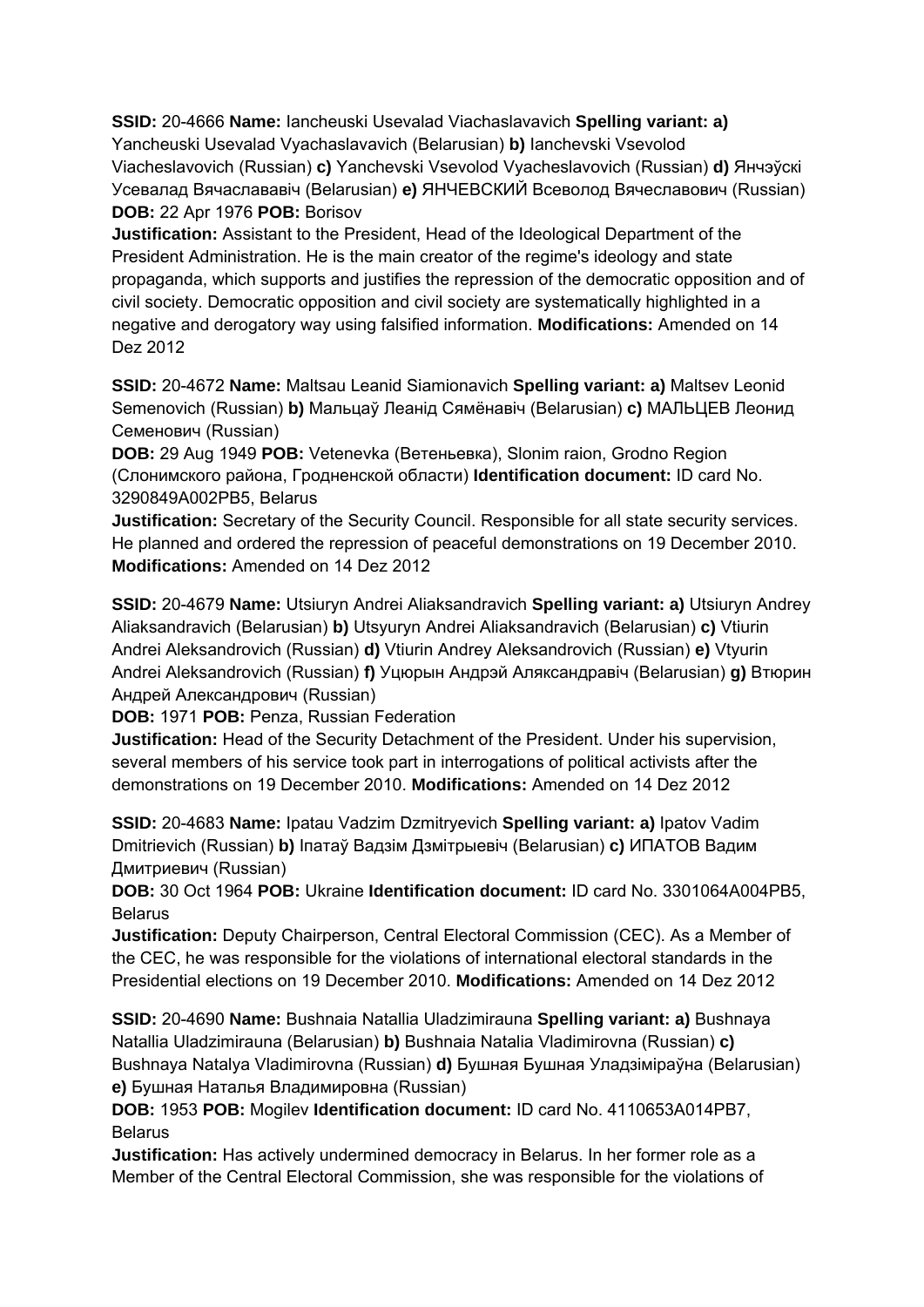international electoral standards in the Presidential elections on 19 December 2010. **Modifications:** Amended on 14 Dez 2012

**SSID:** 20-4696 **Name:** Bushchyk Vasil Vasilievich **Spelling variant: a)** Bushchik Vasili Vasilievich (Russian) **b)** Бушчык Васіль Васільевіч (Belarusian) **c)** Бущик Василий Васильевич (Russian)

**Justification:** Member of the Central Electoral Commission. As a Member of the CEC, he was responsible for the violations of international electoral standards in the Presidential elections on 19 December 2010. **Modifications:** Amended on 14 Dez 2012

**SSID:** 20-4700 **Name:** Katsuba Sviatlana Piatrouna **Spelling variant: a)** Katsubo Svetlana Petrovna (Russian) **b)** Кацуба Святлана Пятроўна (Belarusian) **c)** Кацубо Светлана Петровна (Russian)

**Justification:** Member of the Central Electoral Commission (CEC). As a Member of the CEC, she was responsible for the violations of international electoral standards in the Presidential elections on 19 December 2010. **Modifications:** Amended on 14 Dez 2012

**SSID:** 20-4704 **Name:** Kisialiova Nadzeia Mikalaeuna **Spelling variant: a)** Kisyaliova Nadzeya Mikalaeuna (Belarusian) **b)** Kiseleva Nadezhda Nikolaevna (Russian) **c)** Кiсялёва Надзея Мiкалаеўна (Belarusian) **d)** Киселева Надежда Николаевна (Russian) **Justification:** Has actively undermined democracy in Belarus. As a former Member of the Central Electoral Commission, she was responsible for the violations of international electoral standards in the Presidential elections on 19 December 2010. **Modifications:**  Amended on 14 Dez 2012

**SSID:** 20-4708 **Name:** Padaliak Eduard Vasilievich **Spelling variant: a)** Padalyak Eduard Vasilyevich (Belarusian) **b)** Podoliak Eduard Vasilievich (Russian) **c)** Podolyak Eduard Vasilyevich (Russian) **d)** Падаляк Эдуард Васільевіч (Belarusian) **e)** Подоляк Эдуард Васильевич (Russian)

**Justification:** Has actively undermined democracy in Belarus. As a former Member of the Central Electoral Commission, he was responsible for the violations of international electoral standards in the Presidential elections on 19 December 2010. **Modifications:** Amended on 14 Dez 2012

**SSID:** 20-4712 **Name:** Rakhmanava Maryna Iurievna **Spelling variant: a)** Rakhmanova Marina Iurievna (Russian) **b)** Рахманава Марына Юр'еўна (Belarusian) **c)** Рахманова Марина Юрьевна (Russian)

**Justification:** Member of the Electoral Commision (CEC). As a Member of the Central Electoral Commission, she was responsible for the violations of international electoral standards in the Presidential elections on 19 December 2010. **Modifications:** Amended on 14 Dez 2012

**SSID:** 20-4716 **Name:** Shchurok Ivan Antonavich **Spelling variant: a)** Shchurok Ivan Antonovich (Russian) **b)** Шчурок Іван Антонавіч (Belarusian) **c)** Щурок Иван Антонович (Russian)

**Justification:** Member of the Central Electoral Commission (CEC). As a Member of the Central Electoral Commission, he was responsible for the violations of international electoral standards in the Presidential elections on 19 December 2010. **Modifications:** Amended on 14 Dez 2012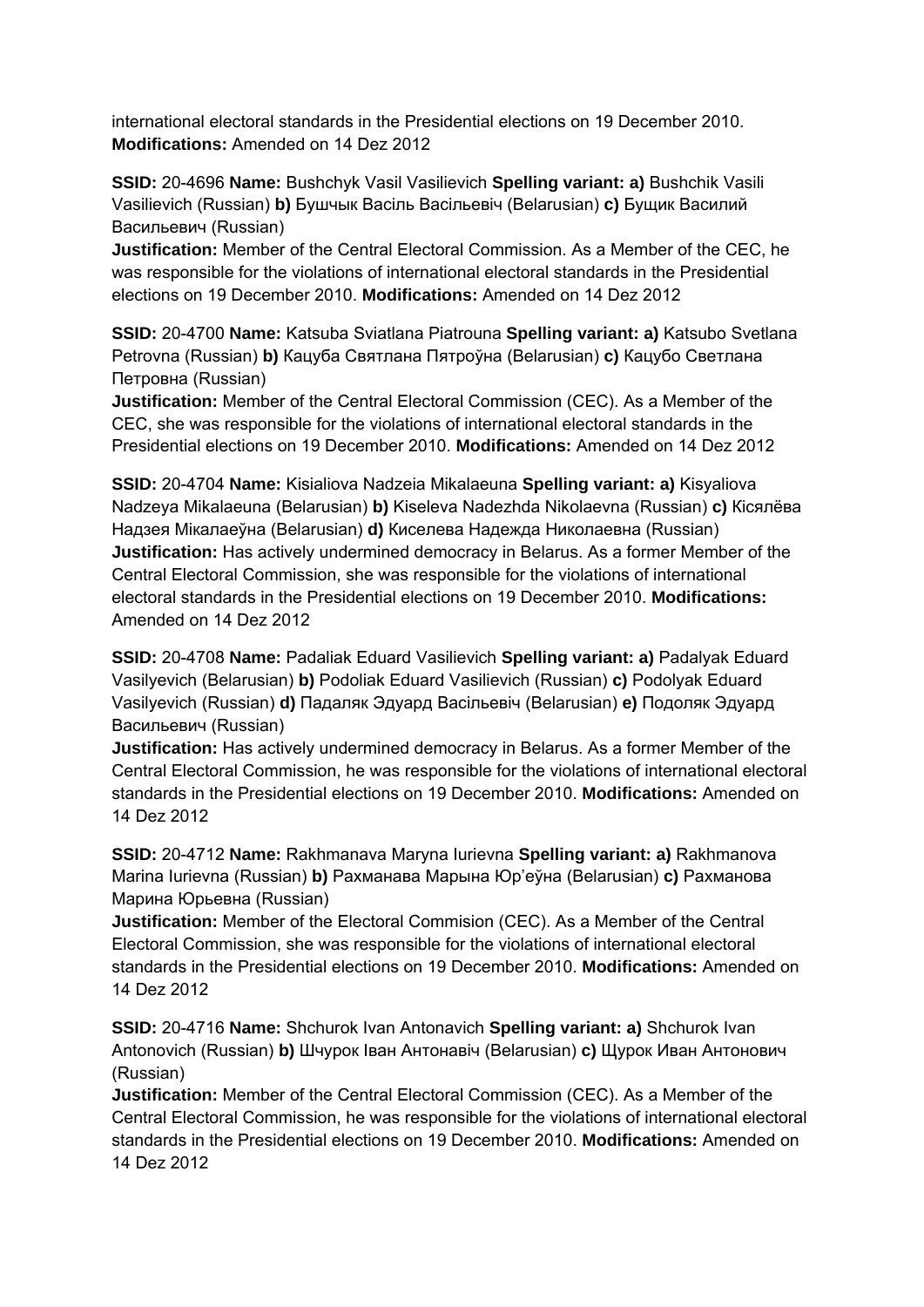**SSID:** 20-4720 **Name:** Kisialiou Anatol Siamionavich **Spelling variant: a)** Kiselev Anatoli Semenovich (Russian) **b)** Kiselyov Anatoli Semyonovich (Russian) **c)** Кісялёў Анатоль Сямёнавіч (Belarusian) **d)** Киселев Анатолий Семенович (Russian)

**Justification:** Head of Regional Election Commission (REC) of the Brest Region, Head of the pro-regime regional trade union organisation. As Chairman of a Regional Electoral Commission, he was responsible for the violations of international electoral standards in the Presidential elections on 19 December 2010 in the Brest region. **Modifications:** Amended on 14 Dez 2012

**SSID:** 20-4724 **Name:** Krukouski Viachaslau Iafimavich **Spelling variant: a)** Krukouski Vyachaslau Yafimavich (Belarusian) **b)** Kriukovski Viacheslav Iefimovich (Russian) **c)**  Kryukovski Vyacheslav Yefimovich (Russian) **d)** Крукоўскі Вячаслаў Яфімавіч (Belarusian) **e)** Крюковский Вячеслав Ефимович (Russian)

**Justification:** Head of Regional Election Commission (REC), Vitebsk Region. As Chairman of a Regional Electoral Commission, he was responsible for the violations of international electoral standards in the Presidential elections on 19 December 2010 in the Vitebsk region. **Modifications:** Amended on 14 Dez 2012

**SSID:** 20-4728 **Name:** Stosh Mikalai Mikalaevich **Spelling variant: a)** Stosh Nikolai Nikolaevich (Russian) **b)** Стош Мікалай Мікалаевіч (Belarusian) **c)** Стош Николай Николаевич (Russian)

**Justification:** Head of Regional Election Commission of the Gomel Region. As Chairman of a Regional Electoral Commission, he was responsible for the violations of international electoral standards in the Presi-dential elections on 19 December 2010 in the Gomel region. **Modifications:** Amended on 14 Dez 2012

**SSID:** 20-4732 **Name:** Sauko Valery Iosifavich **Spelling variant: a)** Savko Valeri Iosifovich (Russian) **b)** Саўко Валерый Іосіфавіч (Belarusian) **c)** Савко Валерий Иосифович (Russian)

**Justification:** Head of Regional Election Commission (REC), Grodno Region. As Chairman of a Regional Electoral Commission, he was responsible for the violations of international electoral standards in the Presidential elections on 19 December 2010 in the Grodno region. **Modifications:** Amended on 14 Dez 2012

**SSID:** 20-4736 **Name:** Vasilieu Aliaksei Aliaksandravich **Spelling variant: a)** Vasilyeu Aliaksey Aliaksandravich (Belarusian) **b)** Vasiliev Aleksei Aleksandrovich (Russian) **c)**  Vasilyev Alexey Alexandrovich (Russian) **d)** Васільеў Аляксей Аляксандравіч (Belarusian) **e)** Васильев Алексей Александрович (Russian)

**Justification:** Head of Regional Election Commission in the Minsk Region. As Chairman of a Regional Electoral Commission, he was responsible for the violations of international electoral standards in the Presidential elections on 19 December 2010 in the Minsk region. **Modifications:** Amended on 14 Dez 2012

**SSID:** 20-4740 **Name:** Berastau Valery Vasilievich **Spelling variant: a)** Berestov Valeri Vasilievich (Russian) **b)** Berestov Valeriy Vasilyevich (Russian) **c)** Берастаў Валерый Васільевіч (Belarusian) **d)** Берестов Валерий Васильевич (Russian) **Justification:** Head of Regional Election Commission in the Mogilev region. As the Chairman of a Regional Electoral Commission, he was responsible for the violations of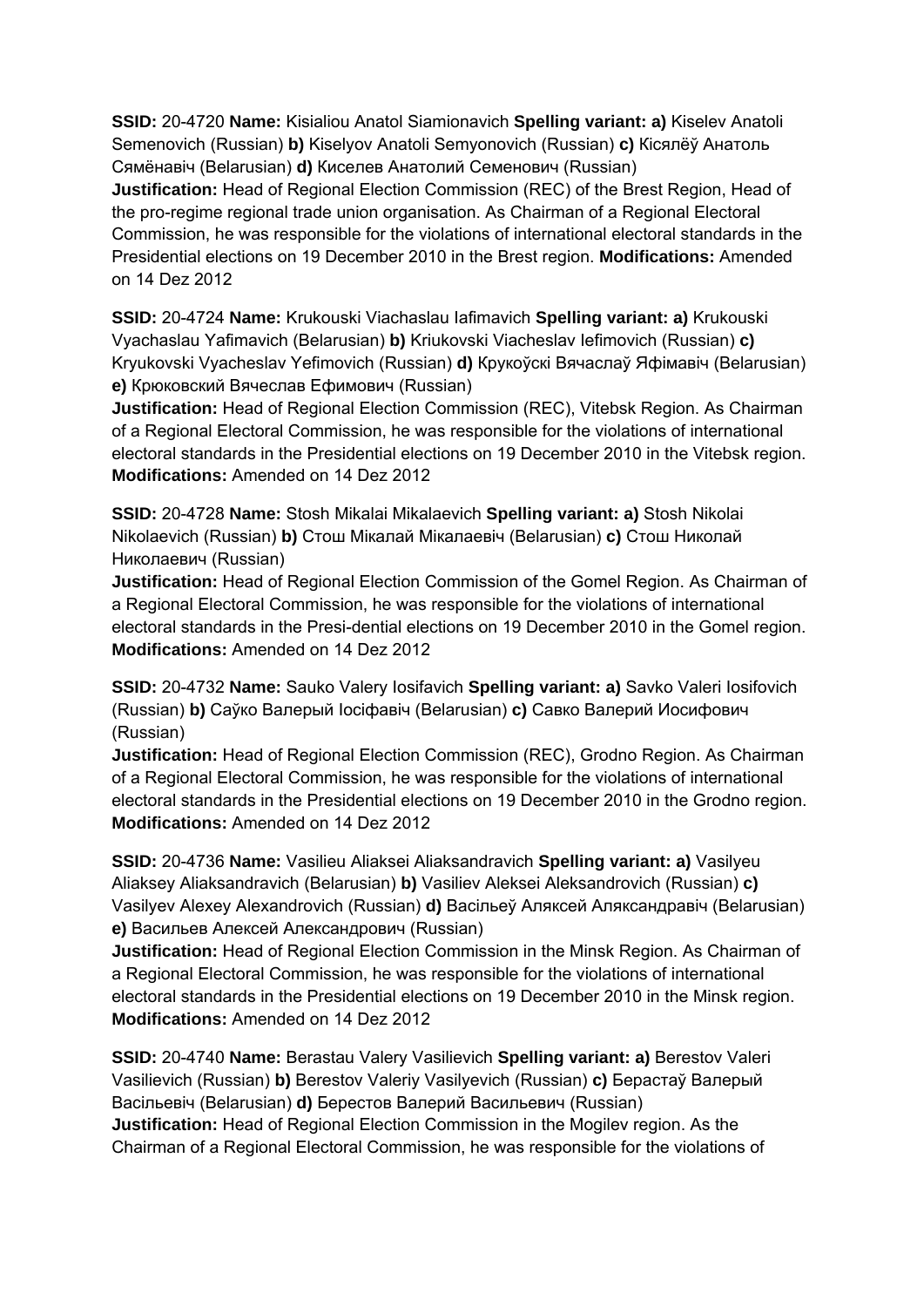international electoral standards in the Presidential elections on 19 December 2010 in the Mogilev region. **Modifications:** Amended on 14 Dez 2012

**SSID:** 20-4744 **Name:** Vasilevich Ryhor Aliakseevich **Spelling variant: a)** Vasilevich Grigori Alekseevich (Russian) **b)** Vasilevich Grigoriy Alekseyevich (Russian) **c)** Васілевіч Рыгор Аляксеевіч (Belarusian) **d)** ВАСИЛЕВИЧ Григорий Алексеевич (Russian) **DOB:** 13 Feb 1955 **Identification document:** ID card No. 3130255A011PB5, Belarus **Justification:** Prosecutor General. He supervised the prosecution of all the persons who were detained after the repression of the peaceful demonstrations on 19 December 2010. **Modifications:** Amended on 14 Dez 2012

**SSID:** 20-4749 **Name:** Shved Andrei Ivanavich **Spelling variant: a)** Shved Andrei Ivanovich (Russian) **b)** Shved Andrey Ivanovich (Russian) **c)** Швед Андрэй Іванавіч (Belarusian) **d)**  Швед Андрей Иванович (Russian)

**Justification:** Deputy Head of the Investigation Committee and former Deputy Prosecutor General and Head of the Investigation Department. Upon request of the KGB, he initiated the investigation of the case of Ales Byaliatski, one of the most prominent human rights defenders, Chief of the Belarusian Human Rights Centre "Vyasna", Vice President of FIDH. A. Byalyatski was active in defending and providing assistance to those who suffered from repression in relation to the 19 December 2010 elections and the repression of civil society and of the democratic opposition in Belarus. **Modifications:** Amended on 14 Dez 2012

**SSID:** 20-4753 **Name:** Lashyn Aliaksandr Mikhailavich **Spelling variant: a)** Lashin Aleksandr Mikhailovich (Russian) **b)** Лашын Аляксандр Міхайлавіч (Belarusian) **c)** Лашин Александр Михайлович (Russian)

**Justification:** Deputy Prosecutor General, responsible for the repression of civil society following the December 2010 elections. **Modifications:** Amended on 14 Dez 2012

**SSID:** 20-4757 **Name:** Konan Viktar Aliaksandravich **Spelling variant: a)** Konon Viktor Aleksandrovich (Russian) **b)** Конан Віктар Аляксандравіч (Belarusian) **c)** Конон Виктор Александрович (Russian)

**Justification:** Has actively undermined democracy in Belarus. In his former role of Deputy Prosecutor General, he was in charge and directly involved in all the intelligence activities carried out by the Prosecutor General's office against independent and opposition entities, including in 2010. **Modifications:** Amended on 14 Dez 2012

**SSID:** 20-4761 **Name:** Stuk Aliaksei Kanstantsinavich **Spelling variant: a)** Stuk Aleksei Konstantinovich (Russian) **b)** Stuk Alexey Konstantinovich (Russian) **c)** Стук Аляксей Канстанцінавіч (Belarusian) **d)** Стук Алексей Константинович (Russian) **Justification:** Deputy Prosecutor General. In 2007–2008, he opened cases against independent media, journalists and opposition parties. He authorised searches by the KGB officers of the premises of "Radio Racyja", "ERB" television "Belsat", in the Grodno office of the Belarusian Popular Front and the NGO "Batskavshchyna", as well the apartments of 17 journalists. **Modifications:** Amended on 14 Dez 2012

**SSID:** 20-4765 **Name:** Kuklis Mikalai Ivanovich **Spelling variant: a)** Kuklis Nikolai Ivanovich (Russian) **b)** Кукліс Мікалай Іванавіч (Belarusian) **c)** Куклис Николай Иванович (Russian) **Justification:** Deputy Prosecutor General. Responsible for the repression of civil society following the December 2010 elections. **Modifications:** Amended on 14 Dez 2012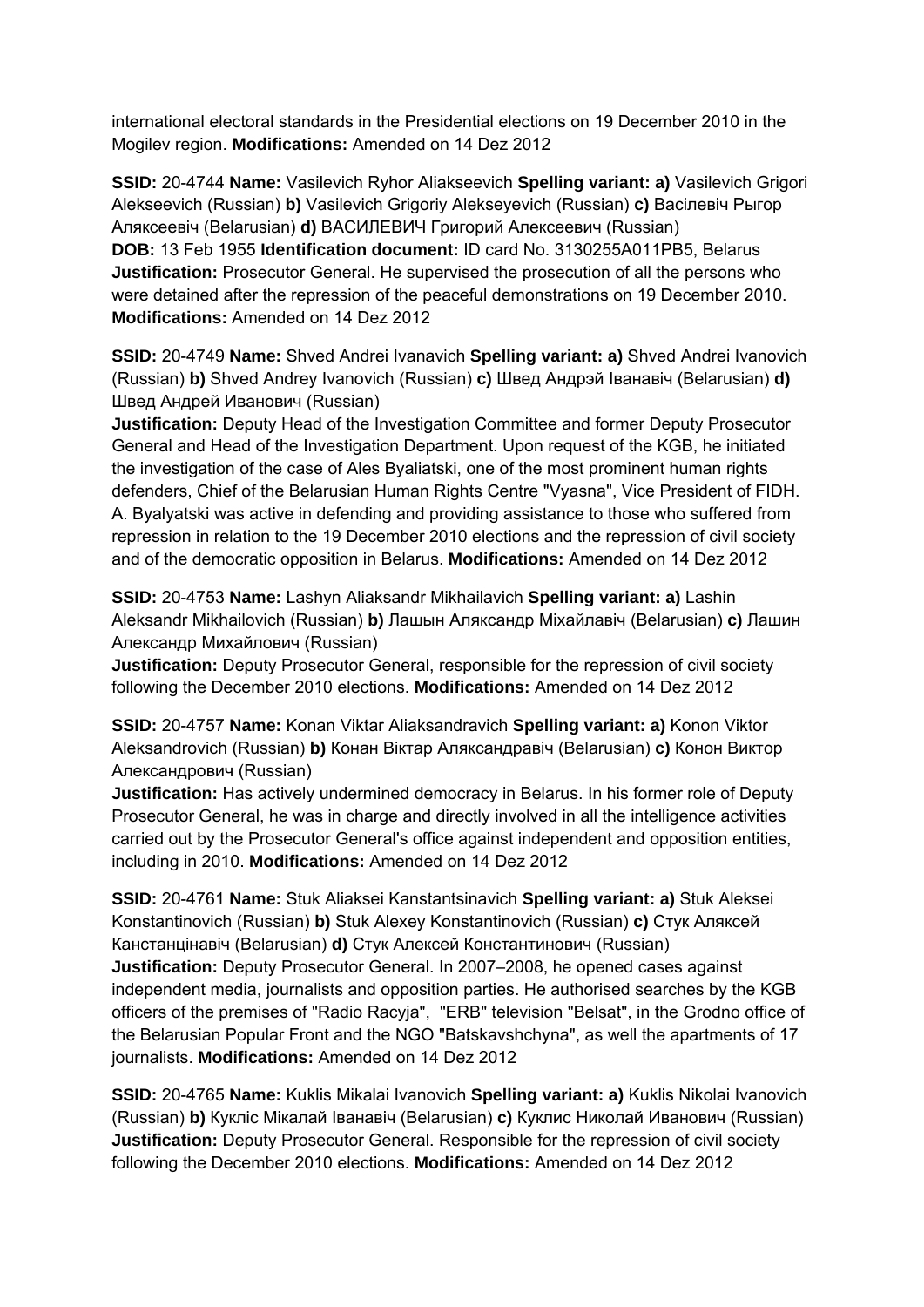**SSID:** 20-4769 **Name:** Khmaruk Siargei Konstantinovich **Spelling variant: a)** Khmaruk Sergei Konstantinovich (Russian) **b)** Khmaruk Sergey Konstantinovich (Russian) **c)** Хмарук Сяргей Канстанцінавіч (Belarusian) **d)** Хмарук Сергей Константинович (Russian) **Justification:** Prosecutor of the District of Brest. Responsible for the repression of civil society following the December 2010 elections. **Modifications:** Amended on 14 Dez 2012

**SSID:** 20-4773 **Name:** Dysko Henadz Iosifavich **Spelling variant: a)** Dysko Gennadi Iosifovich (Russian) **b)** Дыско Генадзь Іосіфавіч (Belarusian) **c)** Дыско Генадий Иосифович (Russian)

**Justification:** Prosecutor of the District of Vitebsk. Responsible for the repression of civil society following the December 2010 elections. **Modifications:** Amended on 14 Dez 2012

**SSID:** 20-4777 **Name:** Shaeu Valiantsin Piatrovich **Spelling variant: a)** Shayeu Valyantsin Piatrovich (Belarusian) **b)** Shaev Valentin Petrovich (Russian) **c)** Shayev Valentin Petrovich (Russian) **d)** Шаеў Валянцін Пятровіч (Belarusian) **e)** Шаев Валентин Петрович (Russian) **Justification:** Deputy Head of the Investigation Committee, former Prosecutor of the District of Gomel. Responsible for the repression of civil society following the December 2010 elections. **Modifications:** Amended on 14 Dez 2012

**SSID:** 20-4781 **Name:** Morozau Viktar Mikalaevich **Spelling variant: a)** Morozov Viktor Nikolaevich (Russian) **b)** Марозаў Віктар Мікалаевіч (Belarusian) **c)** Морозов Виктор Николаевич (Russian)

**Justification:** Prosecutor of the District of Grodno. Responsible for the repression of civil society following the December 2010 elections. **Modifications:** Amended on 14 Dez 2012

**SSID:** 20-4785 **Name:** Arkhipau Aliaksandr Mikhailavich **Spelling variant: a)** Arkhipov Aleksandr Mikhailovich (Russian) **b)** Архіпаў Аляксандр Міхайлавіч (Belarusian) **c)**  Архипов Александр Михайлович (Russian)

**DOB:** 1959 **POB:** Mogilev

**Justification:** Prosecutor of the District of Minsk. Responsible for the repression of civil society following the December 2010 elections. **Modifications:** Amended on 14 Dez 2012

**SSID:** 20-4791 **Name:** Siankevich Eduard Aliaksandravich **Spelling variant: a)** Senkevich Eduard Aleksandrovich (Russian) **b)** Сянькевіч Эдуард Аляксандравіч (Belarusian) **c)**  Сенькевич Эдуард Александрович (Russian)

**Justification:** Prosecutor of the District of Mogilev. Responsible for the repression of civil society following the December 2010 elections. **Modifications:** Amended on 14 Dez 2012

**SSID:** 20-4795 **Name:** Kulik Mikalai Mikalaevich **Spelling variant: a)** Kulik Nikolai Nikolaievich (Russian) **b)** Кулік Мікалай Мікалаевіч (Belarusian) **c)** Кулик Николай Николаевич (Russian)

**Justification:** Prosecutor of the City of Minsk until 31 July 2012. Responsible for the repression of civil society following the December 2010 elections. **Modifications:** Amended on 14 Dez 2012

**SSID:** 20-4799 **Name:** Dudkin Anatol Kanstantsinavich **Spelling variant: a)** Dudkin Anatoli Konstantinovich (Russian) **b)** Дудкін Анатоль Канстанцінавіч (Belarusian) **c)** Дудкин Анатолий Константинович (Russian)

**Justification:** Prosecutor on Transport Issues of Belarus. Responsible for the repression of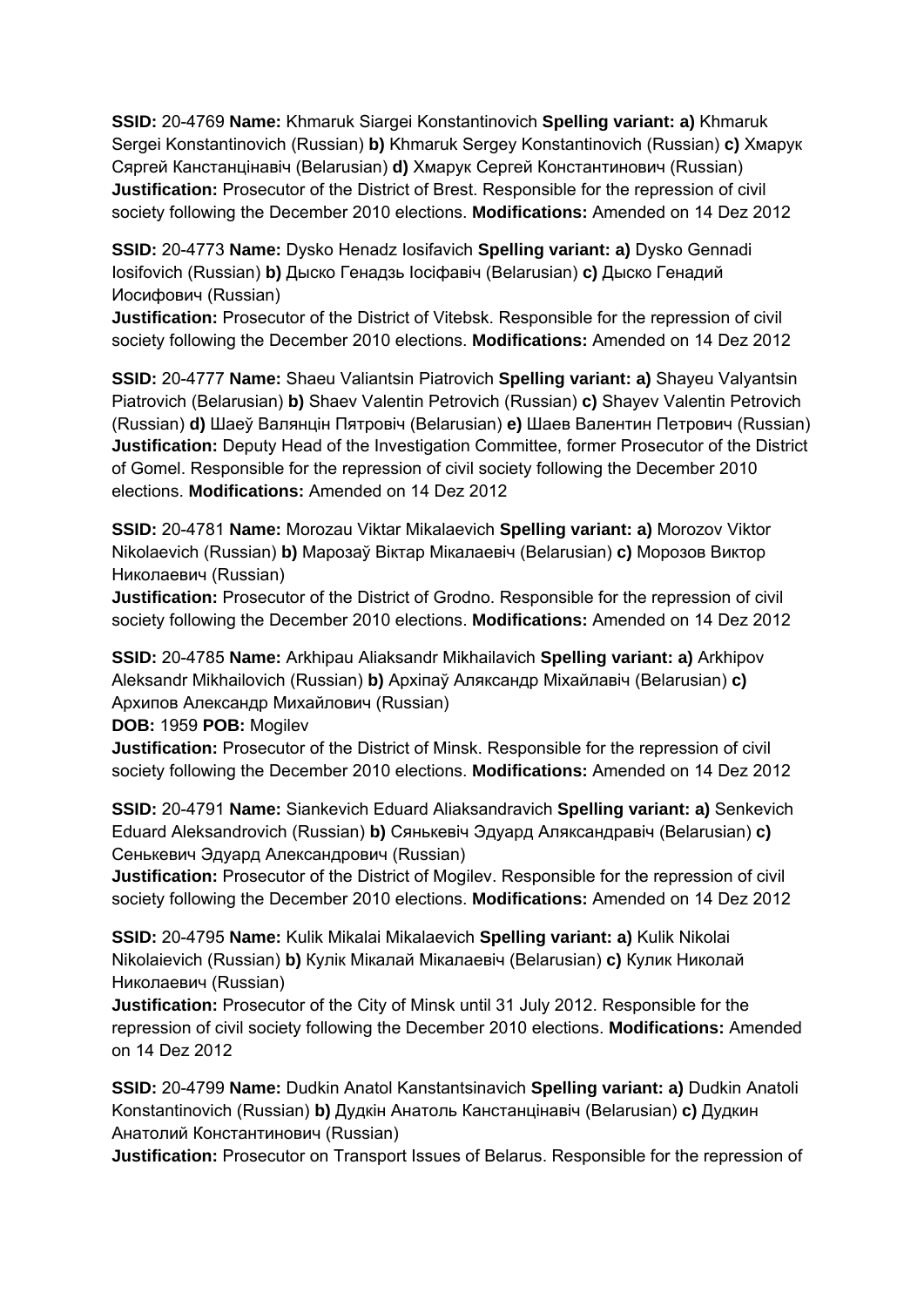civil society following the December 2010 elections. **Modifications:** Amended on 14 Dez 2012

**SSID:** 20-4803 **Name:** Dranitsa Aliaksandr Mikalaevich **Spelling variant: a)** Dranitsa Aleksandr Nikolaevich (Russian) **b)** Драніца Аляксандр Мікалаевіч (Belarusian) **c)**  Драница Александр Николаевич (Russian)

**Justification:** Army Prosecutor. Responsible for the repression of civil society following the December 2010 elections. **Modifications:** Amended on 14 Dez 2012

**SSID:** 20-4807 **Name:** Bileichyk Aliaksandr Uladzimiravich **Spelling variant: a)** Bileichik Aleksandr Vladimirovich (Russian) **b)** Bileychik Aleksandr Vladimirovich (Russian) **c)**  Білейчык Аляксандр Уладзіміравіч (Belarusian) **d)** БИЛЕЙЧИК Александр Владимирович (Russian)

**DOB:** 1964

**Justification:** First Deputy Minister of Justice, in charge of the judicial services, the civil status and the notaries' services. His functions include the supervision of, and control over the Legal Bar. He has played a major role in almost systematically debarring lawyers who defended political prisoners. **Modifications:** Amended on 14 Dez 2012

**SSID:** 20-4812 **Name:** Lomats Zianon Kuzmich **Spelling variant: a)** Lomat Zenon Kuzmich (Russian) **b)** Ломаць Зянон Кузьміч (Belarusian) **c)** Ломать Зенон Кузьмич (Russian) **DOB:** 1944 **POB:** Karabani

**Justification:** Has actively undermined democracy in Belarus. In his former role as President of the State Control Committee he was one of the main persons involved in the case of Ales Byalyatski, one of the most prominent human rights defenders, Chief of the Belarusian Human Rights Centre "Vyasna", Vice President of FIDH. A. Byalyatski was active in defending and providing assistance to those who suffered from repression in relation to the 19 December 2010 elections and the crackdown on civil society and on the democratic opposition. **Modifications:** Amended on 14 Dez 2012

**SSID:** 20-4819 **Name:** Kuliashou Anatol Nilavich **Spelling variant: a)** Kuleshov Anatoli Nilovich (Russian) **b)** Куляшоў Анатоль Нілавіч (Belarusian) **c)** Кулешов Анатолий Нилович (Russian)

**DOB:** 25 Jul 1959 **POB:** Ali-Bairamly, Azerbaijan **Identification document:** ID card No. 3250759A066PB3, Belarus

**Justification:** Has been actively involved in the repression of civil society in Belarus. In his former role as Minister of Interior he commanded the troops of the Ministry of Interior that brutally repressed the peaceful demonstrations on 19 December 2010 and showed some pride for this responsibility. Assigned to the army reserve forces in January 2012. **Modifications:** Amended on 14 Dez 2012

**SSID:** 20-4824 **Name:** Piakarski Aleh Anatolievich **Spelling variant: a)** Pekarski Oleg Anatolievich (Russian) **b)** Пякарскі Алег Анатольевіч (Belarusian) **c)** Пекарский Олег Анатольевич (Russian)

**Identification document:** ID card No. 3130564A041PB9, Belarus

**Justification:** Has been actively involved in the repression of civil society in Belarus. As former first Deputy Minister of Interior, he was responsible for the repression of civil society following the December 2010 elections. **Modifications:** Amended on 14 Dez 2012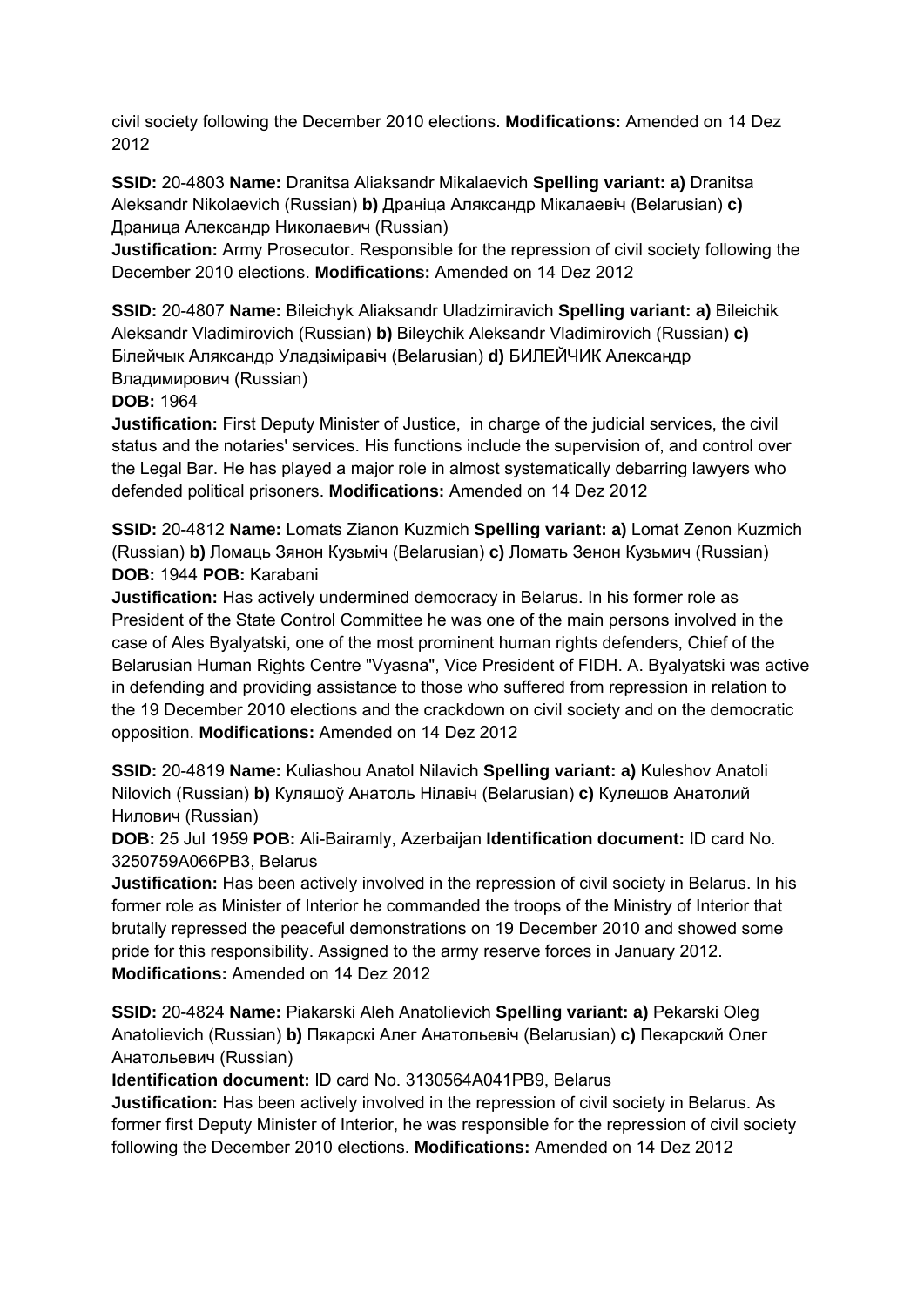**SSID:** 20-4828 **Name:** Poludzen Iauhen Iauhenavich **Spelling variant: a)** Poludzen Yauhen Yauhenavich (Belarusian) **b)** Poluden Evgeni Evgenievich (Russian) **c)** Poluden Yevgeni Yevgenyevich (Russian) **d)** Полудзень Яўген Яўгенавіч (Belarusian) **e)** Полудень Евгений Евгеньевич (Russian) **f)** ПАЛУДЗЕНЬ Яўген Яўгенавiч (Belarusian)

**DOB:** 30 Jan 1962 **Identification document:** ID card No. 3300162A006PB3, Belarus **Justification:** Former Deputy Minister of Interior and Head of the militia. Under his command, militia forces brutally repressed the peaceful demonstrations on 19 December 2010. **Modifications:** Amended on 14 Dez 2012

**SSID:** 20-4832 **Name:** Iauseev Ihar Uladzimiravich **Spelling variant: a)** Yauseev Ihar Uladzimiravich (Belarusian) **b)** Yauseyev Ihar Uladzimiravich (Belarusian) **c)** Evseev Igor Vladimirovich (Russian) **d)** Yevseev Igor Vladimirovich (Russian) **e)** Yevseyev Igor Vladimirovich (Russian) **f)** Яўсееў Ігар Уладзіміравіч (Belarusian) **g)** Евсеев Игорь Владимирович (Russian)

### **DOB:** 1968

**Justification:** Head of the regional Vitebsk police. Former Deputy Head of Minsk Police and Head of the Minsk anti-riot (OMON) operation team. He commanded the troops that put down the peaceful demonstrations on 19 December 2010 and personally took part in the brutality, for which he received an award and an acknowledgement letter from President Lukashenka in February 2011. In 2011, he also commanded the troops that repressed several other protests by political activists and peaceful citizens in Minsk. **Modifications:**  Amended on 14 Dez 2012

**SSID:** 20-4836 **Name:** Farmahei Leanid Kanstantsinavich **Spelling variant: a)** Farmahey Leanid Kanstantsinavich (Belarusian) **b)** Farmagei Leonid Konstantinovich (Russian) **c)**  Farmagey Leonid Konstantinovich (Russian) **d)** Фармагей Леанід Канстанцінавіч (Belarusian) **e)** ФАРМАГЕЙ Леонид Константинович (Russian) **DOB:** 27 Aug 1962

**Justification:** Deputy Head of the Academy of the Ministry of Interior. Has been actively involved in the repression of civil society in Belarus. In his former role (until June 2011) as Militia Commander of the City of Minsk, he commanded the Minsk militia forces that brutally repressed a demonstration on 19 December 2010. **Modifications:** Amended on 14 Dez 2012

**SSID:** 20-4841 **Name:** Lukomski Aliaksandr Valiantsinavich **Spelling variant: a)** Lukomski Aleksandr Valentinovich (Russian) **b)** Лукомскі Аляксандр Валянцінавіч (Belarusian) **c)**  Лукомский Александр Валентинович (Russian)

**DOB:** 12 Aug 1971 **Identification document:** ID card No. 3120871A074PB7, Belarus **Justification:** Commander of the Special Regiment of Ministry of Interior of the City of Minsk. He commanded the troops that repressed a peaceful demonstration on 19 December 2010, for which he received an award and an acknowledgement letter from President Lukashenka in February 2011. In June 2011, he also commanded troops that repressed peaceful citizens in Minsk. **Modifications:** Amended on 14 Dez 2012

**SSID:** 20-4845 **Name:** Zaitsau Vadzim Iurievich **Spelling variant: a)** Zaitsev Vadim Iurievich (Russian) **b)** Зайцаў Вадзім Юр'евіч (Belarusian) **c)** Зайцев Вадим Юрьевич (Russian) **DOB:** 1964

**Justification:** Head of the KGB. Responsible for transforming the KGB into the main organ of repression of civil society and of the democratic opposition. Responsible for the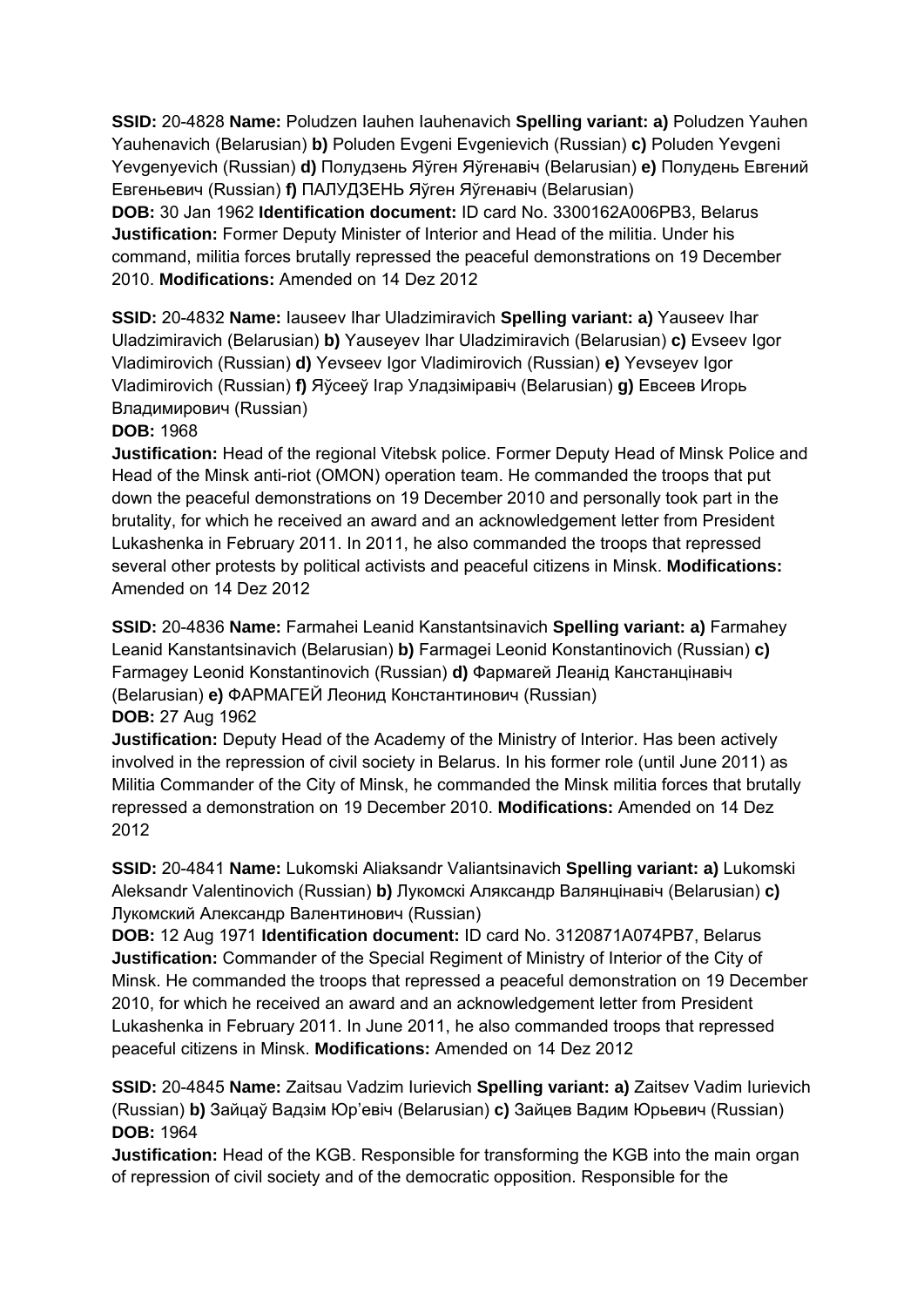dissemination, through the media, of false information about the demonstrators on 19 December 2010, alleging that they had brought materials to be used as weapons. He personally threatened the lives and health of the wife and child of former presidential candidate, Andrei Sannikov. He is the main initiator of orders for unlawful harassment of democratic opposition, the torture of political opponents and the mistreatment of prisoners. **Modifications:** Amended on 14 Dez 2012

**SSID:** 20-4850 **Name:** Dziadkou Leanid Mikalaevich **Spelling variant: a)** Dedkov Leonid Nikolaevich (Russian) **b)** Дзядкоў Леанід Мікалаевіч (Belarusian) **c)** Дедков Леонид Николаевич (Russian)

**DOB:** Oct 1964 **Identification document:** ID card No. 3271064M000PB3, Belarus **Justification:** As Deputy Head of the KGB, shares responsibility for the repressive work of the KGB against civil society and democratic opposition. **Modifications:** Amended on 14 Dez 2012

**SSID:** 20-4854 **Name:** Bakhmatau Ihar Andreevich **Spelling variant: a)** Bakhmatov Igor Andreevich (Russian) **b)** Бахматаў Ігар Андрэевіч (Belarusian) **c)** Бахматов Игорь Андреевич (Russian)

**Justification:** Has been actively involved in the repression of civil society in Belarus. As a former Deputy Head of the KGB, in charge of the staff and the organisation of their tasks, he was responsible for the repressive work of the KGB against civil society and democratic opposition. Reassigned to the reserve forces in May 2012. **Modifications:** Amended on 14 Dez 2012

**SSID:** 20-4858 **Name:** Tsertsel Ivan Stanislavavich **Spelling variant: a)** Tertel Ivan Stanislavovich (Russian) **b)** Церцель Іван Станіслававіч (Belarusian) **c)** Тертель Иван Станиславович (Russian)

**Justification:** Deputy Head of the KGB, in charge of economic crime and the fight against corruption. Responsible for the repressive work of the KGB against civil society and the democratic opposition. **Modifications:** Amended on 14 Dez 2012

**SSID:** 20-4862 **Name:** Smalenski Mikalai Zinouevich **Spelling variant: a)** Smolenski Nikolai Zinovievich (Russian) **b)** Смаленскі Мікалай Зіноўевіч (Belarusian) **c)** Смоленский Николай Зиновьевич (Russian)

**Justification:** Deputy Head of CIS Anti-terrorism Centre and former Deputy Head of the KGB. In charge of staff and the organisation of their tasks. Responsible for the repressive work of the KGB against civil society and democratic opposition. **Modifications:** Amended on 14 Dez 2012

**SSID:** 20-4866 **Name:** Vehera Viktar Paulavich **Spelling variant: a)** Vegera Viktor Pavlovich (Russian) **b)** Вегера Віктар Паўлавіч (Belarusian) **c)** Вегера Виктор Павлович (Russian) **Justification:** First Deputy Head of the KGB. Responsible for the repressive work of the KGB against civil society and democratic opposition. He was the initiator of the case of the political prisoner Ales Byaliatski, one of the most prominent human rights defenders, Chief of the Belarusian Human Rights Centre "Vyasna", Vice President of FIDH. A. Byalyatski was active in defending and providing assistance to those who suffered from repression in relation to the 19 December 2010 elections and the crackdown on civil society and on the democratic opposition. **Modifications:** Amended on 14 Dez 2012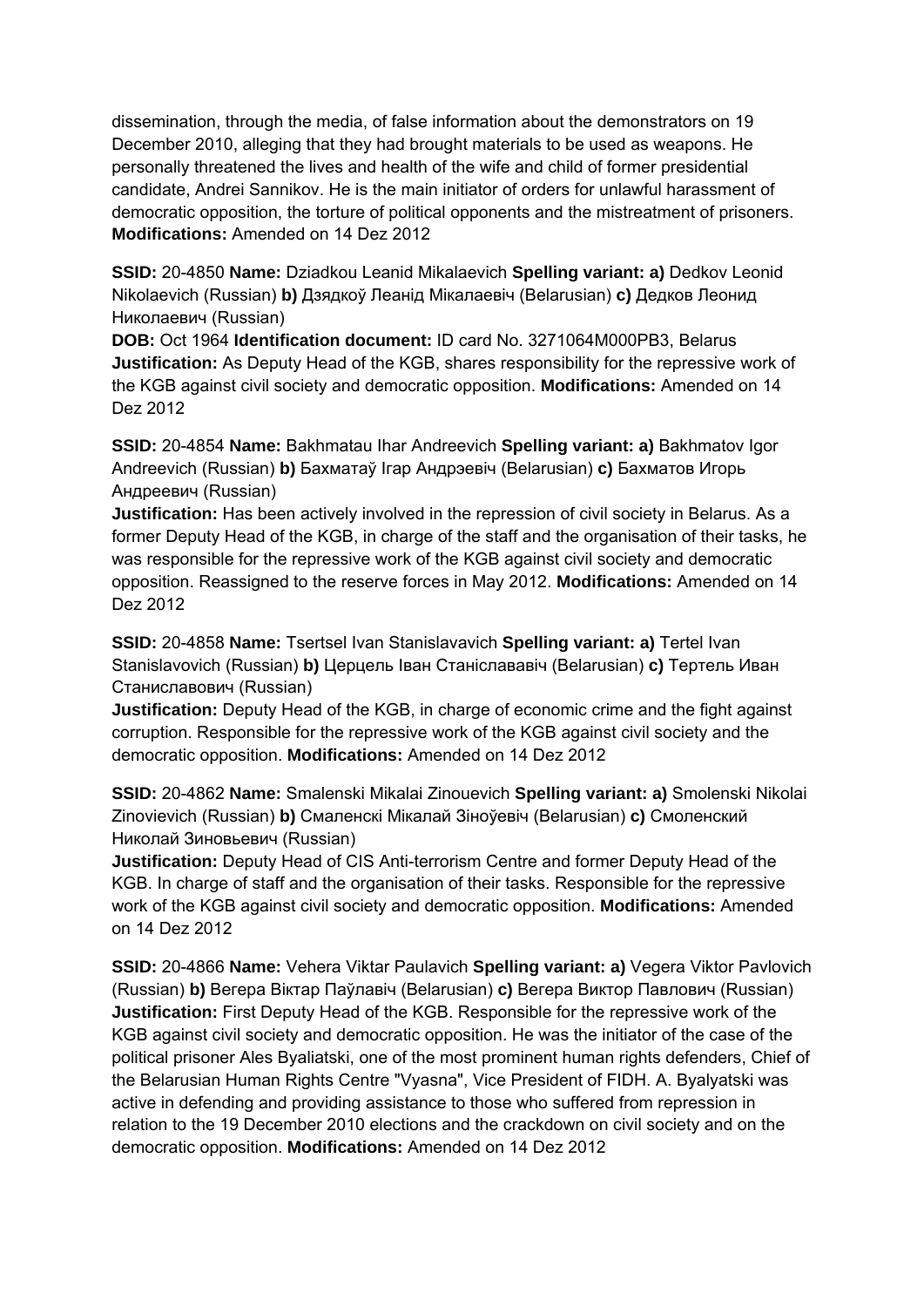**SSID:** 20-4870 **Name:** Svorab Mikalai Kanstantsinavich **Spelling variant: a)** Svorob Nikolai Konstantinovich (Russian) **b)** Свораб Мікалай Канстанцінавіч (Belarusian) **c)** Свороб Николай Константинович (Russian)

**Justification:** Has been actively involved in the repression of civil society in Belarus. As a former Deputy Head of the KGB, he was responsible for the repressive work of the KGB against civil society and democratic opposition. **Modifications:** Amended on 14 Dez 2012

**SSID:** 20-4874 **Name:** Tratsiak Piotr Uladzimiravich **Spelling variant: a)** Tretiak Petr Vladimirovich (Russian) **b)** Tretyak Piotr Vladimirovich (Russian) **c)** Траццяк Петр Уладзiмiравiч (Belarusian) **d)** Третьяк Петр Владимирович (Russian) **Justification:** Has been actively involved in the repression of civil society in Belarus. As a former Deputy Head of the KGB and Member of the Commission of the Security Council on radio frequencies, he was responsible for the repressive work of the KGB against civil

society and democratic opposition. **Modifications:** Amended on 14 Dez 2012

**SSID:** 20-4878 **Name:** Zakharau Aliaksei Ivanavich **Spelling variant: a)** Zakharov Aleksei Ivanovich (Russian) **b)** Zakharov Alexey Ivanovich (Russian) **c)** Захараў Аляксей Іванавіч (Belarusian) **d)** Толсташов Александр Олегович (Russian)

**Justification:** Has been actively involved in the repression of civil society in Belarus. As a former Head of Military Counter-intelligence Board of the KGB, he was responsible for the repressive work of the KGB against civil society and the democratic opposition. Under his supervision, KGB staff took part in interrogations of political activists following the demonstration on 19 December 2010. **Modifications:** Amended on 14 Dez 2012

**SSID:** 20-4882 **Name:** Talstashou Aliaksandr Alehavich **Spelling variant: a)** Tolstashov Aleksandr Olegovich (Russian) **b)** Талсташоў Аляксандр Алегавіч (Belarusian) **c)**  Толсташов Александр Олегович (Russian)

**Justification:** Head of the KGB Board on Protection of the Constitutional Order and Fight Against Terrorism. Responsible for the repressive work of the KGB against civil society and democratic opposition. **Modifications:** Amended on 14 Dez 2012

**SSID:** 20-4886 **Name:** Rusak Viktar Uladzimiravich **Spelling variant: a)** Rusak Viktor Vladimirovich (Russian) **b)** Русак Віктар Уладзіміравіч (Belarusian) **c)** Русак Виктор Владимирович (Russian)

**DOB:** 7 Feb 1955 **Identification document:** ID card No. 3070255A000PB6, Belarus **Justification:** Head of the KGB Board on Economic Security. Responsible for the repressive work of the KGB against civil society and democratic opposition. **Modifications:** Amended on 14 Dez 2012

**SSID:** 20-4890 **Name:** Iaruta Viktar Heorhevich **Spelling variant: a)** Yaruta Viktar Heorhevich (Belarusian) **b)** Iaruta Viktor Gueorguevich (Russian) **c)** Yaruta Viktor Gueorguevich (Russian) **d)** Ярута Віктар Георгiевiч (Belarusian) **e)** Ярута Виктор Георгиевич (Russian)

**Justification:** Head of the KGB Board on State Communications. Responsible for the repressive work of the KGB against civil society and democratic opposition. **Modifications:**  Amended on 14 Dez 2012

**SSID:** 20-4894 **Name:** Varapaev Ihar Ryhoravich **Spelling variant: a)** Varapayev Ihar Ryhoravich (Belarusian) **b)** Voropaev Igor Grigorievich (Russian) **c)** Voropayev Igor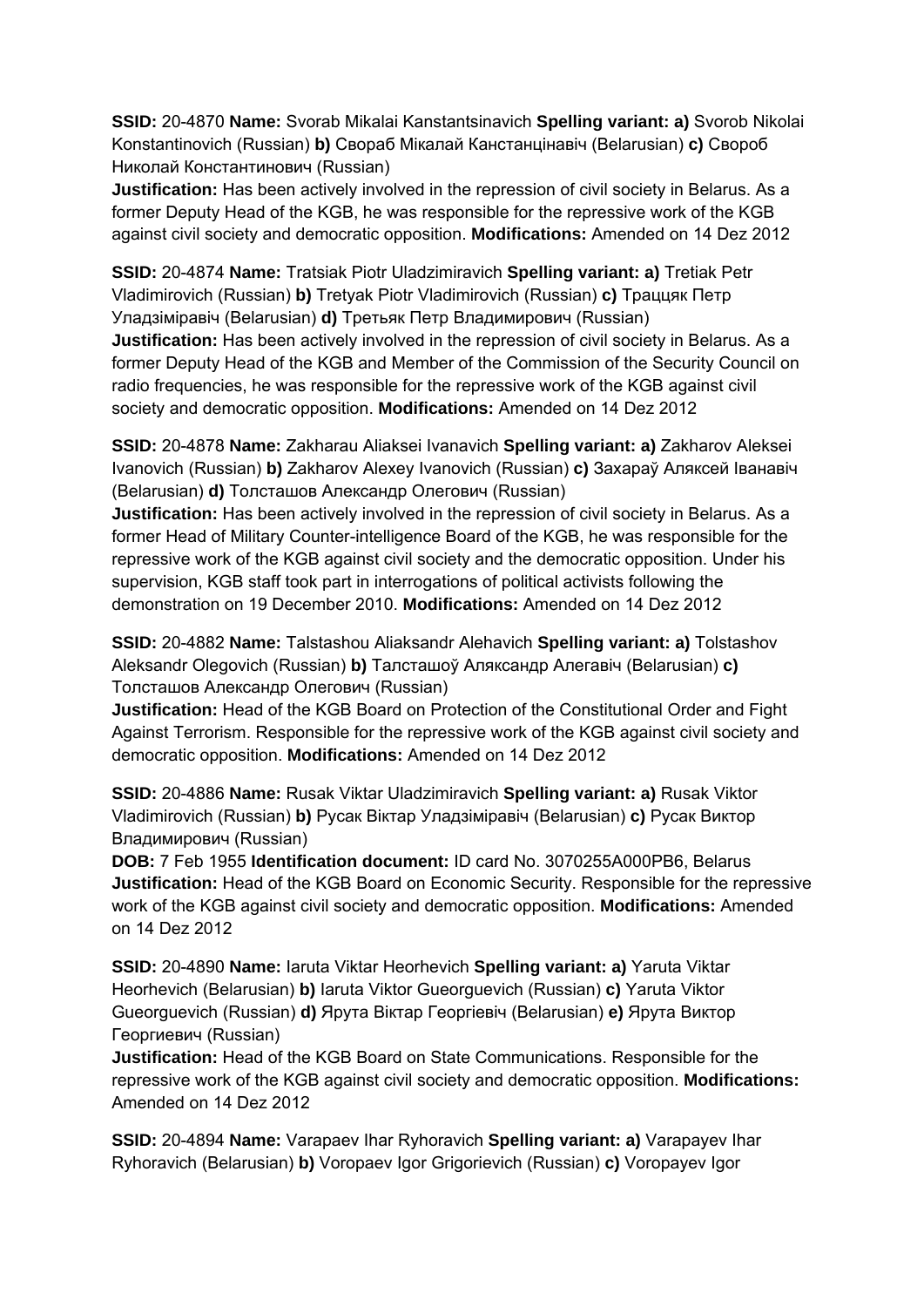Grigoryevich (Russian) **d)** Варапаеў Ігар Рыгоравiч (Belarusian) **e)** Воропаев Игорь Григорьевич (Russian)

**Justification:** Deputy General Manager for Scientific work of the company "Research Institute on electronic computers" under the control of the State military-industrial committee and former Head of the KGB Board on State Communications. Responsible for the repressive work of the KGB against civil society and democratic opposition. **Modifications:**  Amended on 14 Dez 2012

**SSID:** 20-4898 **Name:** Kalach Uladzimir Viktaravich **Spelling variant: a)** Kalach Vladimir Viktorovich (Russian) **b)** Калач Уладзімір Віктаравіч (Belarusian) **c)** Калач Владимир Викторович (Russian)

**Justification:** Head of the KGB of the region and city of Minsk and former Deputy Head of the KGB for Minsk. Responsible for the repressive work of the KGB civil society and the democratic opposition in Minsk. **Modifications:** Amended on 14 Dez 2012

**SSID:** 20-4918 **Name:** Busko Ihar Iauhenavich **Spelling variant: a)** Busko Ihar Yauhenavich (Belarusian) **b)** Busko Igor Evgenievich (Russian) **c)** Busko Igor Yevgenyevich (Russian) **d)**  Бусько Ігар Яўгенавіч (Belarusian) **e)** Бусько Игорь Евгеньевич (Russian) **Justification:** Head of the KGB of the District of Brest. Responsible for the repressive work of the KGB against civil society and democratic opposition in the region of Brest. **Modifications:** Amended on 14 Dez 2012

**SSID:** 20-4922 **Name:** Korzh Ivan Aliakseevich **Spelling variant: a)** Korzh Ivan Alekseevich (Russian) **b)** Корж Іван Аляксеевіч (Belarusian) **c)** Корж Иван Алексеевич (Russian) **Justification:** Head of the KGB of the District of Grodno. Responsible for the repressive work of the KGB against civil society and democratic opposition in the region of Grodno. **Modifications:** Amended on 14 Dez 2012

**SSID:** 20-4926 **Name:** Siarheenka Ihar Piatrovich **Spelling variant: a)** Sergeenko Igor Petrovich (Russian) **b)** Sergeyenko Igor Petrovich (Russian) **c)** Сяргеенка Ігар Пятровіч (Belarusian) **d)** Сергеенко Игорь Петрович (Russian)

**Justification:** Head of the KGB of the City District of Mogilev. Responsible for the repressive work of the KGB against civil society and democratic opposition in the region of Mogilev. **Modifications:** Amended on 14 Dez 2012

**SSID:** 20-4930 **Name:** Herasimenka Henadz Anatolievich **Spelling variant: a)** Gerasimenko Gennadi Anatolievich (Russian) **b)** Герасіменка Генадзь Анатольевіч (Belarusian) **c)**  Герасименко Геннадий Анатольевич (Russian)

**Justification:** Deputy Head of the Institute of National Security (KGB school) and former Head of the KGB of the District of Vitebsk. Responsible for the repressive work of the KGB against civil society and democratic opposition in the region of Vitebsk. **Modifications:**  Amended on 14 Dez 2012

**SSID:** 20-4934 **Name:** Liaskouski Ivan Anatolievich **Spelling variant: a)** Leskovski Ivan Anatolievich (Russian) **b)** Ляскоўскі Іван Анатольевіч (Belarusian) **c)** Лесковский Иван Анатольевич (Russian)

**Justification:** Head of the KGB for Gomel and former Deputy Head of the KGB for Gomel. Responsible for the repressive work of the KGB against civil society and democratic opposition in the region of Gomel. **Modifications:** Amended on 14 Dez 2012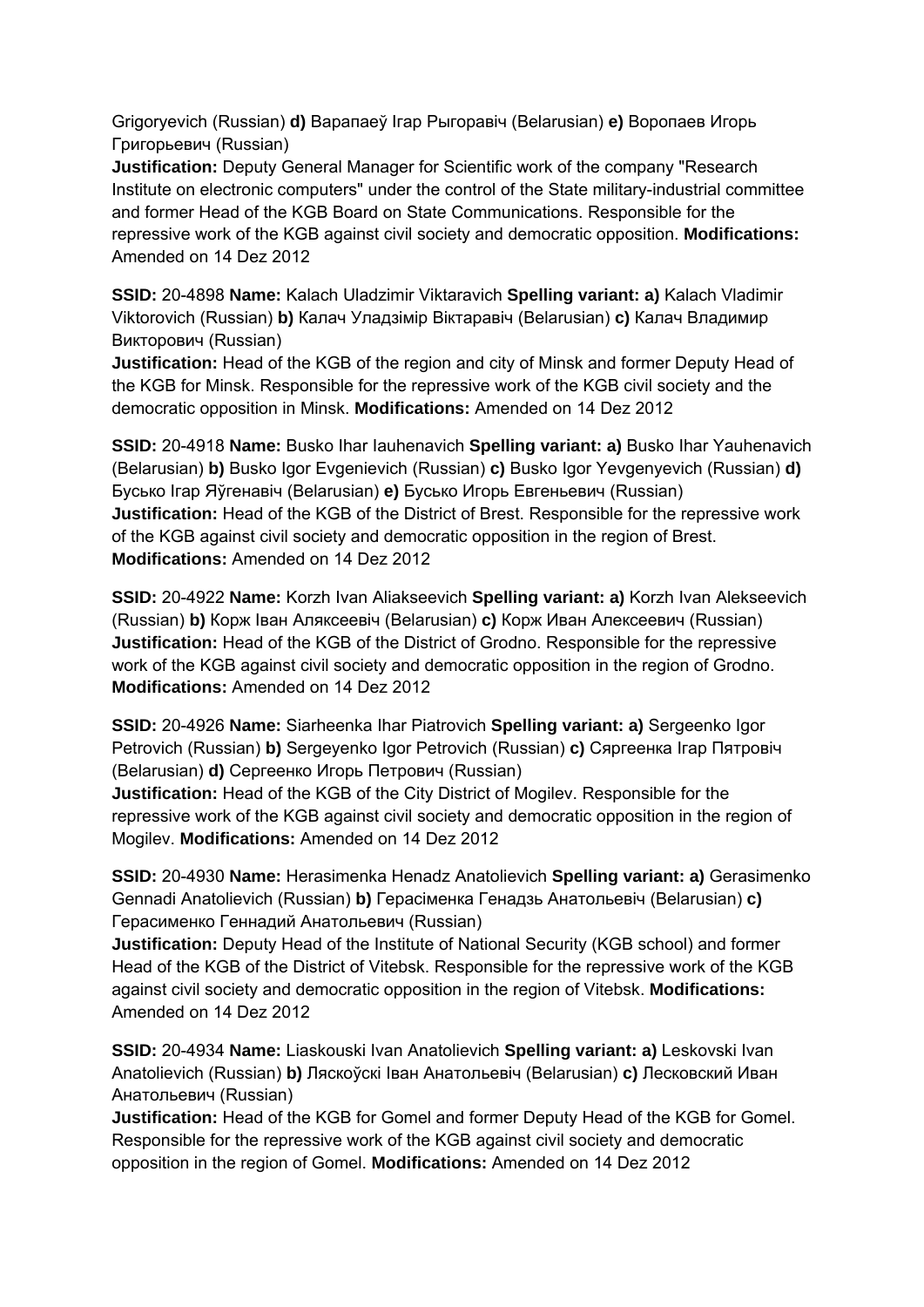**SSID:** 20-4938 **Name:** Maslakou Valery Anatolievich **Spelling variant: a)** Maslakov Valeri Anatolievich (Russian) **b)** Маслакоў Валерый Анатольевiч (Belarusian) **c)** Маслаков Валерий Анатольевич (Russian)

**Justification:** Head of the KGB Board of Intelligence. Responsible for the repressive work of the KGB against civil society and the democratic opposition. **Modifications:** Amended on 14 Dez 2012

**SSID:** 20-4942 **Name:** Volkau Siarhei Mikhailavich **Spelling variant: a)** Volkov Sergei Mikhailovich (Russian) **b)** Volkov Sergey Mikhailovich (Russian) **c)** Волкаў Сяргей Мiхайлавiч (Belarusian) **d)** Волков Сергей Анатольевич (Russian)

**Justification:** Has been actively involved in the repression of civil society in Belarus. As a former Head of the KGB Board of Intelligence, he was responsible for the repressive work of the KGB against civil society and democratic opposition. **Modifications:** Amended on 14 Dez 2012

**SSID:** 20-4946 **Name:** Zhadobin Iury Viktaravich **Spelling variant: a)** Zhadobin Yury Viktaravich (Belarusian) **b)** Zhadobin Iuri Viktorovich (Russian) **c)** Zhadobin Yuri Viktorovich (Russian) **d)** Жадобін Юрый Віктаравіч (Belarusian) **e)** ЖАДОБИН Юрий Викторович (Russian)

**DOB:** 14 Nov 1954 **Identification document:** ID card No. 3141154A021PB0, Belarus **Justification:** Minister of Defence. As a member of the Security Council, he approves the repressive decisions agreed at ministerial level, including the decision to repress the peaceful demonstrations on 19 December 2010. After December 2010, he praised the "total defeat of destructive forces", when referring to the democratic opposition. **Modifications:**  Amended on 14 Dez 2012

**SSID:** 20-4951 **Name:** Krasheuski Viktar **Spelling variant: a)** Krashevski Viktor (Russian) **b)**  Крашэўскі Віктар (Belarusian) **c)** КРАШЕВСКИЙ Виктор (Russian) **Justification:** Head of the GRU. Responsible for the work of the intelligence services in the repression of civil society and of the democratic opposition. **Modifications:** Amended on 14 Dez 2012

**SSID:** 20-4955 **Name:** Ananich Liliia Stanislavauna **Spelling variant: a)** Ananich Lilia Stanislavauna (Belarusian) **b)** Ananich Liliya Stanislavauna (Belarusian) **c)** Ananich Liliia Stanislavovna (Russian) **d)** Ananich Lilia Stanislavovna (Russian) **e)** Ananich Liliya Stanislavovna (Russian) **f)** Ананіч Лілія Станіславаўна (Belarusian) **g)** АНАНИЧ Лилия Станиславовна (Russian)

**DOB:** 1960 **Identification document:** ID card No. 4020160A013PB7, Belarus **Justification:** First Deputy Minister of Information. She has played a major role since 2003 in promoting state propaganda, which provokes, supports and justifies the repression of the democratic opposition and of civil society, and by suppressing the freedom of the media. Democratic opposition and civil society are systematically highlighted in a negative and derogatory way using falsified information. **Modifications:** Amended on 14 Dez 2012

**SSID:** 20-4960 **Name:** Laptsionak Ihar Mikalaevich **Spelling variant: a)** Laptionok Igor Nikolaevich (Russian) **b)** Лапцёнак Ігар Мікалаевіч (Belarusian) **c)** ЛАПТЕНОК Игорь Николаевич (Russian)

**DOB:** 31 Aug 1947 **POB:** Minsk

**Justification:** Responsible for organising and implementing the dissemination of falsified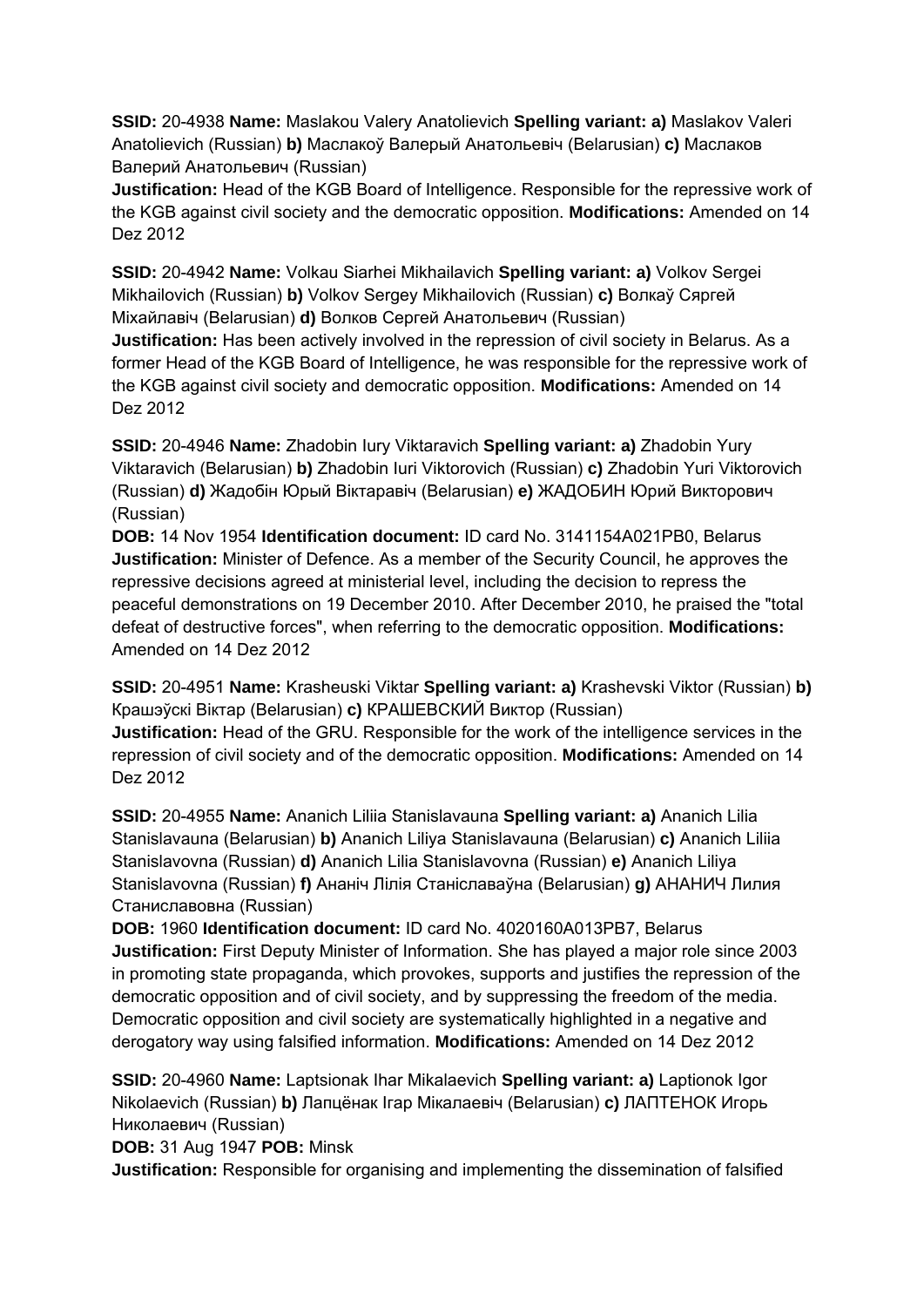information through the state-controlled media. As former Deputy Head Minister of Information, he played a major role in promoting state propaganda which supports and justifies the repression of the democratic opposition and of civil society. Democratic opposition and civil society have been systematically highlighted in a negative and derogatory way using falsified and untrue information. **Modifications:** Amended on 14 Dez 2012

**SSID:** 20-4965 **Name:** Davydzka Henadz Branislavavich **Spelling variant: a)** Davydko Gennadi Bronislavovich (Russian) **b)** Давыдзька Генадзь Браніслававіч (Belarusian) **c)**  Давыдько Геннадий Брониславович (Russian)

**DOB:** 29 Sep 1955 **POB:** Senno, Vitebsk region

**Justification:** President of the State TV company. Describing himself as an authoritarian democrat, he was responsible for promoting state propaganda on TV, propaganda which supported and justified the repression of the democratic opposition and of civil society after the elections in December 2010. Democratic opposition and civil society are systematically highlighted in a negative and derogatory way using falsified information. **Modifications:**  Amended on 14 Dez 2012

**SSID:** 20-4969 **Name:** Kaziiatka Iury Vasilievich **Spelling variant: a)** Kaziatka Yury Vasilievich (Belarusian) **b)** Kaziyatka Yury Vasilievich (Belarusian) **c)** Koziiatko Iuri Vasilievich (Russian) **d)** Koziatko Yuri Vasilievich (Russian) **e)** Koziyatko Yuri Vasilievich (Russian) **f)** Казіятка Юрый Васільевіч (Belarusian) **g)** КОЗИЯТКО Юрий Васильевич (Russian)

# **DOB:** 1964 **POB:** Brest

**Justification:** General Director of the public TV channel «Stolichnoe Televidenie», author and anchorman of the TV programme «The picture of the world». This programme is an instrument of state propaganda which supports and justifies the repression of the democratic opposition and of civil society. Democratic opposition and civil society are systematically highlighted in a negative and derogatory way using falsified information. He was particularly active in this regard after the crackdown on peaceful demonstrations on 19 December 2010 and on subsequent protests. **Modifications:** Amended on 14 Dez 2012

**SSID:** 20-4974 **Name:** Iakubovich Pavel Izotavich **Spelling variant: a)** Yakubovich Pavel Izotavich (Belarusian) **b)** Iakubovich Pavel Izotovich (Russian) **c)** Yakubovich Pavel Izotovich (Russian) **d)** Якубовіч Павел Ізотавіч (Belarusian) **e)** ЯКУБОВИЧ Павел Изотович (Russian)

# **DOB:** 23 Sep 1946

**Justification:** Member of the Upper House of the Parliament appointed by President Lukashenka, Editor-in-Chief of the newspaper of the President's Administration and main propaganda newspaper «Sovietskaia Belarus». He is one of the most vocal and influential members of the state propaganda machine in the printed press. He has supported and justified the repression of the democratic opposition and of civil society, which are systematically highlighted in a negative and derogatory way using falsified information. He was particularly active in this regard after the crackdown on peaceful demonstrations on 19 December 2010 and on subsequent protests. **Modifications:** Amended on 14 Dez 2012

**SSID:** 20-4979 **Name:** Lemiashonak Anatol Ivanavich **Spelling variant: a)** Lemeshenok Anatoli Ivanovich (Russian) **b)** Лемяшонак Анатоль Іванавіч (Belarusian) **c)** ЛЕМЕШЕНОК Анатолий Иванович (Russian)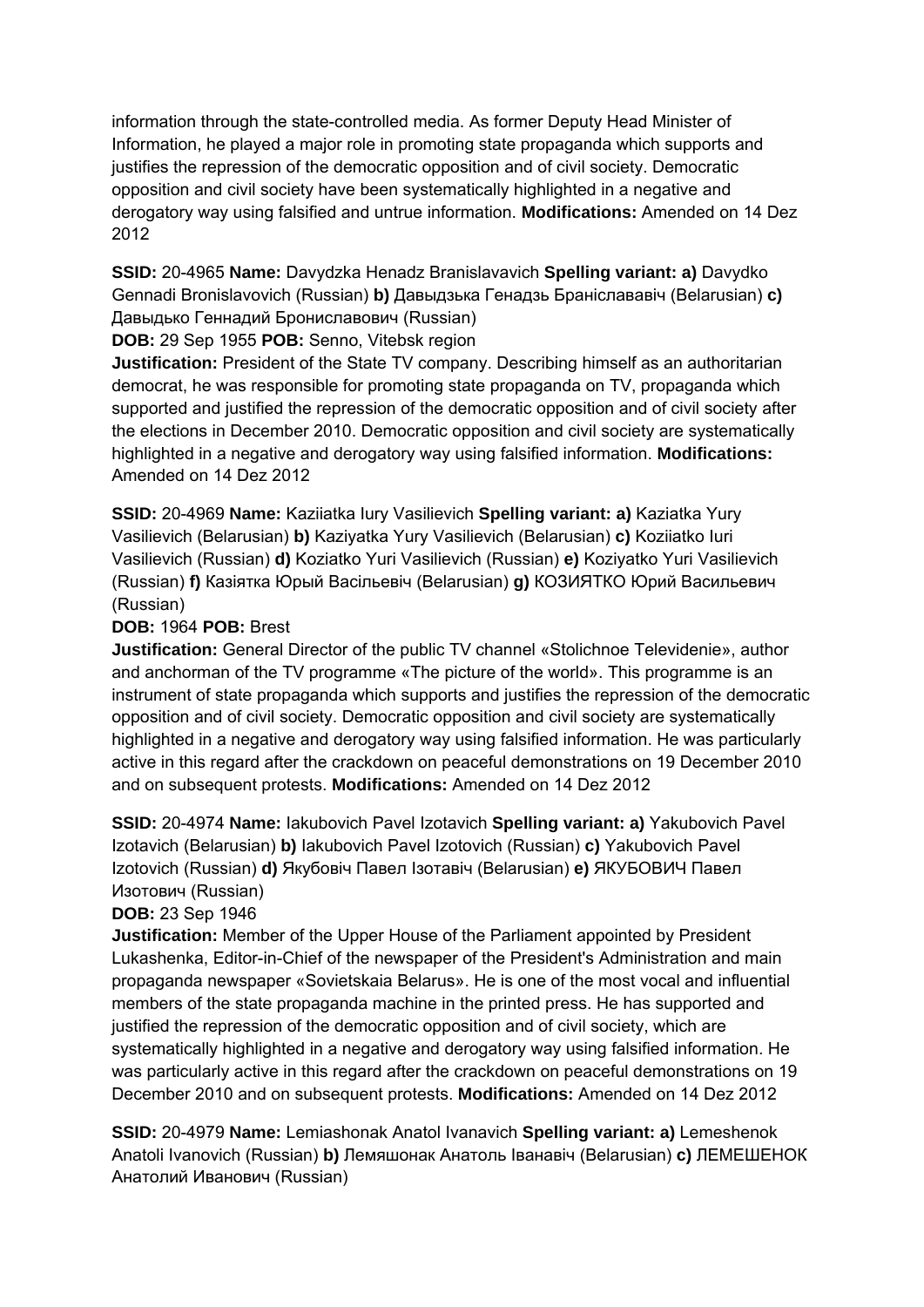### **DOB:** 14 May 1947

**Justification:** Editor-in-Chief of «Republika», newspaper of the Council of Ministers. In his position he is one of the most vocal and influential members of the state propaganda machine in the printed press. He has supported and justified the repression of the democratic opposition and of civil society, which are systematically highlighted in a negative and derogatory way using falsified information, particularly after the Presidential elections in 2010. **Modifications:** Amended on 14 Dez 2012

**SSID:** 20-4983 **Name:** Prakopau Yury Viktaravich **Spelling variant: a)** Prakopau Iury Viktaravich (Belarusian) **b)** Prokopov Iuri Viktorovich (Russian) **c)** Prokopov Yuri Viktorovich (Russian) **d)** Пракопаў Юрый Вiктаравiч (Belarusian) **e)** Прокопов Юрий Викторович (Russian)

**DOB:** 7 Oct 1978 **Identification document:** ID card No. 3071078A031PB4, Belarus **Justification:** Journalist of the state TV channel «Pervi» (№ 1) with a senior and influential position. He is the anchorman of the TV programme «In the centre of attention». This programme is an instrument of state propaganda on TV, which supports and justifies the repression of the democratic opposition and of civil society. The opposition and civil society are systematically highlighted in a negative and derogatory way using extensive falsified information. He was particularly active in this regard after the crackdown on peaceful demonstrations on 19 December 2010 and on subsequent protests. **Modifications:** Amended on 14 Dez 2012

**SSID:** 20-4987 **Name:** Mikhalchanka Aliaksei **Spelling variant: a)** Mikhalchenko Aleksei (Russian) **b)** Mikhalchenko Alexey (Russian) **c)** Міхальчанка Аляксей (Belarusian) **d)**  Михальченко Алексей (Russian)

### **DOB:** 1973

**Justification:** Journalist of the state TV channel ONT with senior and influential position. He is the anchorman of the TV programme «That is how it is». This programme is an instrument of state propaganda on TV, which supports and justifies the repression of the democratic opposition and of civil society. The opposition and civil society are systematically highlighted in a negative and derogatory way using falsified information. He was particularly active in this regard after the crackdown on peaceful demonstrations on 19 December 2010 and on subsequent protests. **Modifications:** Amended on 14 Dez 2012

**SSID:** 20-4991 **Name:** Taranda Aliaksandr Mikhailavich **Spelling variant: a)** Taranda Aleksandr Mikhailovich (Russian) **b)** Таранда Аляксандр Міхайлавіч (Belarusian) **c)**  Таранда Александр Михайлович (Russian)

**Justification:** Deputy Editor of the newspaper of the President's Administration and main propaganda newspaper «Sovietskaia Belarus». Responsible for relaying state propaganda in the printed press, which supported and justified the repression of the democratic opposition and of civil society, systematically highlighted in a negative and derogatory way using falsified and untrue information, in particular after the Presidential elections in 2010. **Modifications:** Amended on 14 Dez 2012

**SSID:** 20-4995 **Name:** Gardzienka Siarhei Aliaksandravich **Spelling variant: a)** Gordienko Sergei Aleksandrovich (Russian) **b)** Gordiyenko Sergey Aleksandrovich (Russian) **c)**  Гардзіенка Сяргей Аляксандравіч (Belarusian) **d)** Гордиенко Сергей Александрович (Russian)

**Justification:** Deputy Editor of the newspaper of the President's Administration and main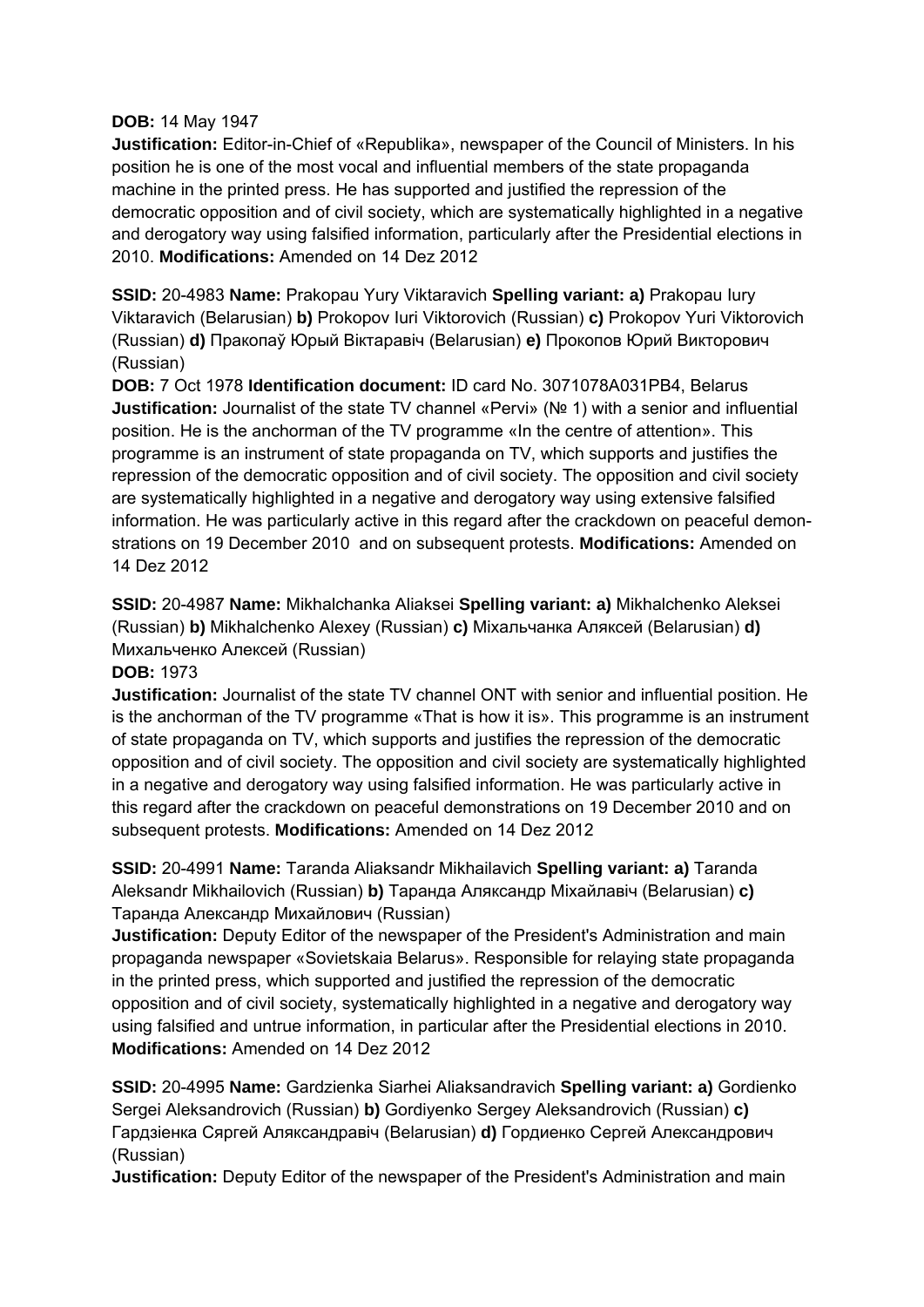propaganda newspaper «Sovietskaia Belarus». Responsible for relaying state propaganda in the printed press, which has supported and justified the repression of the democratic opposition and of civil society, systematically highlighted in a negative and derogatory way using falsified and untrue information, in particular after the Presidential elections in 2010. **Modifications:** Amended on 14 Dez 2012

**SSID:** 20-4999 **Name:** Tarapetskaia Halina Mikhailauna **Spelling variant: a)** Tarapetskaya Halina Mikhailauna (Belarusian) **b)** Toropetskaia Galina Mikhailovna (Russian) **c)**  Toropetskaya Galina Mikhailovna (Russian) **d)** Тарапецкая Галіна Міхайлаўна (Belarusian) **e)** Торопецкая Галина Михайловна (Russian)

**Justification:** Deputy Editor of the newspaper of the President's Administration and main propaganda newspaper «Sovietskaia Belarus». Responsible for relaying the state propaganda in the printed press, which has provoked, supported and justified the repression of the democratic opposition and of civil society, systematically highlighted in a negative and derogatory way using falsified information, in particular after the Presidential elections in 2010. **Modifications:** Amended on 14 Dez 2012

**SSID:** 20-5003 **Name:** Shadryna Hanna Stanislavauna **Spelling variant: a)** Shadrina Anna Stanislavovna (Russian) **b)** Шадрына Ганна Станіславаўна (Belarusian) **c)** Шадрина Анна Станиславовна (Russian)

**Justification:** Former Deputy Editor-in-Chief of the newspaper of the President's Administration and main propaganda newspaper «Sovietskaia Belarus». Responsible for relaying the state propaganda in the printed press, which has provoked, supported and justified the repression of the democratic opposition and of civil society on 19 December 2010 using falsified information. **Modifications:** Amended on 14 Dez 2012

**SSID:** 20-5007 **Name:** Zhuk Dzmitry Aliaksandravich **Spelling variant: a)** Zhuk Dmitri Aleksandrovich (Russian) **b)** Жук Дзмітрый Аляксандравіч (Belarusian) **c)** Жук Дмитрий Александрович (Russian)

**DOB:** 7 Jul 1970 **Identification document:** ID card No. 3070770A081PB7, Belarus **Justification:** Director General (CEO) State News Agency BELTA. Responsible for relaying state propaganda in the media, which has supported and justified the repression of the democratic opposition and of civil society on 19 December 2010 using falsified information. **Modifications:** Amended on 14 Dez 2012

**SSID:** 20-5011 **Name:** Hihin Vadzim Frantsavich **Spelling variant: a)** Gigin Vadim Frantsevich (Russian) **b)** Гігін Вадзім Францевiч (Belarusian) **c)** Гигин Вадим Францевич (Russian)

# **DOB:** 1977

**Justification:** Editor-in-Chief, «Belorusskaia Dumka» monthly journal of the President's Administration. He is one of the most vocal and influential members of the state propaganda machine in the printed press. He has supported and justified the repression of the democratic opposition and of civil society, which are systematically highlighted in a negative and derogatory way using falsified information, in particular after the Presidential elections in 2010. **Modifications:** Amended on 14 Dez 2012

**SSID:** 20-5015 **Name:** Ablameika Siarhei Uladzimiravich **Spelling variant: a)** Ablameiko Sergei Vladimirovich (Russian) **b)** Ablameyko Sergey Vladimirovich (Russian) **c)** Абламейка Сяргей Уладзіміравіч (Belarusian) **d)** Абламейко Сергей Владимирович (Russian)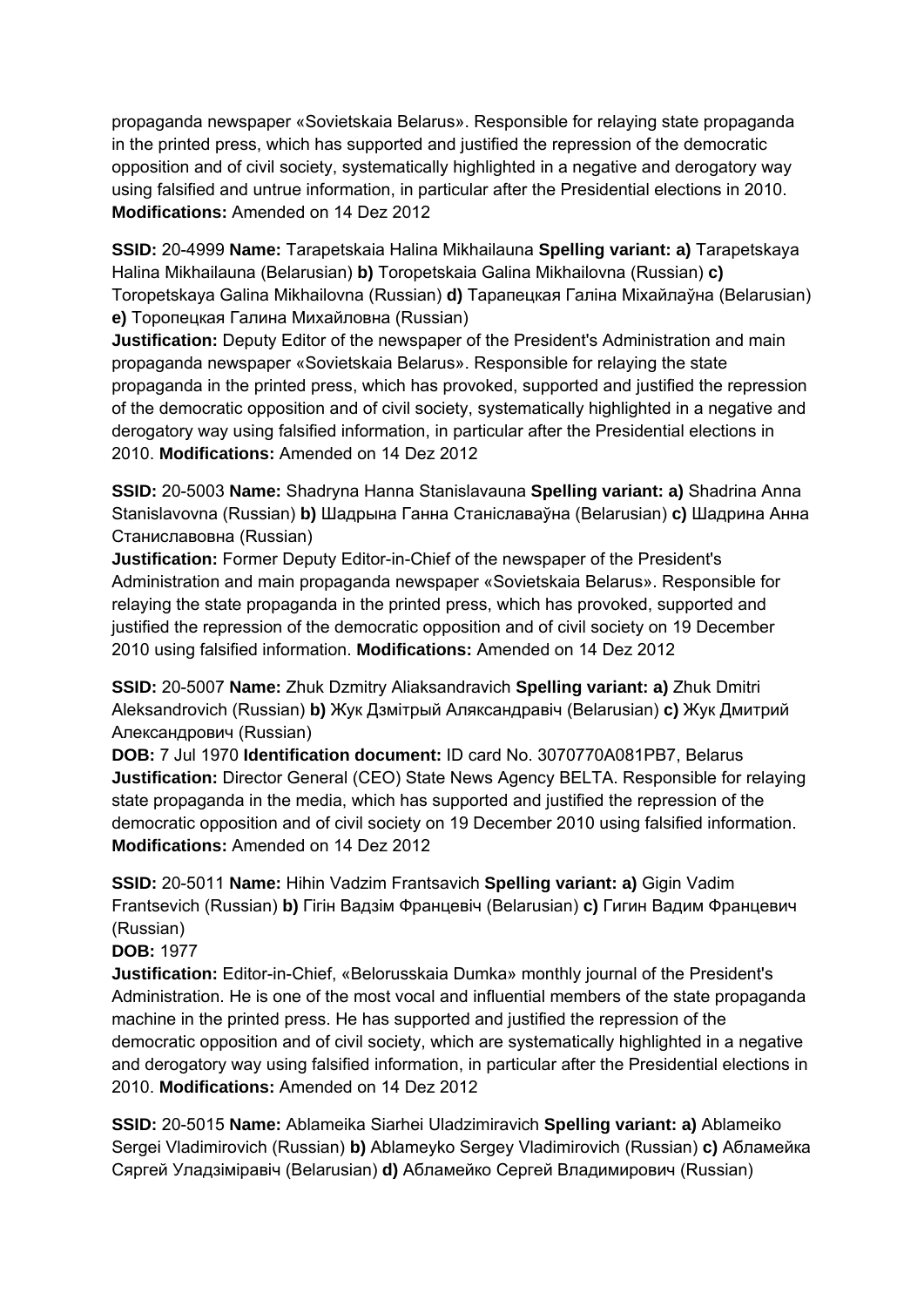### **DOB:** 24 Sep 1956 **POB:** Voronovo, Grodno region

**Justification:** Rector, Belorusian State University. He was responsible for the expulsion of several students from the University because they participated in the demonstrations on 19 December 2010 and in other peaceful demonstrations in 2011. **Modifications:** Amended on 14 Dez 2012

**SSID:** 20-5019 **Name:** Sirenka Viktar Ivanavich **Spelling variant: a)** Sirenko Viktor Ivanovich (Russian) **b)** Сірэнка Віктар Іванавіч (Belarusian) **c)** Сиренко Виктор Иванович (Russian)

**DOB:** 4 Mar 1962 **Identification document:** ID card No. 3040362B062PB7, Belarus **Justification:** Head of the Committee for Health Care of Minsk City and former Chief Surgeon of the Minsk Emergency Hospital. He did not oppose the kidnapping of the presidential candidate, Nekliayev, who was transported to his hospital after being severely beaten on 19 December 2010 and, by failing to call the police, cooperated with the unknown perpetrators. Such inaction led him to be promoted. **Modifications:** Amended on 14 Dez 2012

**SSID:** 20-5023 **Name:** Ananich Alena Mikalaeuna **Spelling variant: a)** Ananich Elena Nikolaevna (Russian) **b)** Ananich Yelena Nikolaevna (Russian) **c)** Ананіч Алена Мікалаеўна (Belarusian) **d)** Ананич Елена Николаевна (Russian)

**Justification:** Judge at the Pervomayski Rayon Court of the city of Minsk. She was directly involved in the judicial repression of the peaceful demonstrators on 19 December 2010. On 20 December 2010 she sentenced civil society activists Paval Shalamitski, Mikhail Piatrenka, Yauhen Batura and Tatsiana Grybouskaya to 10 days in jail, as well as Tornike Berydze to 11 days in jail. Her way of conducting the trial was a clear violation of the Code of Criminal Procedure. She sustained the use of evidence and testimonies irrelevant to the accused. **Modifications:** Amended on 14 Dez 2012

**SSID:** 20-5027 **Name:** Ravinskaia Tatsiana Uladzimirauna **Spelling variant: a)** Ravinskaya Tatsiana Uladzimirauna (Belarusian) **b)** Revinskaia Tatiana Vladimirovna (Russian) **c)**  Revinskaya Tatiana Vladimirovna (Russian) **d)** Revinskaya Tatyana Vladimirovna (Russian) **e)** Равінская Таццяна Уладзіміраўна (Belarusian) **f)** Ревинская Татьяна Владимировна (Russian)

**Justification:** Judge at the Pervomayski District Court of the city of Minsk. On 27 April 2011, she sentenced the politician Dmitri Bandarenka, coordinator of the civic campaign "European Belarus" of the former presidential candidate A. Sannikau to 2 years in jail. Her way of conducting the trial was a clear violation of the Code of Criminal Procedure. She sustained the use of evidence and testimonies irrelevant to the accused. **Modifications:**  Amended on 14 Dez 2012

**SSID:** 20-5031 **Name:** Esman Valery Aliaksandravich **Spelling variant: a)** Yesman Valery Aliaksandravich (Belarusian) **b)** Esman Valeri Aleksandrovich (Russian) **c)** Yesman Valeri Aleksandrovich (Russian) **d)** Yesman Valeriy Aleksandrovich (Russian) **e)** Есьман Валерый Аляксандравіч (Belarusian) **f)** Есьман Валерий Александрович (Russian) **Justification:** Judge at the Central District Court of the city of Minsk. He was directly involved in trials against peaceful demonstrators on 19 December 2010. On 20 December 2010, he sentenced civil society activists Siarhei Martynau, Dzmitry Chiarniak, Euhen Vaskovich respectively to 10, 11 and 12 days in jail. In June, July and October 2011, he sentenced several other activists to 10 and 11 days in jail. The way he conducted the trials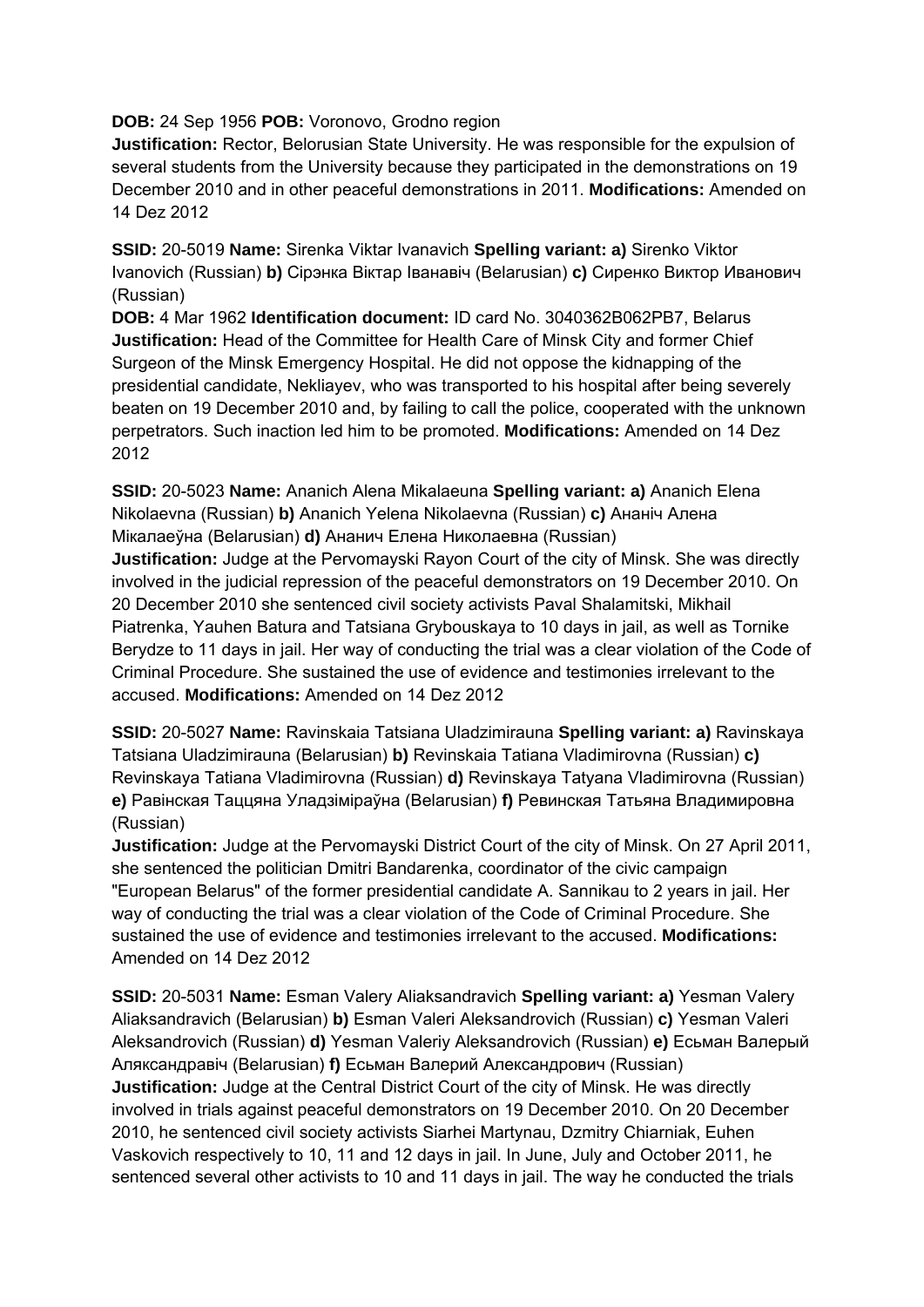was a clear violation of the Code of Criminal Procedure. He sustained the use of evidence and testimonies irrelevant to the accused. **Modifications:** Amended on 14 Dez 2012

**SSID:** 20-5035 **Name:** Bychko Aliaksei Viktaravich **Spelling variant: a)** Bychko Aleksei Viktorovich (Russian) **b)** Bychko Alexey Viktorovich (Russian) **c)** Бычко Аляксей Віктаравіч (Belarusian) **d)** Бычко Алексей Викторович (Russian)

**Justification:** Judge at the Central District Court of Minsk. On 26 October 2011, he sentenced civil society activist Siarhei Kazakou to 10 days in jail. The way he conducted the trials was a clear violation of the Code of Criminal Procedure. He sustained the use of evidence and testimonies irrelevant to the accused. **Modifications:** Amended on 14 Dez 2012

**SSID:** 20-5039 **Name:** Khadanovich Aliaksandr Alyaksandrauvich **Spelling variant: a)**  Khodanovich Aleksandr Aleksandrovich (Russian) **b)** Хадановіч Аляксандр Аляксандравіч (Belarusian) **c)** Ходанович Александр Александрович (Russian) **Justification:** Judge at the Central Rayon Court of the city of Minsk. He was directly involved in the judicial repression of the peaceful demonstrators on 19 December 2010. On 20 December 2010, he sentenced civil society activist Uladzimir Kozhych to 14 days in jail. On 31 January 2011, he sentenced civil society activist Maksim Viniarski to 10 days in jail for his participation in a demonstration in support of political prisoners. On 24 and 26 October 2011, he sentenced civil society activists Alyaksandr Valantsevich and Alyaksandr Saldatsenka to 7 days in jail. On 9 January 2012, he sentenced civil society activist Mikita Kavalenka to 15 days in jail for his participation in a one-minute action in support of political

prisoners. The way he conducted the trials was a clear violation of the Code of Criminal Procedure. He sustained the use of evidence and testimonies irrelevant to the accused. **Modifications:** Amended on 14 Dez 2012

**SSID:** 20-5044 **Name:** Baranouski Andrei Fiodaravich **Spelling variant: a)** Baranovski Andrei Fedorovich (Russian) **b)** Baranovski Andrey Fedorovich (Russian) **c)** Бараноўскі Андрэй Фёдаравіч (Belarusian) **d)** Барановский Андрей Федорович (Russian) **Justification:** Judge at the Partizanski Rayon Court of the city of Minsk. He was directly involved in the judicial repression of the peaceful demonstrators on 19 December 2010. On 20 December 2010, he sentenced civil society activists Siarhei Piakarchyk and Siarhei Navitski to 13 days in jail, as well as Yauhen Kandrautsu to 11 days in jail. The way he conducted the trials was a clear violation of the Code of Criminal Procedure. He sustained the use of evidence and testimonies irrelevant to the accused. **Modifications:** Amended on 14 Dez 2012

**SSID:** 20-5052 **Name:** Tsitsiankova Alena Viktarauna **Spelling variant: a)** Titenkova Elena Viktorovna (Russian) **b)** Titenkova Yelena Viktorovna (Russian) **c)** Ціцянкова Алена Віктараўна (Belarusian) **d)** Титенкова Елена Викторовна (Russian)

**Justification:** Former Judge at the Partizanski Rayon Court of the city of Minsk. She was directly involved in the judicial repression of the peaceful demonstrators on 19 December 2010. On 20 December 2010, she sentenced civil society activists Anton Hulak to 15 days in jail, Ales Milinets, Paval Kamarou to 12 days in jail, and Siarhei Piatrushyn to 11 days in jail. In July 2011, she sentenced other activists to 5 and 10 days in jail. The way she conducted the trials was a clear. **Modifications:** Amended on 14 Dez 2012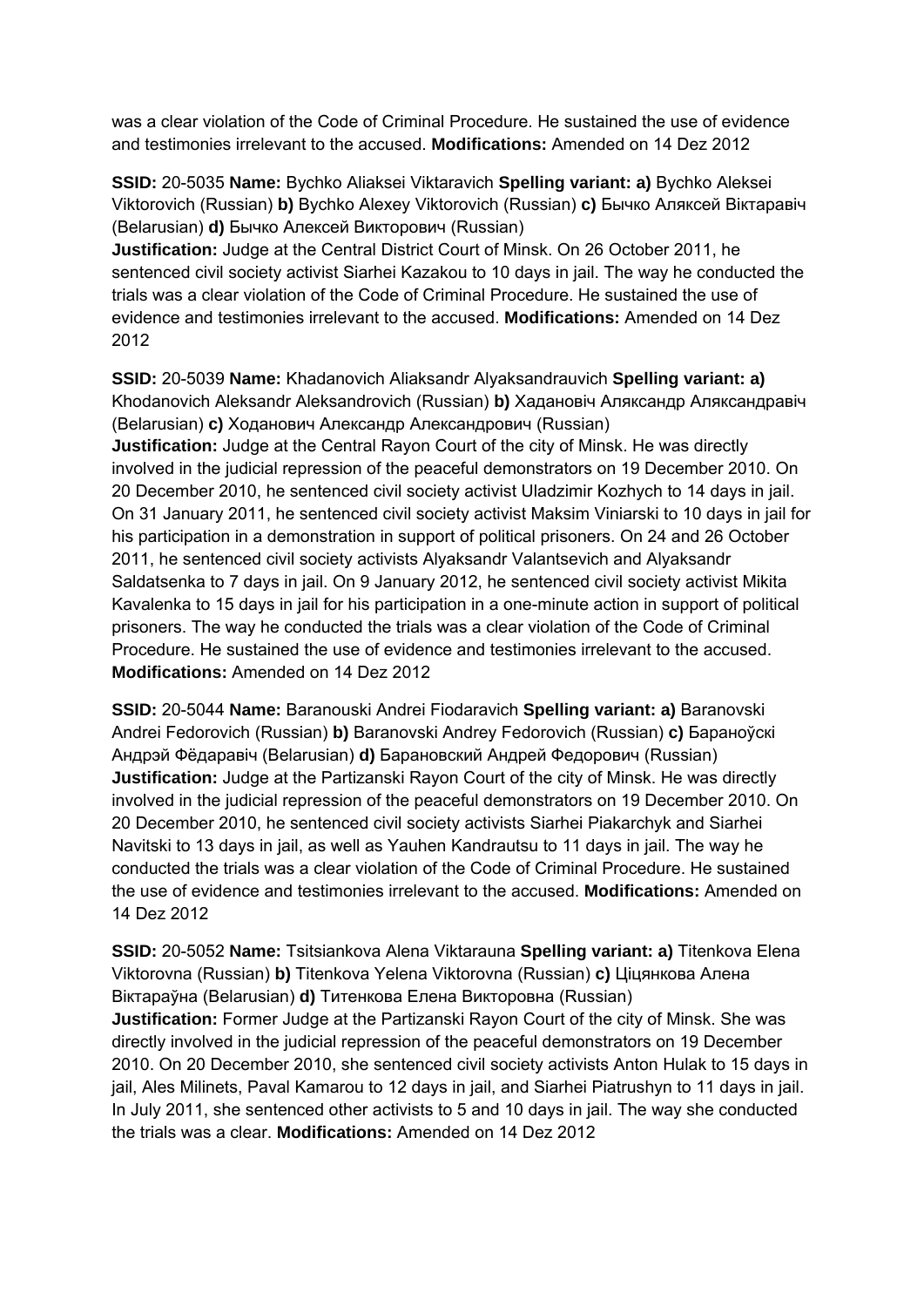**SSID:** 20-5056 **Name:** Tupik Vera Mikhailauna **Spelling variant: a)** Tupik Vera Mikhailovna (Russian) **b)** Тупік Вера Міхайлаўна (Belarusian) **c)** Тупик Вера Михайловна (Russian) **Justification:** Judge at the Leninski Rayon Court of the city of Minsk. She was directly involved in the judicial repression of the peaceful demonstrators on 19 December 2010. On 20 December 2010, she sentenced civil society activists Natallia Vasilievich to 15 days in jail, and Katsiaryna Parfilieva, Alyaksandr Piatnitski and Sviatlana Rasliakova to 10 days in jail. In July 2011, she sentenced other activists to 10 days in jail. The way she conducted the trials was a clear violation of the Code of Criminal Procedure. She sustained the use of evidence and testimonies irrelevant to the accused. **Modifications:** Amended on 14 Dez 2012

**SSID:** 20-5060 **Name:** Niakrasava Alena Tsimafeeuna **Spelling variant: a)** Nekrasova Elena Timofeevna (Russian) **b)** Nekrasova Yelena Timofeyevna (Russian) **c)** Някрасава Алена Цімафееўна (Belarusian) **d)** Некрасова Елена Тимофеевна (Russian) **Justification:** Judge at the Zavodskoi Rayon Court of the city of Minsk. She was directly involved in the judicial repression of the peaceful demonstrators on 19 December 2010. On 20 December 2010, she sentenced civil society activists Tatsyana Grechanikava, Alyaksandr Baranou, Yevhen Tsarykau, Maryna Paulouskaya, and Andrei Zialiony to 15 days in jail. On 4 and 7 July 2011, and on 6 October 2011, she sentenced several activists (Katsiarina Davydzik, 10 days in jail; Yauguenia Kamarova, 10 days in jail; Aleh Bazhok, 10 days in jail; Yan Melnikau, 5 days in jail). The way she conducted the trials was a clear violation of the Code of Criminal Procedure. She sustained the use of evidence and testimonies irrelevant to the accused. **Modifications:** Amended on 14 Dez 2012

**SSID:** 20-5064 **Name:** Laptseva Alena Viacheslavauna **Spelling variant: a)** Lapteva Elena Viacheslavovna (Russian) **b)** Lapteva Yelena Vyacheslavovna (Russian) **c)** Лапцева Алена Вячаславаўна (Belarusian) **d)** Лаптева Елена Вячеславовна (Russian) **Justification:** Judge at the Zavodskoi Rayon Court of Minsk. She was directly involved in the judicial repression of the peaceful demonstrators on 19 December 2010. On 20 December 2010, she sentenced civil society activists Raman Maksimenka, Yuras Shpak-Ryzhkou, Hanna Belskaya, Paval Sakolchik, Sviatlana Rubashkina, Uladzimir Parkalau and Tatsyana Vaikovih to 10 days in jail. The way she conducted the trials was a clear violation of the Code of Criminal Procedure. She sustained the use of evidence and testimonies irrelevant to the accused. **Modifications:** Amended on 14 Dez 2012

**SSID:** 20-5068 **Name:** Balauniou Mikalai Vasilievich **Spelling variant: a)** Bolovnev Nikolai Vasilievich (Russian) **b)** Балаўнёў Мікалай Васільевіч (Belarusian) **c)** Боловнев Николай Васильевич (Russian)

**Justification:** Judge at the Zavodskoi Rayon Court of the city of Minsk. He was directly involved in the judicial repression of the peaceful demonstrators on 19 December 2010. On 20 December 2010, he sentenced civil society activists Ihar Pashkovich, Dzimtry Pashyk, Anton Davydzenka, Artsem Liaudanski and Artsem Kuzmin to 10 days in jail. The way he conducted the trials was a clear violation of the Code of Criminal Procedure. He sustained the use of evidence and testimonies irrelevant to the accused. **Modifications:** Amended on 14 Dez 2012

**SSID:** 20-5072 **Name:** Kazak Viktar Uladzimiravich **Spelling variant: a)** Kazak Viktor Vladimirovich (Russian) **b)** Казак Віктар Уладзіміравіч (Belarusian) **c)** Казак Виктор Владимирович (Russian)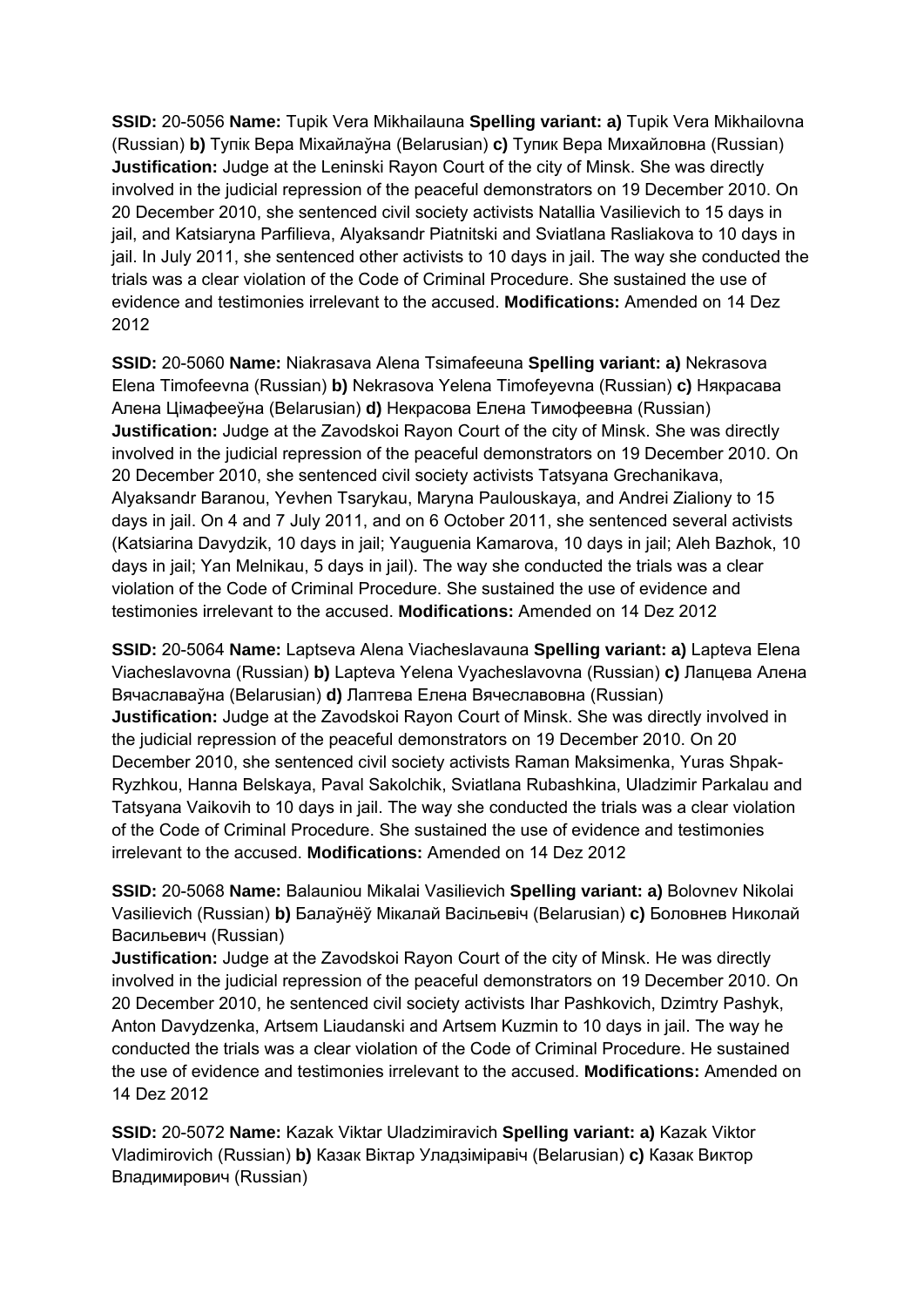**Justification:** Judge at the Moskovski Rayon Court of the city of Minsk. He was directly involved in the judicial repression of the peaceful demonstrators on 19 December 2010. On 20 December 2010, he sentenced civil society activists Siarhei Arlou and Dzmitry Kresik to 12 days in jail, and Valeria Niadzvitskaya, Valiantsyna Busko and Hanna Dainiak to 10 days in jail. On 27 December 2010, he sentenced the deputy leader of the "Young Front" to 10 days in jail for his participation in the demonstration on 19 December 2010. On 4 and 7 July 2011, on 8 November 2011, and on 20 December 2011, he sentenced several activists (Viktoriya Bandarenka, 10 days in jail; Andrei Zakhareuski, 5 days in jail; Mikhail Muski, 7 days in jail; Raman Grytsevich, 7 days in jail). The way he conducted the trials was a clear violation of the Code of Criminal Procedure. He sustained the use of evidence and testimonies irrelevant to the accused. **Modifications:** Amended on 14 Dez 2012

**SSID:** 20-5076 **Name:** Shylko Alena Mikalaeuna **Spelling variant: a)** Shilko Elena Nikolaevna (Russian) **b)** Shilko Yelena Nikolaevna (Russian) **c)** Шылько Алена Мікалаеўна (Belarusian) **d)** Шилько Елена Николаевна (Russian)

**Justification:** Judge at the Moskovski Rayon Court of the city of Minsk. She was directly involved in the judicial repression of the peaceful demonstrators on 19 December 2010. On 20, 24 and 30 December 2010, she sentenced civil society activists, respectively Ihar Shershan (12 days in jail), Zmitser Shurkhai (10 days in jail) and Franak Viachorka (12 days in jail). On 24 January 2012, she rejected the appeal of Ales Byalyatski regarding the sentence imposed on him by the Pervomaiski District Court of Minsk even though Byalyatski's trial was conducted in a way that was a clear violation of the Code of Criminal Procedure. Byalyatski was active in defending and providing assistance to those who suffered from repression in relation to the 19 December 2010 elections and the crackdown on civil society and democratic opposition. Her way of conducting the trials is a clear violation of the Code of Criminal Procedure. She sustained the use of evidence and testimonies irrelevant to the accused. **Modifications:** Amended on 14 Dez 2012

**SSID:** 20-5080 **Name:** Simakhina Liubou Siarheeuna **Spelling variant: a)** Simakhina Liubov Sergeevna (Russian) **b)** Сімахіна Любоў Сяргееўна (Belarusian) **c)** Симахина Любовь Сергеевна (Russian)

**Justification:** Judge at the Moskovski Rayon Court of the city of Minsk. She was directly involved in the judicial repression of the peaceful demonstrators on 19 December 2010. On 20 December 2010, she sentenced civil society activist Siarhei Barsukou to 12 days in jail. On 8 November 2011, she sentenced civil society activist, Paval Siarhei, to 7 days in jail. Her way of conducting the trials was a clear violation of the Code of Criminal Procedure. She sustained the use of evidence and testimonies irrelevant to the accused. **Modifications:**  Amended on 14 Dez 2012

**SSID:** 20-5084 **Foreign identifier:** 140 **Name:** Kuzniatsova Natallia Anatolieuna **Spelling variant: a)** Kuznetsova Natalia Anatolievna (Russian) **b)** Kuznetsova Natalya Anatolyevna (Russian) **c)** Кузняцова Наталля Анатольеўна (Belarusian) **d)** Кузнецова Наталья Анатольевна (Russian)

### **DOB:** 1973 **POB:** Minsk

**Justification:** Judge at the Moskovski Rayon Court of the city of Minsk. She was directly involved in the judicial repression of the peaceful demonstrators on 19 December 2010. On 20 December 2010, she sentenced civil society activist, Anastasia Lazareva, to 10 days in jail. Her way of conducting the trial was a clear violation of the Code of Criminal Procedure.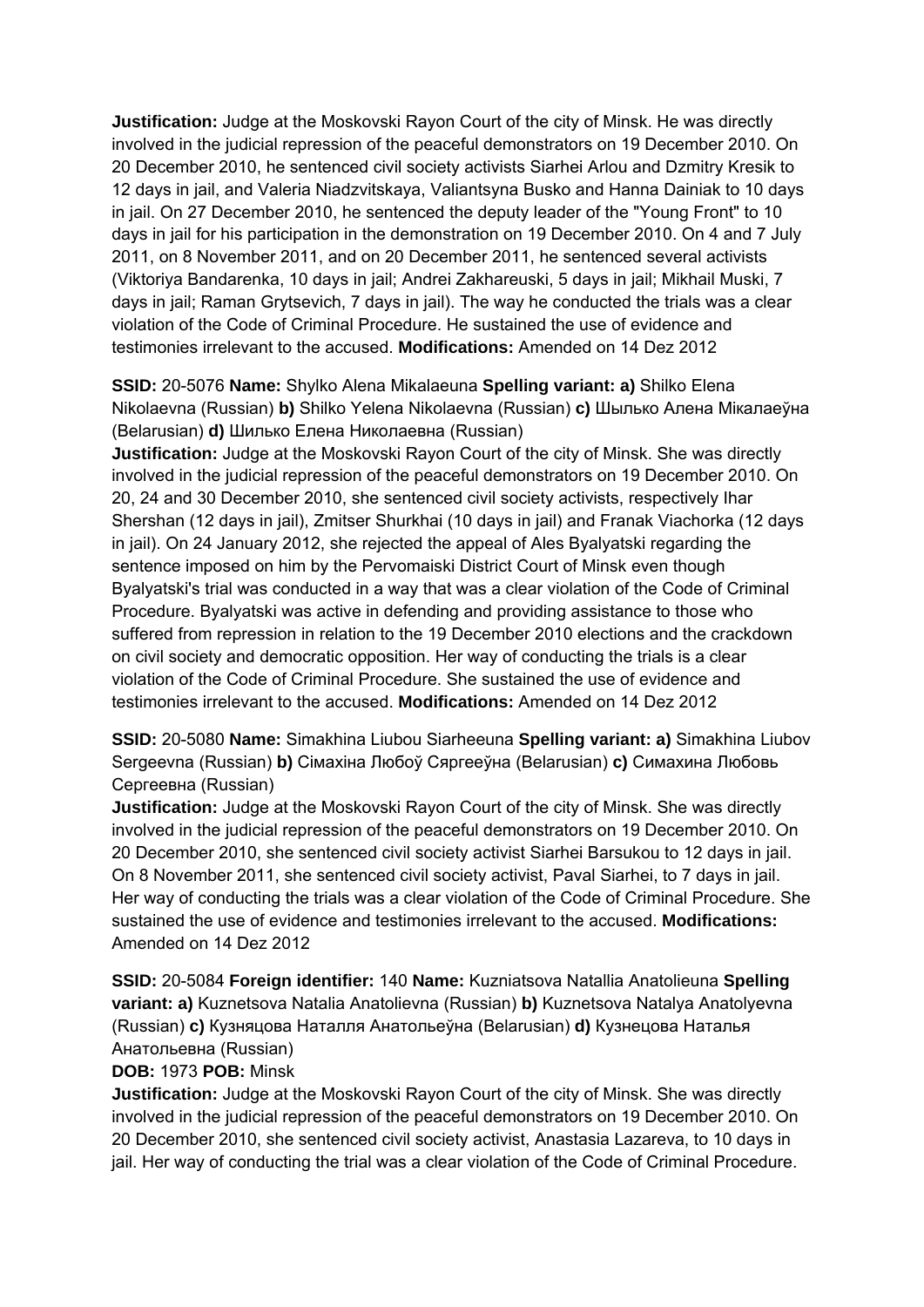She sustained the use of evidence and testimonies irrelevant to the accused. **Modifications:** Amended on 14 Dez 2012

**SSID:** 20-5090 **Name:** Tselitsa Lidziia Fiodarauna **Spelling variant: a)** Tselitsa Lidzia Fiodarauna (Belarusian) **b)** Tselitsa Lidziya Fiodarauna (Belarusian) **c)** Telitsa Lidiia Fedorovna (Russian) **d)** Telitsa Lidia Fedorovna (Russian) **e)** Telitsa Lidiya Fedorovna (Russian) **f)** Целіца Лідзія Фёдараўна (Belarusian) **g)** Телица Лидия Федоровна (Russian) **Justification:** Judge at the Moskovski Rayon Court of the city of Minsk. She was directly involved in the judicial repression of the peaceful demonstrators on 19 December 2010. On 20 December 2010, she sentenced civil society activist Mikhail Barsukou to 10 days in jail Her way of conducting the trial was a clear violation of the Code of Criminal Procedure. She sustained the use of evidence and testimonies irrelevant to the accused. **Modifications:**  Amended on 14 Dez 2012

**SSID:** 20-5094 **Name:** Charniak Alena Leanidauna **Spelling variant: a)** Cherniak Elena Leonidovna (Russian) **b)** Cherniak Yelena Leonidovna (Russian) **c)** Chernyak Yelena Leonidovna (Russian) **d)** Чарняк Алена Леанідаўна (Belarusian) **e)** Черняк Елена Леонидовна (Russian)

**Justification:** Judge at the Moskovski Rayon Court of the city of Minsk. She was directly involved in the judicial repression of the peaceful demonstrators on 19 December 2010. On 20 December 2010, she sentenced civil society activists Andrei Eliseeu, Hanna Yakavenka, Henadz Chebatarovich respectively to 10, 11 and 12 days in jail. Her way of conducting the trial was a clear violation of the Code of Criminal Procedure. She sustained the use of evidence and testimonies irrelevant to the accused. **Modifications:** Amended on 14 Dez 2012

**SSID:** 20-5098 **Name:** Shestakou Iury Valerievich **Spelling variant: a)** Shestakou Yury Valerievich (Belarusian) **b)** Shestakov Iuri Valerievich (Russian) **c)** Shestakov Yuri Valerievich (Russian) **d)** Шастакоў Юрый Валер'евіч (Belarusian) **e)** Шестаков Юрий Валерьевич (Russian)

**Justification:** Judge at the Moskovski Rayon Court of the city of Minsk. He was directly involved in the judicial repression of peaceful demonstrators on 19 December 2010. On 20 and 27 December 2010, he sentenced civil society activists Illya Vasilievich, Nadzeya Chayukhova, Tatsiana Radzetskaya, Siarhei Kanapatski and Volha Damarad to 10 days in jail. His way of conducting the trials was a clear violation of the Code of Criminal Procedure. He sustained the use of evidence and testimonies irrelevant to the accused. **Modifications:**  Amended on 14 Dez 2012

**SSID:** 20-5102 **Name:** Motyl Tatsiana Iaraslavauna **Spelling variant: a)** Motyl Tatsiana Yaraslavauna (Belarusian) **b)** Motyl Tatiana Iaroslavovna (Russian) **c)** Motyl Tatyana Yaroslavovna (Russian) **d)** Матыль Таццяна Таццяна (Belarusian) **e)** Мотыль Татьяна Ярославовна (Russian)

**Justification:** Judge at the Moskovski Rayon Court of the city of Minsk. She was directly involved in the judicial repression of peaceful demonstrators on 19 December 2010. On 10 January 2011, she sentenced Young Front activist, Yulian Misiukevich, to 12 days in jail and, on 21 January 2011 and 31 January 2011 respectively, she sentenced political activist, Usevalad Shasharin, and civil society activist, Tsimafei Atranschankau, each to 9 days in jail. She also sentenced on 27 December 2010 and 20 January 2011 respectively human rights defender, Mikhail Matskevich, to 10 days in jail and civil society activist, Valer Siadou, to 12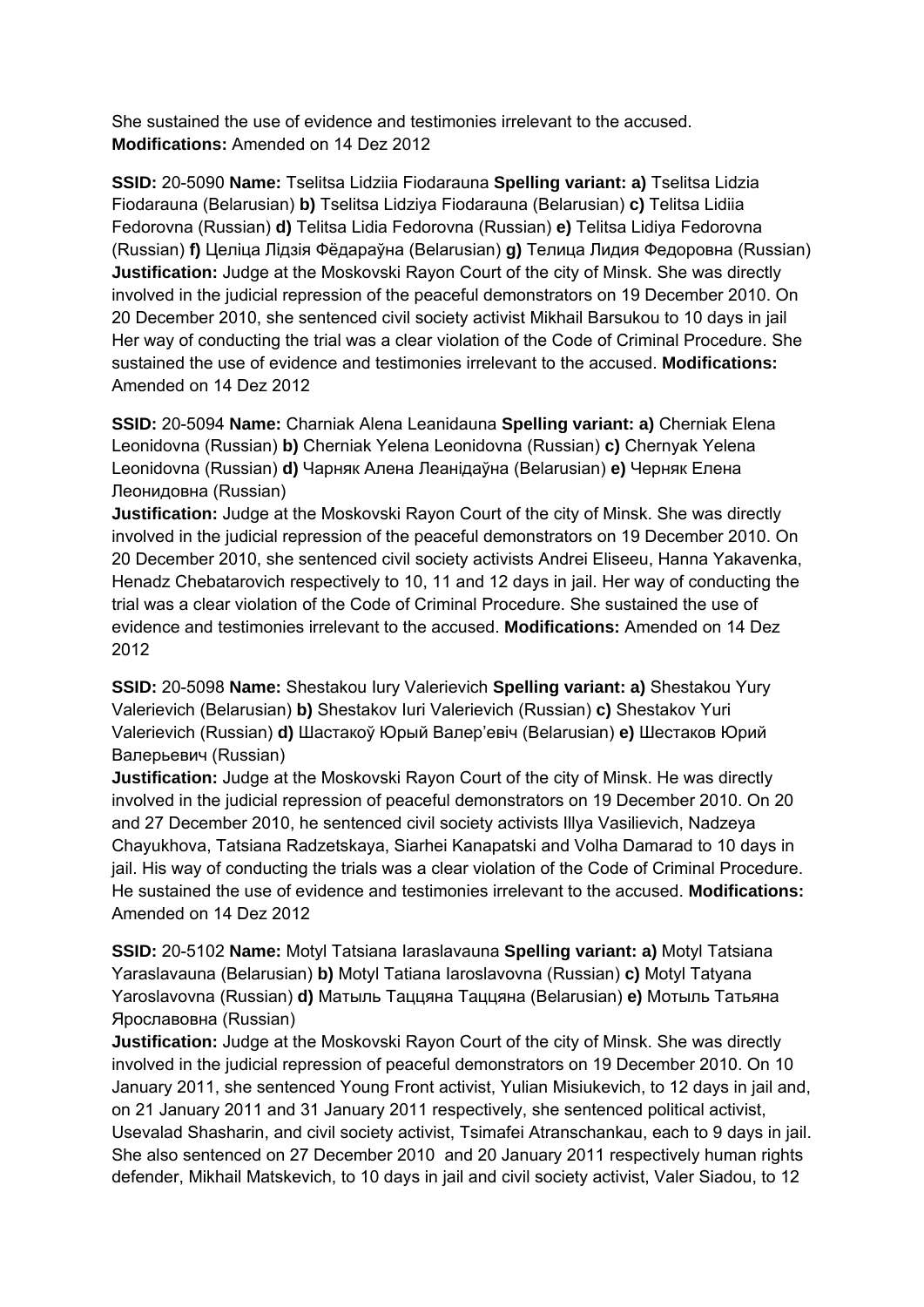days in jail for their participation in an action in support of political prisoners. She was also directly involved in the judicial repression of civil society activist activists in 2011. On 4 and 7 July 2011, she sentenced Anton Glinisty and Andrei Ignatchyk to 10 days in jail. She has also been directly involved in the judicial repression of political activists in 2012. On 22 February 2012, she sentenced the prominent political activist, Pavel Vinagradau, to 10 days in jail, on whom she also imposed, on 10 April 2012, a preventive police supervision for two years. On 23 March 2012, she sentenced political activists Mikhas Kostka and Anastasia Shuleika of «Revolution through social networks» to 5 days in jail. On 21 April 2012, she sentenced the latter again to 10 days in jail. On 24, 25 and 26 May 2012, she sentenced Young Front activists, Uladzimir Yaromenak, Zmitser Kremenetski and Raman Vasiliev to 10, 10 and 12 days in jail respectively. On 22 June 2012, she sentenced the Euroradio journalist, Paval Sverdlou, to 15 days in jail. Her way of conducting the trials was a clear violation of the Code of Criminal Procedure. She sustained the use of evidence and testimonies irrelevant to the accused. **Modifications:** Amended on 14 Dez 2012

**SSID:** 20-5106 **Name:** Khatkevich Iauhen Viktaravich **Spelling variant: a)** Khatkevich Yauhen Viktaravich (Belarusian) **b)** Khatkevich Evgeni Viktorovich (Russian) **c)** Khatkevich Yevgeni Viktorovich (Russian) **d)** Хаткевіч Яўген Віктаравіч (Belarusian) **e)** Хаткевич Евгений Викторович (Russian)

**Justification:** Judge at the Moskovski Rayon Court of the city of Minsk. He was directly involved in the judicial repression of peaceful demonstrators on 19 December 2010. On 20, 22 and 27 December 2010, he sentenced civil society activists, Alyaksandra Suslava and Svitlana Pankavets, to 10 days in jail, Fedar Masliannikau and Mikhas Lebedz to 12 days in jail and Zmitser Bandarchuk, Artsem Dubski and Mikhas Pashkevich to 15 days in jail. In 2011 and 2012, he sentenced other activists to terms ranging from 7 to 14 days in jail. His way of conducting the trials was a clear violation of the Code of Criminal Procedure. He sustained the use of evidence and testimonies irrelevant to the accused. **Modifications:**  Amended on 14 Dez 2012

**SSID:** 20-5110 **Name:** Husakova Volha Arkadzieuna **Spelling variant: a)** Gusakova Olga Arkadievna (Russian) **b)** Гусакова Вольга Аркадзьеўна (Belarusian) **c)** Гусакова Ольга Аркадьевна (Russian)

**Justification:** Judge at the Oktiabrski Rayon Court of Minsk. She was directly involved in the judicial repression of peaceful demonstrators on 19 December 2010. On 20 December 2010, she sentenced civil society activists, Aleksandryna Alibovich and Volha Kashtalian, to 10 days in jail, and Aliaksei Varonchanka and Eryk Arlou to 12 days in jail. Her way of conducting the trial was a clear violation of the Code of Criminal Procedure. She sustained the use of evidence and testimo-nies irrelevant to the accused. **Modifications:** Amended on 14 Dez 2012

**SSID:** 20-5114 **Name:** Shahrai Ryta Piatrouna **Spelling variant: a)** Shagrai Rita Petrovna (Russian) **b)** Шаграй Рыта Пятроўна (Belarusian) **c)** Шаграй Рита Петровна (Russian) **Justification:** Judge at the Oktiabrski Rayon Court of the city of Minsk. She was directly involved in the judicial repression of peaceful demonstrators on 19 December 2010. On 20 December 2010, she sentenced civil society activists, Ales Sobal, Maksim Hrishel and Kastantsin Chufistau, to 10 days in jail, and Siarhei Kardymon to 15 days in jail. Her way of conducting the trials was a clear violation of the Code of Criminal Procedure. She sustained the use of evidence and testimonies irrelevant to the accused. **Modifications:** Amended on 14 Dez 2012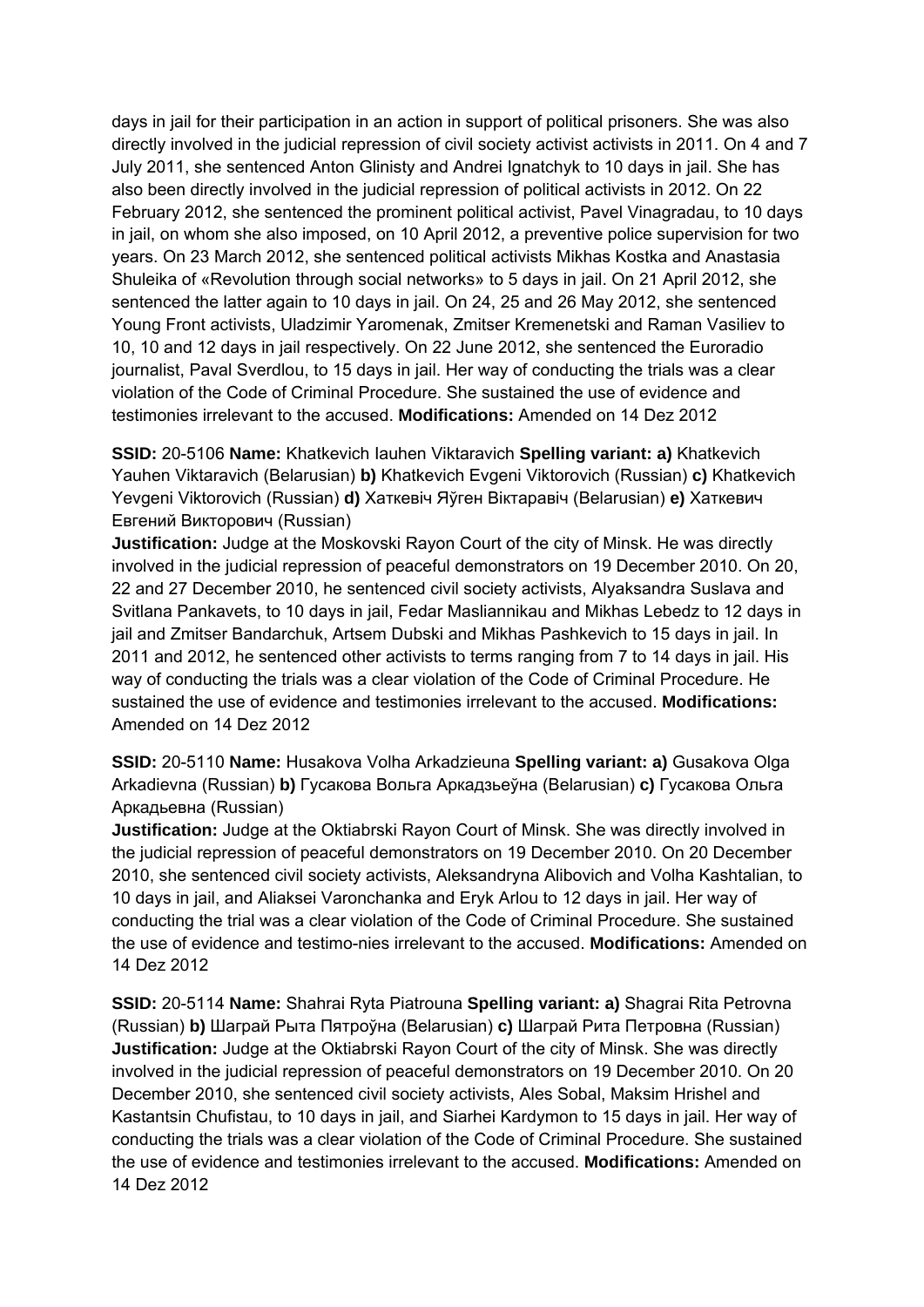**SSID:** 20-5118 **Name:** Mitrakhovich Iryna Aliakseeuna **Spelling variant: a)** Mitrakhovich Irina Alekseevna (Russian) **b)** Мітраховіч Ірына Аляксееўна (Belarusian) **c)** Митрахович Ирина Алексеевна (Russian)

**Justification:** Judge at the Oktiabrski Rayon Court of the city of Minsk. She was directly involved in the judicial repression of peaceful demonstrators on 19 December 2010. On 20 December 2010, she sentenced civil society activists Aleh Yastrutseu and Mark Metsialkou to 15 days in jail. On 7 July 2011, she sentenced civil society activists Eduard Baida and Andrei Ratsolka to 10 days in jail, and Artsem Starykau to 12 days in jail for taking part in a silent protest. Her way of conducting the trials was a clear violation of the Code of Criminal Procedure. She sustained the use of evidence and testimonies irrelevant to the accused. **Modifications:** Amended on 14 Dez 2012

**SSID:** 20-5122 **Name:** Pratasavitskaia Natallia Uladzimirauna **Spelling variant: a)**  Protosovitskaia Natalia Vladimirovna (Russian) **b)** Protosovitskaya Natalia Vladimirovna (Russian) **c)** Protosovitskaya Natalya Vladimirovna (Russian) **d)** Пратасавіцкая Наталля Уладзіміраўна (Belarusian) **e)** Протосовицкая Наталья Владимировна (Russian) **Justification:** Judge at the Oktiabrski Rayon Court of Minsk. She was directly involved in the judicial repression of peaceful demonstrators on 19 December 2010. On 20 December 2010, she sentenced civil society activists Siarhei Sheuchenka, Katsiaryna Sliadzeuskaya and Aliaksandra Chemisava to 10 days in jail, and Yauhen Mironau, Ihar Matsuta, Illya Laptseu, Mikhail Korzun and Vital Murashkevich to 15 days in jail. Her way of conducting the trial was a clear violation of the Code of Criminal Procedure. She sustained the use of evidence and testimonies irrelevant to the accused. **Modifications:** Amended on 14 Dez 2012

**SSID:** 20-5126 **Name:** Lapko Maksim Fiodaravich **Spelling variant: a)** Lapko Maksim Fedorovich (Russian) **b)** Lapko Maxim Fyodorovich (Russian) **c)** Лапко Максім Фёдаравіч (Belarusian) **d)** Лапко Максим Федорович (Russian)

**Justification:** Judge at the Oktiabrski Rayon Court of the city of Minsk. He was directly involved in the judicial repression of peaceful demonstrators on 19 December 2010. On 20 December 2010, he sentenced civil society activists Raman Scherbau and Vital Tratsiakou to 10 days in jail, Yuri Krylovich and Pavel Kavalenka to 15 days in jail, Youg Front activists Zmitser Kremenitski and Uladzimir Yaromenak respectively to 14 and 15 days in jail. In 2012, he sentenced other activists, particularly Young Front activists, to terms ranging from 10 to 15 days in jail. On 17 July 2012, he sentenced Raman Vasiliev and Uladzimir Yaromenak respectively to 12 and 15 days in jail. His way of conducting the trials was a clear violation of the Code of Criminal Procedure. He sustained the use of evidence and testimonies irrelevant to the accused. **Modifications:** Amended on 14 Dez 2012

**SSID:** 20-5130 **Name:** Varenik Natallia Siamionauna **Spelling variant: a)** Varenik Natalia Semenovna (Russian) **b)** Varenik Natalya Semyonovna (Russian) **c)** Варэнік Наталля Сямёнаўна (Belarusian) **d)** Вареник Наталья Семеновна (Russian)

**Justification:** Judge at the Frunzenski Rayon Court of the city of Minsk. She was directly involved in the judicial repression of peaceful demonstrators on 19 December 2010. On 20 December 2010, she sentenced civil society activists Valiantsina Furman and Vadzim Klysheika to 10 days in jail. Her way of conducting the trial was a clear violation of the Code of Criminal Procedure. She sustained the use of evidence and testimonies irrelevant to the accused. **Modifications:** Amended on 14 Dez 2012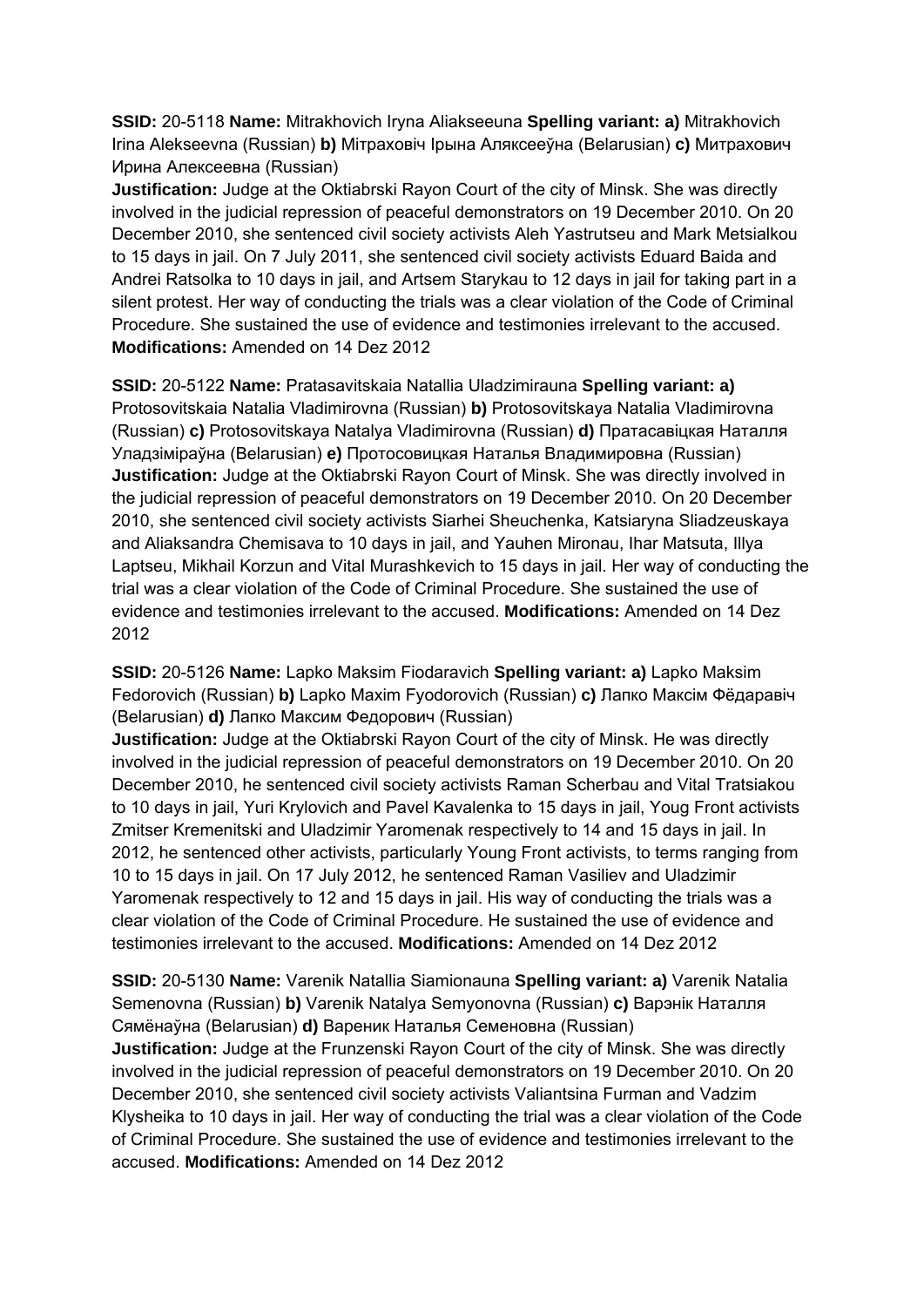**SSID:** 20-5134 **Name:** Zhukouskaia Zhanna Aliakseeuna **Spelling variant: a)** Zhukouskaya Zhanna Aliakseyeuna (Belarusian) **b)** Zhukovskaia Zhanna Alekseevna (Russian) **c)**  Zhukovskaya Zhanna Alekseyevna (Russian) **d)** Жукоўская Жанна Аляксееўна (Belarusian) **e)** Жуковская Жанна Алексеевна (Russian)

**Justification:** Judge at the Frunzenski Rayon Court of the city of Minsk. She was directly involved in the judicial repression of peaceful demonstrators on 19 December 2010. On 20 December 2010, she sentenced civil society activists Iryna Yarashevich and Mikhail Yakavenka respectively to 15 and 10 days in jail. On 7 July 2011, she sentenced civil society activist Barys Sidareika to 10 days in jail for taking part in a silent protest. Her way of conducting the trials was a clear violation of the Code of Criminal Procedure. She sustained the use of evidence and testimonies irrelevant to the accused. **Modifications:** Amended on 14 Dez 2012

**SSID:** 20-5138 **Name:** Samaliuk Hanna Valerieuna **Spelling variant: a)** Samoliuk Anna Valerievna (Russian) **b)** Samolyuk Anna Valeryevna (Russian) **c)** Самалюк Ганна Валер'еўна (Belarusian) **d)** Самолюк Анна Валерьевна (Russian) **Justification:** Former Judge at the Frunzenski District Court of the city of Minsk. She was directly involved in the judicial repression of peaceful demonstrators on 19 December 2010. On 20 December 2010, she sentenced civil society activist Alyaksandr Stsiashenka to 10 days in jail. Her way of conducting the trial was a clear violation of the Code of Criminal Procedure. She sustained the use of evidence and testimonies irrelevant to the accused. **Modifications:** Amended on 14 Dez 2012

**SSID:** 20-5142 **Name:** Lukashenka Dzmitry Aliaksandravich **Spelling variant: a)**  Lukashenko Dmitri Aleksandrovich (Russian) **b)** Лукашэнка Дзмітрый Аляксандравіч (Belarusian) **c)** Лукашенко Дмитрий Александрович (Russian) **DOB:** 23 Mar 1980

**Justification:** Businessman, active participation in financial operations involving the Lukashenko family. **Modifications:** Amended on 14 Dez 2012

**SSID:** 20-5146 **Name:** Shuhaeu Siarhei Mikhailavich **Spelling variant: a)** Shuhayeu Siarhei Mikhailavich (Belarusian) **b)** Shugaev Sergei Mikhailovich (Russian) **c)** Shugayev Sergey Mikhailovich (Russian) **d)** Шугаеў Сяргей Михайлaвiч (Belarusian) **e)** Шугаев Сергей Михайлович (Russian)

**Justification:** Head of the KGB Counter-Intelligence Division and former Deputy Head of the KGB Counter-Intelligence Board. Responsible for the repressive work of the KGB against civil society and the democratic opposition. **Modifications:** Amended on 14 Dez 2012

**SSID:** 20-5150 **Name:** Kuzniatsou Ihar Nikonavich **Spelling variant: a)** Kuznetsov Igor Nikonovivh (Russian) **b)** Кузняцоў Ігар Нiконaвiч (Belarusian) **c)** Кузнецов Игорь Никонович (Russian)

**Justification:** Head of KGB Training Centre, former Head of the KGB in the Minsk region and in Minsk city. As the person responsible for preparing and training KGB staff, he was responsible for the repressive work of the KGB against civil society and the democratic opposition. In relation to his previous functions, he was responsible for the same repressive work of the KGB in Minsk city and in the region of Minsk. **Modifications:** Amended on 14 Dez 2012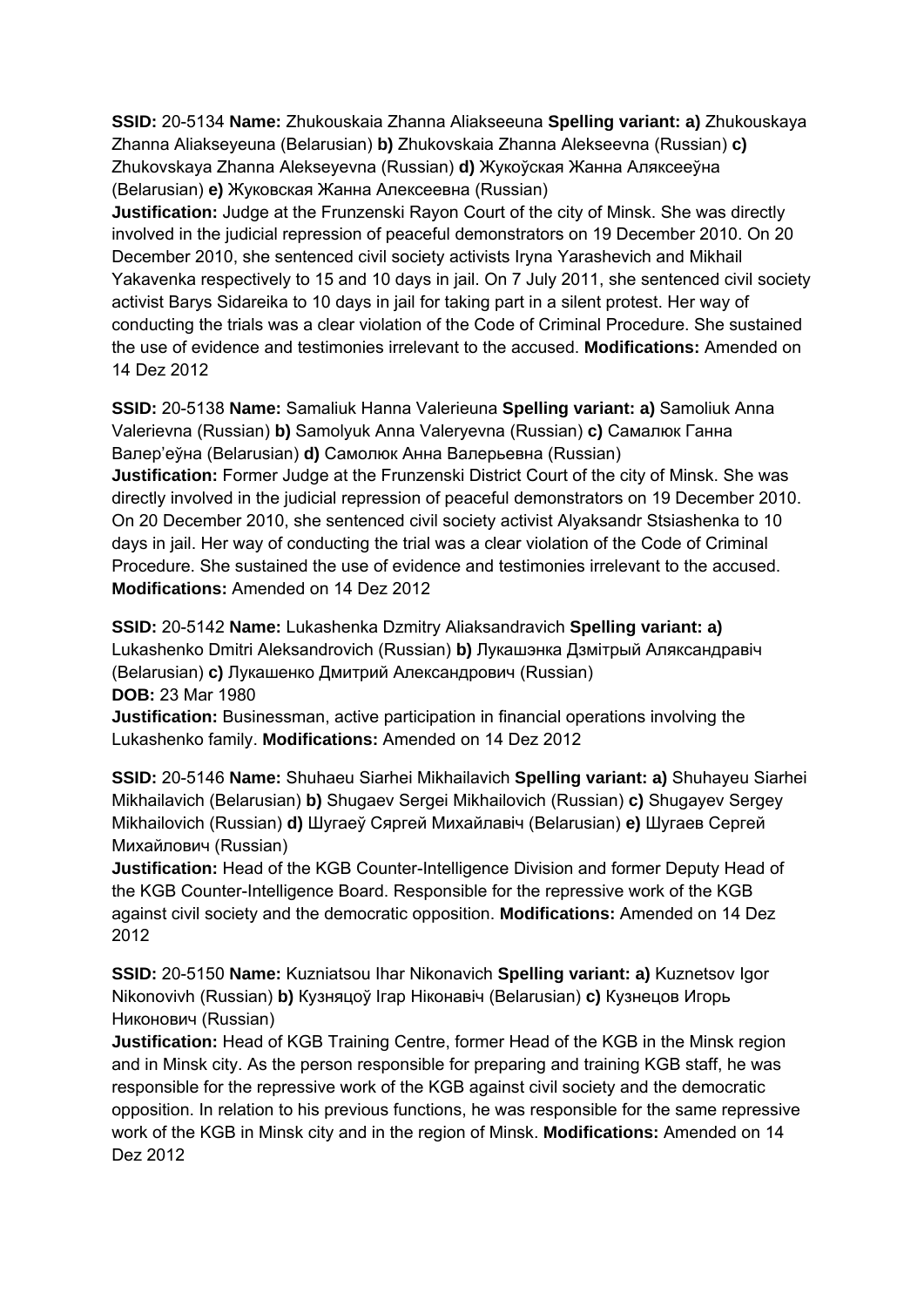**SSID:** 20-5154 **Name:** Haidukevich Valery Uladzimiravich **Spelling variant: a)** Gaidukevich Valeri Vladimirovich (Russian) **b)** Гайдукевіч Валерый Уладзіміравіч (Belarusian) **c)**  Гайдукевич Валерий Владимирович (Russian)

**DOB:** 19 Jan 1953 **POB:** Behoml, Dokshitski district, Vitebsk region **Justification:** Deputy Minister of Interior. Commander of internal troops, and Member of Parliament in the Lower Chamber. As a commander of internal troops he was responsible for the violent repression of the demonstration on 19 December 2012 in Minsk, where his troops were the first to be actively involved. **Modifications:** Amended on 14 Dez 2012

**SSID:** 20-5158 **Name:** Hureeu Siarhei Viktaravich **Spelling variant: a)** Hureyeu Siarhey Viktaravich (Belarusian) **b)** Gureev Sergei Viktorovich (Russian) **c)** Gureyev Sergey Viktorovich (Russian) **d)** Гурэеў Сяргей Віктаравіч (Belarusian) **e)** Гуреев Сергей Викторович (Russian)

**Justification:** Has been actively involved in the repression of civil society in Belarus. As a former Deputy Minister of Interior and Head of Preliminary Investigation he was responsible for the violent suppression of protests and violations of human rights during investigation proceedings in relation to the December 2010 elections. Joined the reserve forces in February 2012. **Modifications:** Amended on 14 Dez 2012

**SSID:** 20-5162 **Name:** Kachanau Uladzimir Uladzimiravich **Spelling variant: a)** Kachanov Vladimir Vladimirovich (Russian) **b)** Качанаў Уладзімір Уладзіміравіч (Belarusian) **c)**  Качанов Владимир Владимирович (Russian)

**Justification:** Aide/Advisor to the Minister of Justice. As the aide to the Minister of Justice he was responsible for the role and the action of the Ministry of Justice and the judiciary of Belarus, by elaborating laws that are repressive towards civil society and the democratic opposition, supervising the work of the judges and prosecutors, denying or depriving registration for NGOs and political parties, taking decisions against lawyers who defend political prisoners, as well as deliberately ignoring the unlawful acts undertaken by the security services against the population. **Modifications:** Amended on 14 Dez 2012

**SSID:** 20-5166 **Name:** Badak Ala Mikalaeuna **Spelling variant: a)** Bodak Alla Nikolaevna (Russian) **b)** Бадак Ала Мікалаеўна (Belarusian) **c)** Бодак Алла Николаевна (Russian) **DOB:** 30 Aug 1967 **Identification document:** Passport No. SP0013023, Belarus **Justification:** Deputy Minister of Justice, in charge of legal support to the institutions that draft legislative and regulatory acts. Her functions include supervising the drafting of legislation. She was responsible for the role and the action of the Ministry of Justice and the judiciary of Belarus, which are major instruments of repression of the population, by elaborating laws that are repressive towards civil society and the democratic opposition. **Modifications:** Amended on 14 Dez 2012

**SSID:** 20-5170 **Name:** Simanau Aliaksandr Anatolievich **Spelling variant: a)** Simonov Aleksandr Anatolievich (Russian) **b)** Сіманаў Аляксандр Анатольевіч (Belarusian) **c)**  Симонов Александр Анатольевич (Russian)

**DOB:** 1952 **POB:** Gomel **Identification document:** ID card No. 3100552C033PB6, Belarus **Justification:** Deputy Minister of Justice, in charge of the judiciary staff, the ideology and the control of the implementation of sentences. His functions include the supervision and control of the judiciary staff. He was responsible for the role and the action of the Ministry of Justice and judiciary of Belarus, which are major instruments of repression of the population, by imposing state propaganda in the judiciary, and by ensuring that judicial staff take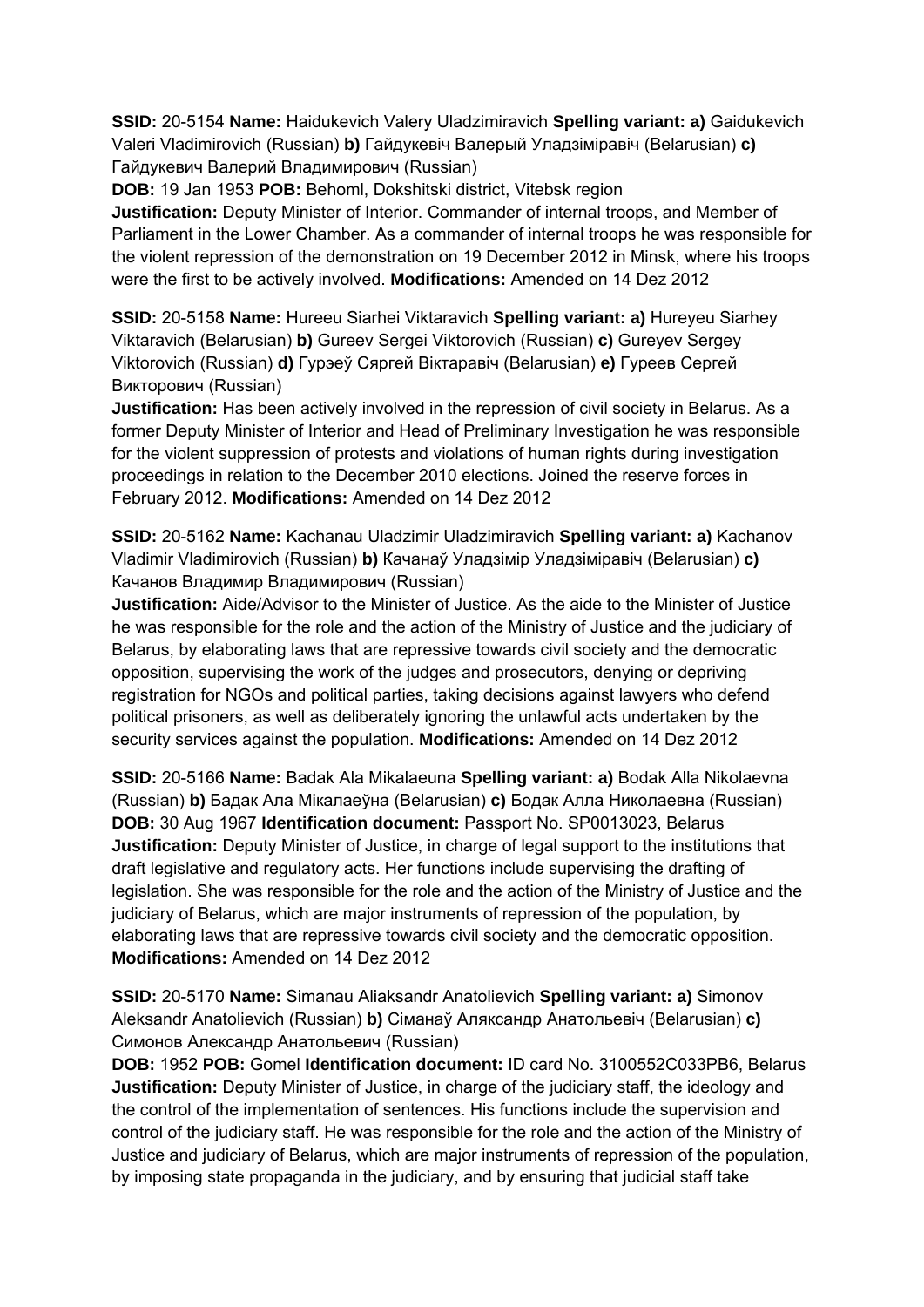decisions that are in line with the repressive nature of the regime or that deliberately ignore the unlawful acts undertaken by the security services against the population. **Modifications:**  Amended on 14 Dez 2012

**SSID:** 20-5174 **Name:** Tushynski Ihar Heraninavich **Spelling variant: a)** Tushinski Igor Geroninovich (Russian) **b)** Тушынскі Ігар Геранінавіч (Belarusian) **c)** Тушинский Игорь Геронинович (Russian)

**Justification:** Deputy Minister of Justice in charge of legal support of the institutions that draft legislative and regulatory acts on economic issues and in charge of the registration of legal entities. Responsible for the role and the action of the Belarusian Ministry of Justice and of the judiciary, which are major instruments of repression of the population, by imposing state propaganda in the judiciary, which provokes, and justifies the repression of the democratic opposition and of civil society, by denying or depriving registration for NGOs and political parties. **Modifications:** Amended on 14 Dez 2012

**SSID:** 20-5178 **Name:** Skurat Viktar Vatslavavich **Spelling variant: a)** Skurat Viktor Vatslavovich (Russian) **b)** Скурат Віктар Вацлавaвiч (Belarusian) **c)** Скурат Виктор Вацлавович (Russian)

**Justification:** Head of Minsk Municipal Directorate of the Public Security Department of the Ministry of Interior. In February 2011, he received an award and an acknowledgement letter from President Lukashenka for his active participation and implementation of orders during the repression of the 19 December 2010 demonstrations. **Modifications:** Amended on 14 Dez 2012

**SSID:** 20-5182 **Name:** Ivanou Siarhei **Spelling variant: a)** Ivanov Sergei (Russian) **b)**  Ivanov Sergey (Russian) **c)** Іваноў Сяргей (Belarusian) **d)** Иванов Сергей (Russian) **Justification:** Deputy Head of Supply Division of the Ideological and Personnel Directorate of the Minsk Municipal Department of Interior. In February 2011, he received an award and an acknowledgement letter from President Lukashenka for his active participation and implementation of orders during the repression of the 19 December 2010 demonstrations. **Modifications:** Amended on 14 Dez 2012

**SSID:** 20-5186 **Name:** Kadzin Raman **Spelling variant: a)** Kadin Roman (Russian) **b)**  Кадзін Раман (Belarusian) **c)** Кадин Роман (Russian)

**Justification:** Commanding officer of Weaponry and Technical Supply of the Motorized Patrol Service. In February 2011, he received an award and an acknowledgement letter from President Lukashenka for his active participation and implementation of orders during the repression of the 19 December 2010 demonstrations. **Modifications:** Amended on 14 Dez 2012

**SSID:** 20-5190 **Name:** Komar Volha **Spelling variant: a)** Komar Olga (Russian) **b)** Комар Вольга (Belarusian) **c)** Комар Ольга (Russian)

**Justification:** Judge of the Frunzenski District of Minsk, dealing with the case of protestor Vasili Parfenkov. Responsible for implementing the politically motivated administrative and criminal sanctions against representatives of civil society. **Modifications:** Amended on 14 Dez 2012

**SSID:** 20-5194 **Name:** Zaharouski Anton **Spelling variant: a)** Zagorovski Anton (Russian) **b)** Загароўскі Антон (Belarusian) **c)** Загоровский Антон (Russian)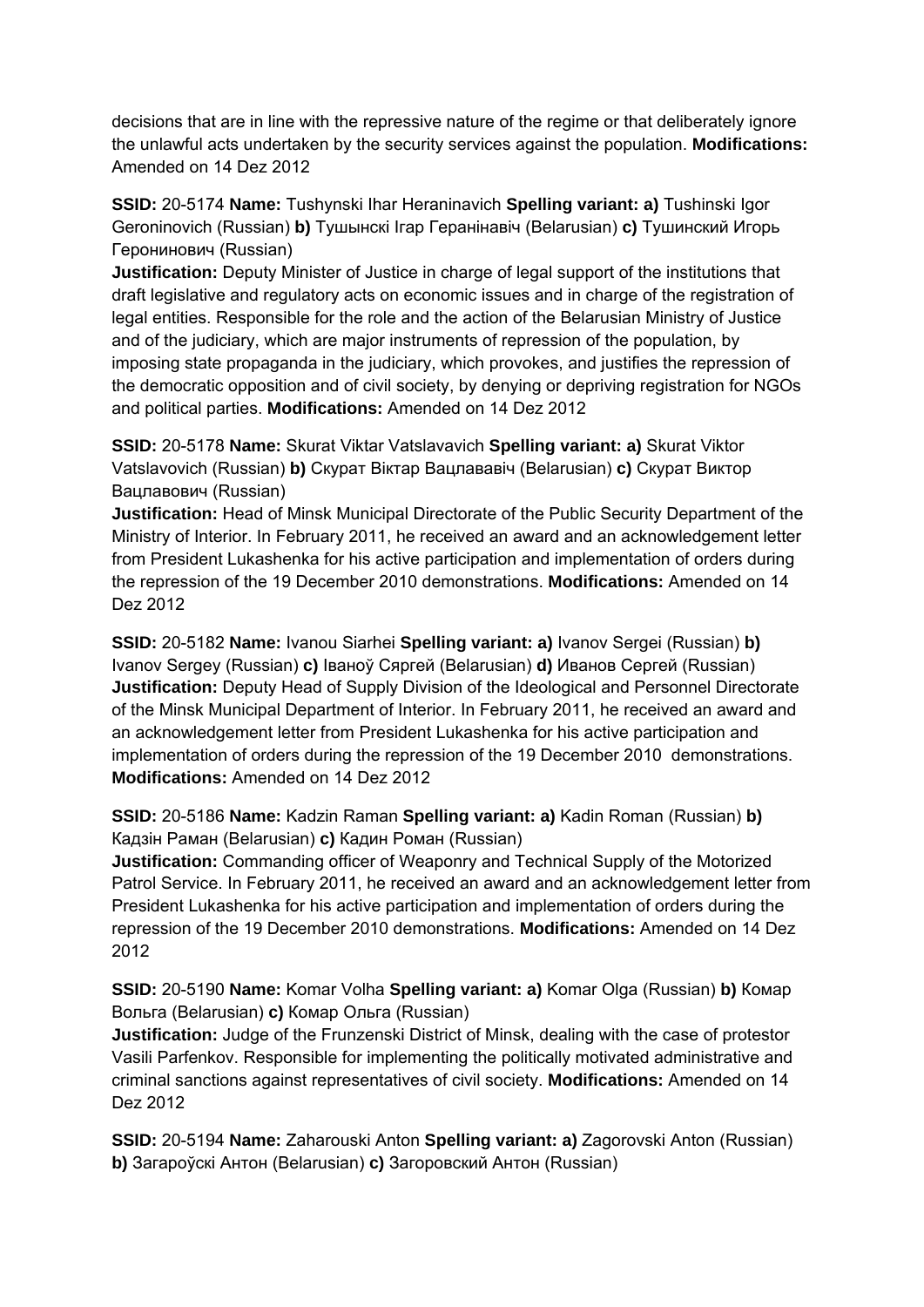**Justification:** Prosecutor of the Frunzenski District of Minsk, dealing with the case of protestor Vasili Parfenkov. Responsible for implementing the politically-motivated administrative and criminal sanctions against representatives of civil society. **Modifications:**  Amended on 14 Dez 2012

**SSID:** 20-5198 **Name:** Charkas Tatsiana Stanislavauna **Spelling variant: a)** Cherkas Tatsiana Stanislavauna (Belarusian) **b)** Cherkas Tatiana Stanislavovna (Russian) **c)** Чаркас Таццяна Станіславаўна (Belarusian) **d)** Чэркас Таццяна Станіславаўна (Belarusian) **e)**  Черкас Татьяна Станиславовна (Russian)

**Justification:** Judge of the Frunzenski District of Minsk, dealing with the cases of Aleksandr Otroshchenkov (sentenced to a 4-years restricted prison term), Aleksandr Molchanov (3 years) and Dmitri Novik (3.5 years of restricted imprisonment). Responsible for implementing the politically-motivated administrative and criminal sanctions against representatives of civil society. **Modifications:** Amended on 14 Dez 2012

**SSID:** 20-5202 **Name:** Maladtsova Tatsiana **Spelling variant: a)** Molodtsova Tatiana (Russian) **b)** Маладцова Таццяна (Belarusian) **c)** Молодцова Татьяна (Russian) **Justification:** Prosecutor of the Frunzenski District of Minsk, dealing with the case of Aleksandr Otroshchenkov, Aleksandr Molchanov and Dmitri Novik. Responsible for implementing the politically-motivated administrative and criminal sanctions against representatives of civil society. **Modifications:** Amended on 14 Dez 2012

**SSID:** 20-5206 **Name:** Liabedzik Mikhail Piatrovich **Spelling variant: a)** Lebedik Mikhail Petrovich (Russian) **b)** Лябедзiк Мiхаiл Пятровiч (Belarusian) **c)** Лебедик Михаил Петрович (Russian)

**Justification:** First Deputy Editor of the newspaper of the President's Administration and main propaganda newspaper «Sovietskaia Belarus». Source of pro-governmental policy, falsifying facts and making unfair comments on the ongoing processes in Belarus against the democratic opposition and civil society, which have been systematically highlighted in a negative and derogatory way, in particular after the Presidential elections in 2010. **Modifications:** Amended on 14 Dez 2012

**SSID:** 20-5210 **Name:** Padhaiski Henadz Danatavich **Spelling variant: a)** Podgaiski Gennadi Donatovich (Russian) **b)** Падгайскі Генадзь Данатавіч (Belarusian) **c)**  Подгайский Геннадий Донатович (Russian)

**Justification:** Director of Minsk State Polytechnic College. Responsible for the expulsion of students involved in protests following the December 2010 elections. **Modifications:**  Amended on 14 Dez 2012

**SSID:** 20-5214 **Name:** Kukharchyk Piotr Dzmitryevich **Spelling variant: a)** Kukharchik Piotr Dmitrievich (Russian) **b)** Кухарчык Петр Дзмітрыевіч (Belarusian) **c)** Кухарчик Петр Дмитриевич (Russian)

**DOB:** 22 Feb 1945 **Identification document:** ID card No. 3220345A033PB9, Belarus **Justification:** Rector of Minsk State Pedagogical University. Responsible for the expulsion of students involved in protests following the December 2010 elections. **Modifications:**  Amended on 14 Dez 2012

**SSID:** 20-5218 **Name:** Batura Mikhail Paulavich **Spelling variant: a)** Batura Mikhail Pavlovich (Russian) **b)** Батура Міхаіл Паўлавіч (Belarusian) **c)** Батура Михаил Павлович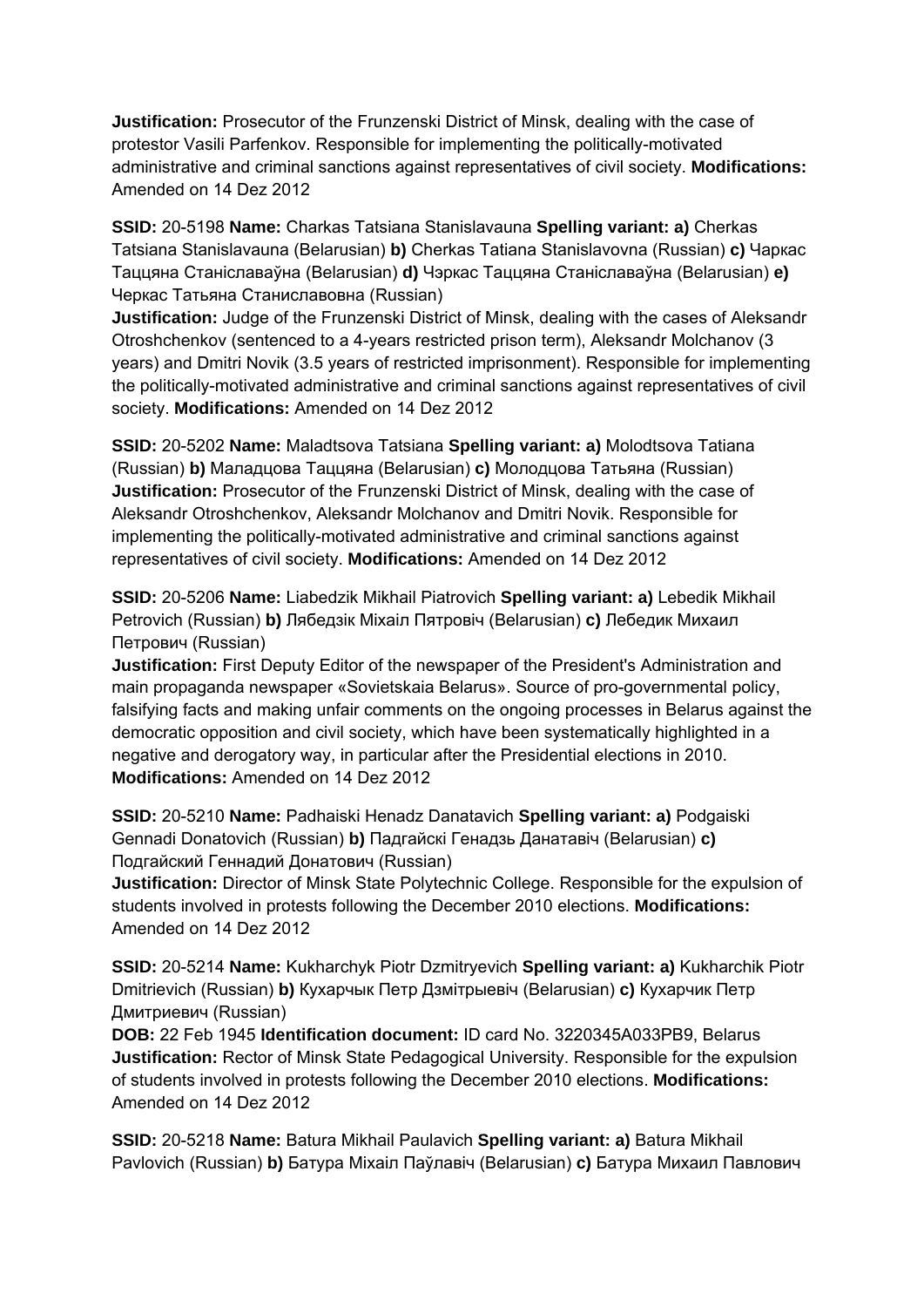(Russian)

**Justification:** Rector of Minsk State University of Informatics and Radioelectronics; responsible for the expulsion of students involved in protests following the December 2010 elections. **Modifications:** Amended on 14 Dez 2012

**SSID:** 20-5222 **Name:** Chasnouski Mechyslau Edvardavich **Spelling variant: a)** Chesnovski Mechislav Edvardovich (Russian) **b)** Часноўскі Мечыслаў Эдвардавіч (Belarusian) **c)**  Чесновский Мечислав Эдвардович (Russian)

**DOB:** 18 May 1948

**Justification:** Rector of Brest State University. Responsible for the expulsion of students involved in protests following the December 2010 elections. **Modifications:** Amended on 14 Dez 2012

**SSID:** 20-5226 **Name:** Alpeeva Tamara Mikhailauna **Spelling variant: a)** Alpeyeva Tamara Mikhailauna (Belarusian) **b)** Alpeeva Tamara Mikhailovna (Russian) **c)** Alpeyeva Tamara Mikhailovna (Russian) **d)** Алпеева Тамара Міхайлаўна (Belarusian) **e)** Алпеева Тамара Михайловна (Russian)

**Justification:** Rector of International Humanitarian-Economic Institute; responsible for the expulsion of students involved in protests following the December 2010 elections. **Modifications:** Amended on 14 Dez 2012

**SSID:** 20-5230 **Name:** Shykarou Uladzislau Aleksandravich **Spelling variant: a)** Shikarov Vladislav Aleksandrovich (Russian) **b)** Шыкароў Уладзіслаў Александравiч (Belarusian) **c)**  Шикаров Владислав Александрович (Russian)

**Justification:** Judge of the Zheleznodorozhny District Court of Vitebsk. He sentenced several protesters during the appeal trial, despite the fact that they were not found guilty by the Court of First Instance. Responsible for implementing the politically-motivated administrative and criminal sanctions against representatives of civil society. **Modifications:**  Amended on 14 Dez 2012

**SSID:** 20-5234 **Name:** Merkul Natallia Viktarauna **Spelling variant: a)** Merkul Natalia Viktorovna (Russian) **b)** Merkul Natalya Viktorovna (Russian) **c)** Меркуль Наталля Віктараўна (Belarusian) **d)** Меркуль Наталья Викторовна (Russian) **DOB:** 13 Nov 1964

**Justification:** Director of the Secondary School in Talkov City, Pukhovichi District. On 27 January 2011 she fired Natalia Ilinich, a highly regarded teacher of the secondary school for her political views and for her participation at the 19 December 2010 events.

**SSID:** 20-5239 **Name:** Akulich Sviatlana Rastsislavauna **Spelling variant: a)** Okulich Svetlana Rostislavovna (Russian) **b)** Акуліч Святлана Расціславаўна (Belarusian) **c)**  Окулич Светлана Ростиславовна (Russian)

**DOB: a)** 27 Aug 1948 **b)** 1949

**Justification:** Responsible for implementing the politically-motivated administrative and criminal sanctions against representatives of civil society. Judge of the Pukhovichi District Court. She unlawfully rejected the motion of Natalia Ilinich to restore her position as teacher of the Secondary School in Talkov City. **Modifications:** Amended on 14 Dez 2012

**SSID:** 20-5245 **Name:** Pykina Natallia Mikhailauna **Spelling variant: a)** Pykina Natalia Mikhailauna (Belarusian) **b)** Pikina Natalia Mikhailovna (Russian) **c)** Pykina Natalya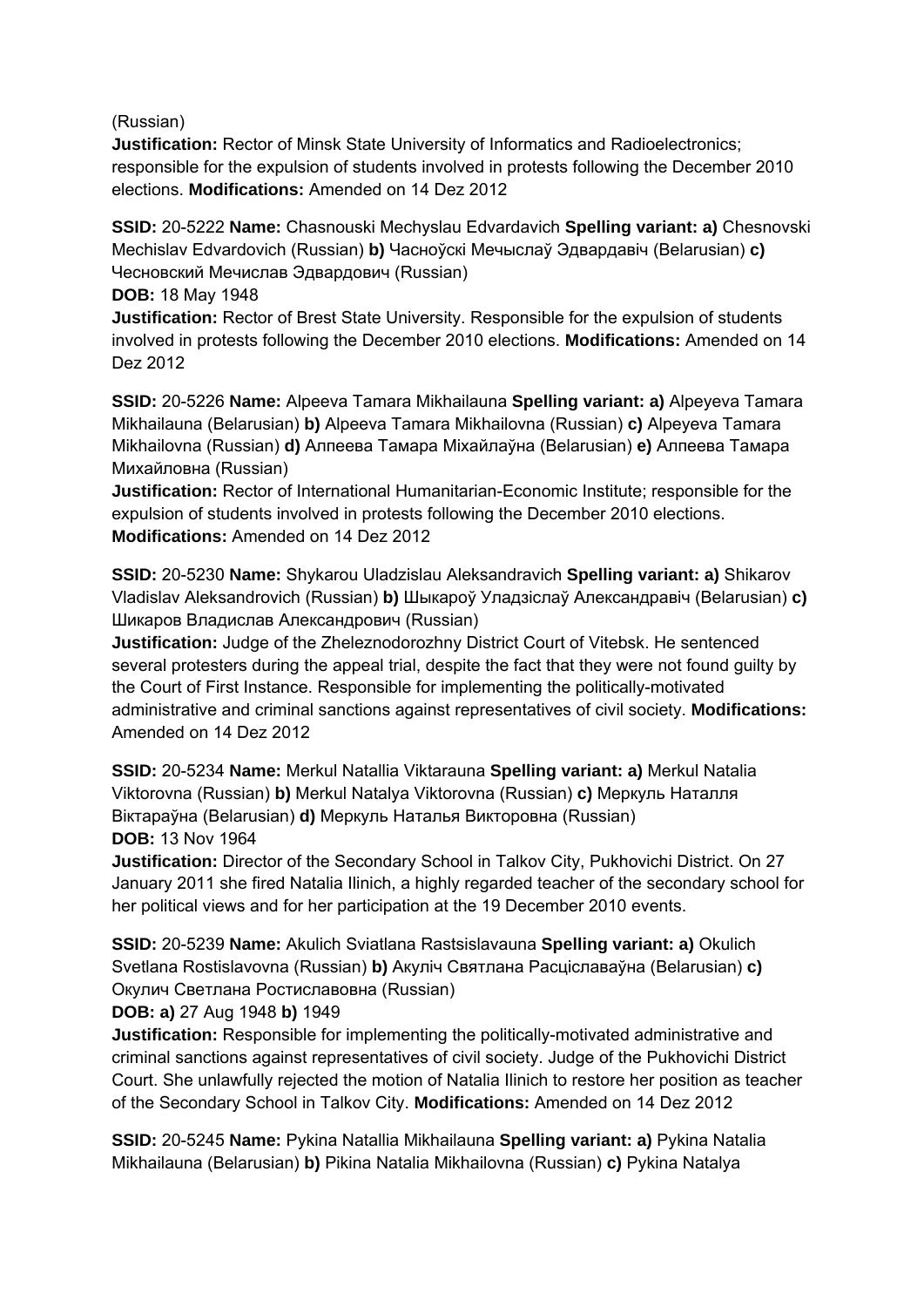Mikhailovna (Russian) **d)** Пыкіна Наталля Міхайлаўна (Belarusian) **e)** Пыкина Наталья Михайловна (Russian)

**DOB:** 20 Apr 1971 **POB:** Rakov

**Justification:** Responsible for implementing the politically-motivated administrative and criminal sanctions against representatives of civil society. Judge of the Partizanski District Court dealing with Likhovid's case. She sentenced Mr. Likhovid, an activist of «The Movement for Freedom», to 3 and a half years in prison. **Modifications:** Amended on 14 Dez 2012

**SSID:** 20-5252 **Name:** Mazouka Kiryl Viktaravich **Spelling variant: a)** Mazovka Kirill Viktorovich (Russian) **b)** Мазоўка Кiрыл Вiктаравiч (Belarusian) **c)** Мазовка Кирилл Викторович (Russian)

**Justification:** Prosecutor of the Dashkevich-Lobov case. Dmitri Dashkevich and Eduard Lobov, activists of the Young Front, were sentenced to several years of imprisonment for «hooliganism». The real reason for their imprisonment was that both actively participated in the electoral campaign in December 2010, supporting one of the candidates of the opposition.

**SSID:** 20-5256 **Name:** Aliaksandrau Dzmitry Piatrovich **Spelling variant: a)** Aleksandrov Dmitri Petrovich (Russian) **b)** Аляксандраў Дзмітрый Пятровіч (Belarusian) **c)**  Александров Дмитрий Петрович (Russian)

**Justification:** Judge of the Supreme Economic Court. He sustained the ban of the independent «Autoradio» station. The radio station had been transmitting the electoral programme of Mr. Sannikov, one of the opposition candidates. **Modifications:** Amended on 14 Dez 2012

**SSID:** 20-5260 **Name:** Vakulchyk Valery Paulavich **Spelling variant: a)** Vakulchik Valeri Pavlovich (Russian) **b)** Вакульчык Валерый Паўлавiч (Belarusian) **c)** Вакульчик Валерий Павлович (Russian)

**DOB:** 19 Jun 1964 **POB:** Brest region

**Justification:** Head of the Investigation Committee, former Chief of the Operational and Analytical Center of the Presidential Administration, responsible for telecommunications, including monitoring, filtering, controlling and intervening different communication channels, for example the internet. **Modifications:** Amended on 14 Dez 2012

**SSID:** 20-5264 **Name:** Chatviartkova Natallia **Spelling variant: a)** Chetvertkova Natalia (Russian) **b)** Chetvertkova Natalya (Russian) **c)** Чатвярткова Наталля (Belarusian) **d)**  Четверткова Наталья (Russian)

**Justification:** Former Judge of the Partizanski District Court of Minsk. She dealt with the trial of ex-presidential candidate Andrei Sannikov, civil society activist Ilia Vasilevich, Fedor Mirzoianov, Oleg Gnedchik and Vladimir Yeriomenok. Her way of conducting the trial is a clear violation of the Code of Criminal Procedure. She sustained the use of evidence and testimonies irrelevant to the accused. **Modifications:** Amended on 14 Dez 2012

**SSID:** 20-5268 **Name:** Bulash Ala **Spelling variant: a)** Bulash Alla (Russian) **b)** Bulosh Alla (Russian) **c)** Булаш Ала (Belarusian) **d)** Булаш Алла (Russian) **e)** БУЛОШ Алла (Russian) **Justification:** Deputy President of the Kastrichnitski District Court of Minsk and former judge of the Oktiabrski (Kastrichnitski) District Court of Minsk. She dealt with the case of Pavel Vinogradov, Dmitri Drozd, Ales Kirkevich, Andrei Protasenia and Vladimir Homichenko. Her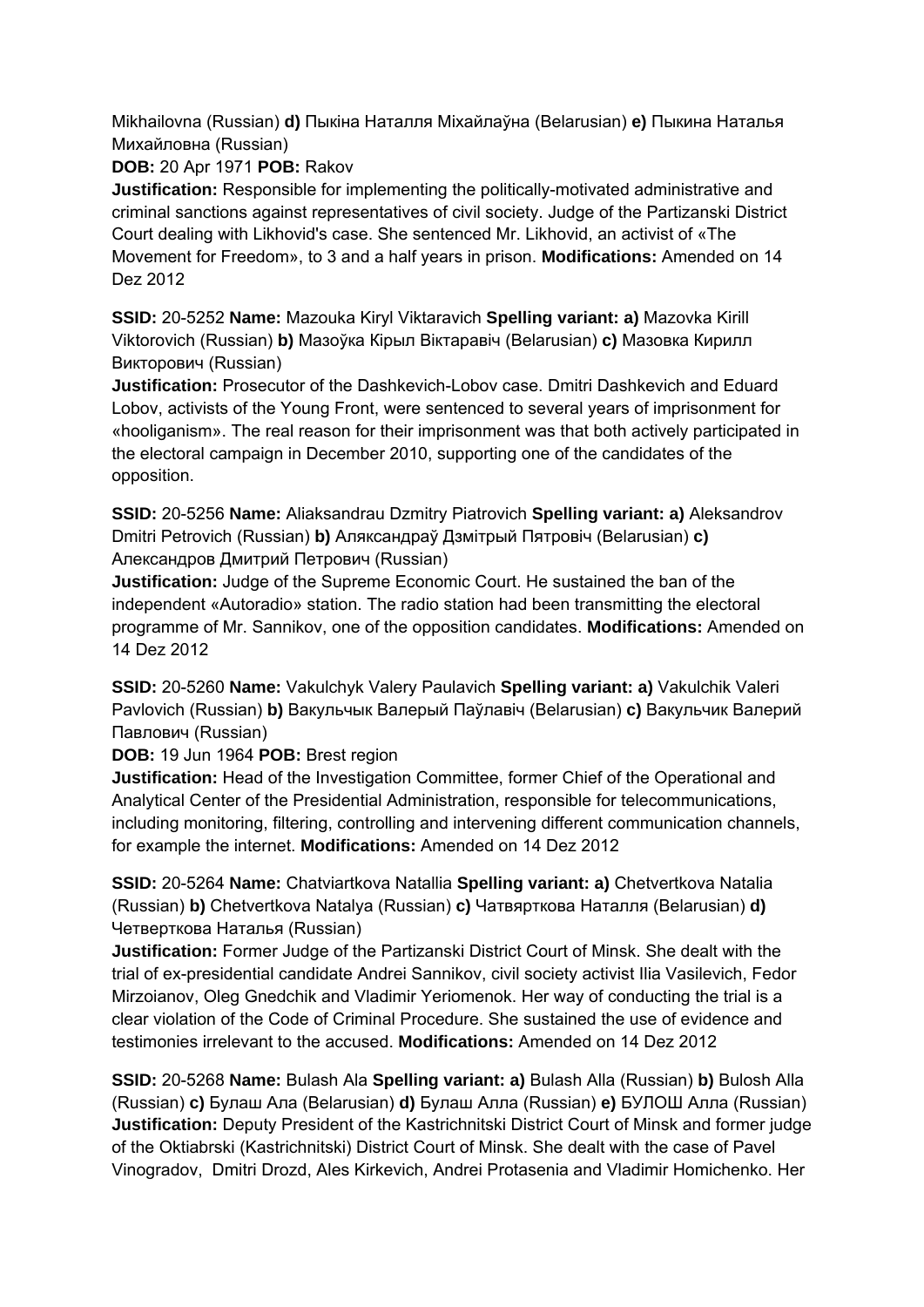way of conducting the trial was a clear violation of the Code of Criminal Procedure. She sustained the use of evidence and testimonies irrelevant to the accused. **Modifications:**  Amended on 14 Dez 2012

**SSID:** 20-5272 **Name:** Barovski Aliaksandr Genadzevich **Spelling variant: a)** Borovski Aleksandr Gennadievich (Russian) **b)** Бароўскі Аляксандр Генадзевіч (Belarusian) **c)**  Боровский Александр Геннадиевич (Russian)

**Justification:** Public Prosecutor of the Oktiabrski (Kastrichnitski) District Court of Minsk. He dealt with the case of Pavel Vinogradov, Dmitri Drozd, Ales Kirkevich, Vladimir Homichenko. The accusation presented by him has a clear and imminent political motivation and it is a clear violation of the Code of Criminal Procedure. It is based on wrong classification of the events of 19th December 2010, not sustained by evidences, proofs and testimonies of witnesses. **Modifications:** Amended on 14 Dez 2012

**SSID:** 20-5276 **Name:** Simanouski Dmitri Valerevich **Spelling variant: a)** Simanovski Dmitri Valerievich (Russian) **b)** Сіманоўскі Дмітрый Валер'евіч (Belarusian) **c)** Симановский Дмитрий Валериевич (Russian)

**Justification:** Public Prosecutor of the Pervomaiski District Court of Minsk. He dealt with the case of Dmitri Bondarenko. The accusation presented by him has a clear and imminent political motivation and it is a clear violation of the Code of Criminal Procedure. It is based on wrong classification of the events of 19 December 2010, not sustained by evidences, proofs and testimonies of witnesses. **Modifications:** Amended on 14 Dez 2012

**SSID:** 20-5280 **Name:** Brysina Zhanna Leanidauna **Spelling variant: a)** Brysina Zhanna Leonidovna (Russian) **b)** Брысіна Жанна Леанiдаўна (Belarusian) **c)** Брысина Жанна Леонидовнa (Russian)

**Justification:** Deputy President of the Zavodskoi District Court of Minsk, former judge of the Zavodskoi District Court of Minsk. She dealt with the case of Khalip Irina, Martselev Sergei, Severinets Pavel, outstanding civil society representatives. Her way of conducting the trial was a clear violation of the Code of Criminal Procedure. She sustained the use of evidence and testimonies irrelevant to the accused. **Modifications:** Amended on 14 Dez 2012

**SSID:** 20-5284 **Name:** Zhukouski Siarhei Kanstantsinavich **Spelling variant: a)** Zhukovski Sergei Konstantynovych (Russian) **b)** Жукоўскі Сяргей Канстанцінавіч (Belarusian) **c)**  Жуковский Сергей Константинович (Russian)

**Justification:** Public Prosecutor of the Zavodskoi District Court of Minsk dealing with the case of Khalip Irina, Martselev Sergei, Severinets Pavel, outstanding civil society representatives. The accusation presented by him has a clear and imminent political motivation and it is a clear violation of the Code of Criminal Procedure. It is based on wrong classification of the events of 19th December 2010, not sustained by evidences, proofs and testimonies of witnesses. **Modifications:** Amended on 14 Dez 2012

**SSID:** 20-5288 **Name:** Kazheunikau Andrey **Spelling variant: a)** Kozhevnikov Andrey (Russian) **b)** Кажэўнікаў Андрэй (Belarusian) **c)** Кожевников Андрей (Russian) **Justification:** Public prosecutor of the case against ex-presidential candidates Vladimir Neklyaev, Vitaly Rimashevsky, members of Neklyaev's campaign team Andrei Dmitriev, Aleksandr Feduta and Sergei Vozniak, as well as Young Front deputy chairperson Anastasia Polozhanka. The accusation presented by him had a clear political motivation and it was a clear violation of the Code of Criminal Procedure. It was based on wrong classification of the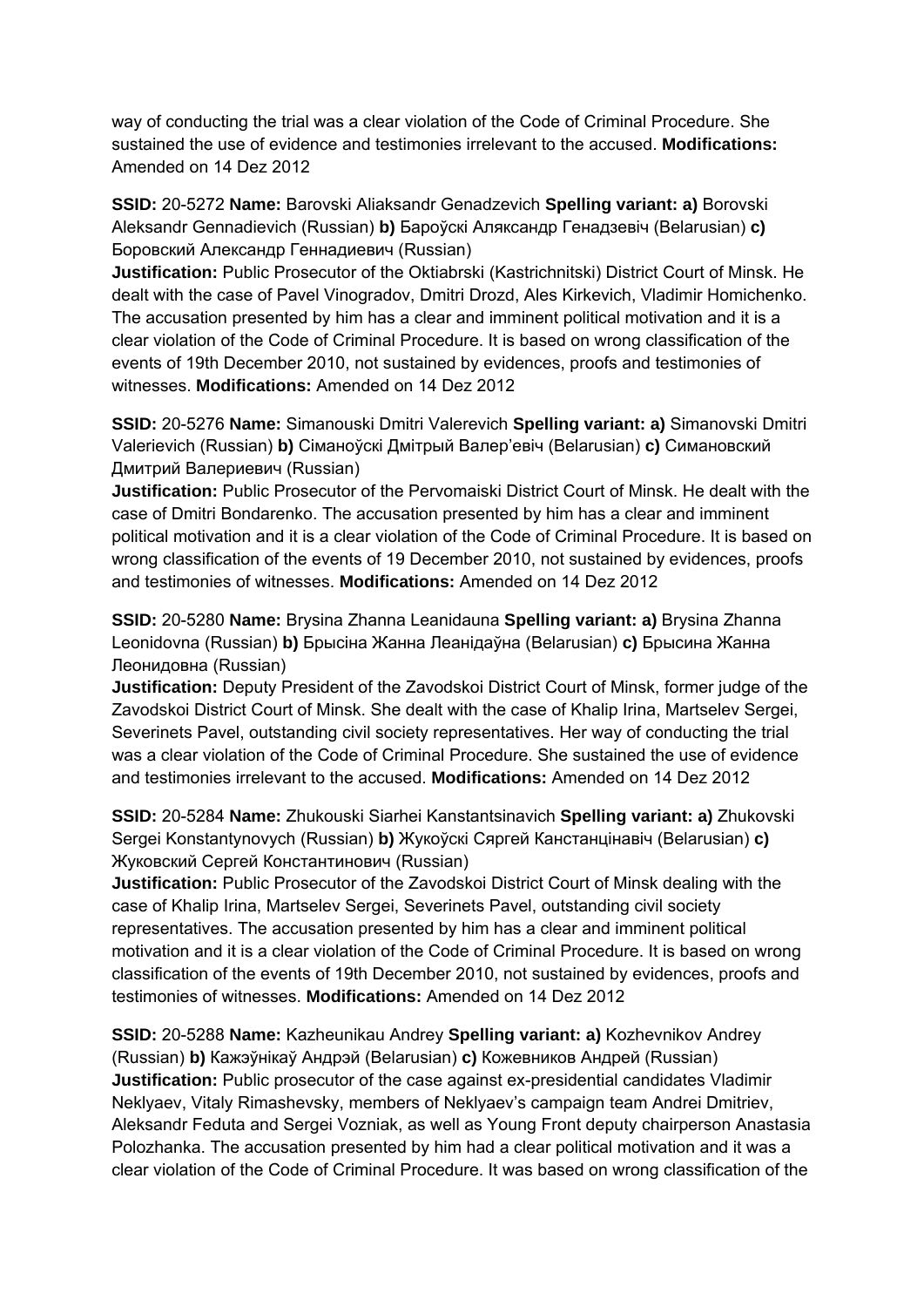events of 19 December 2010, not sustained by evidence, proofs and testimonies of witnesses. **Modifications:** Amended on 14 Dez 2012

**SSID:** 20-5292 **Name:** Hrachova Liudmila Andreeuna **Spelling variant: a)** Hrachova Lyudmila Andreyeuna (Belarusian) **b)** Gracheva Liudmila Andreevna (Russian) **c)** Grachova Lyudmila Andreyevna (Russian) **d)** Grachiova Ludmila Andreevna (Russian) **e)** Грачова Людміла Андрэеўна (Belarusian) **f)** Грачева Людмила Андреевна (Russian) **Justification:** Judge of the Leninski District Court of Minsk. She dealt with the case of expresidential candidates Nikolai Statkevich and Dmitri Uss, as well as political and civil society activists Andrei Pozniak, Aleksandr Klaskovski, Aleksandr Kvetkevich, Artiom Gribkov and Dmitri Bulanov. Her way of conducting the trial was a clear violation of the Code of Criminal Procedure. She sustained the use of evidence and testimonies irrelevant to the accused. **Modifications:** Amended on 14 Dez 2012

**SSID:** 20-5296 **Name:** Chubkavets Kiril **Spelling variant: a)** Chubkovets Kirill (Russian) **b)**  Чубкавец Кірыл (Belarusian) **c)** Чубковец Кирилл (Russian)

**Justification:** Public prosecutor of the case against ex-presidential candidates Nikolai Statkevich and Dmitri Uss, as well as political and civil society activists Andrei Pozniak, Aleksandr Klaskovski, Aleksandr Kvetkevich, Artiom Gribkov and Dmitri Bulanov. The accusation presented by him had a clear political motivation and it was a clear violation of the Code of Criminal Procedure. It was based on wrong classification of the events of 19 December 2010, not sustained by evidence, proofs and testimonies of witnesses. As a state prosecutor he opposed the appeal of Ales Byalyatski regarding the sentence imposed on him by the Pervomaiski District Court of Minsk even though Byalyatski's trial was conducted in a way that was a clear violation of the Code of Criminal Procedure. Byalyatski was active in defending and providing assistance to those who suffered from repression in relation to the 19 December 2010 elections and the crackdown on civil society and on the democratic opposition. **Modifications:** Amended on 14 Dez 2012

**SSID:** 20-5300 **Name:** Peftsieu Uladzimir Paulavich **Spelling variant: a)** Peftsiyeu Uladzimir Paulavich (Belarusian) **b)** Peftiev Vladimir Pavlovich (Russian) **c)** Peftiyev Vladimir Pavlovich (Russian) **d)** Пефціеў Уладзімір Паулавiч (Belarusian) **e)** Пефтиев Владимир Павлович (Russian)

**DOB:** 1 Jul 1957 **POB:** Berdyansk, Zaporozhskaya Oblast, Ukraine **Identification document:** Passport No. MP2405942, Belarus

**Justification:** Person associated with Aliaksandr Lukashenka, Viktar Lukashenka and Dzmitry Lukashenka. Provides economic advice to President Lukashenka and is a key financial sponsor of the Lukashenka regime through his business interests which include Sport Pari, BT Telecommunications and the Spirit and Vodka Company Aquadiv. **Modifications:** Amended on 14 Dez 2012

**SSID:** 20-5307 **Name:** Kamisarau Valery Mikalayevich **Spelling variant: a)** Komissarov Valeri Nikolaevich (Russian) **b)** Камісараў Валерый Мікалаевіч (Belarusian) **c)**  Комиссаров Валерий Николаевич (Russian)

**Justification:** Judge of the City Court of Minsk. He dismissed (as chief judge) the appeals against the sentences of political and civil society activists Dmitri Dashkevich, Eduard Lobov, Aleksandr Otroshchenkov, Dmitri Novik, Aleksandr Molchanov. These trials were a clear violation of the Code of Criminal Procedure. **Modifications:** Amended on 14 Dez 2012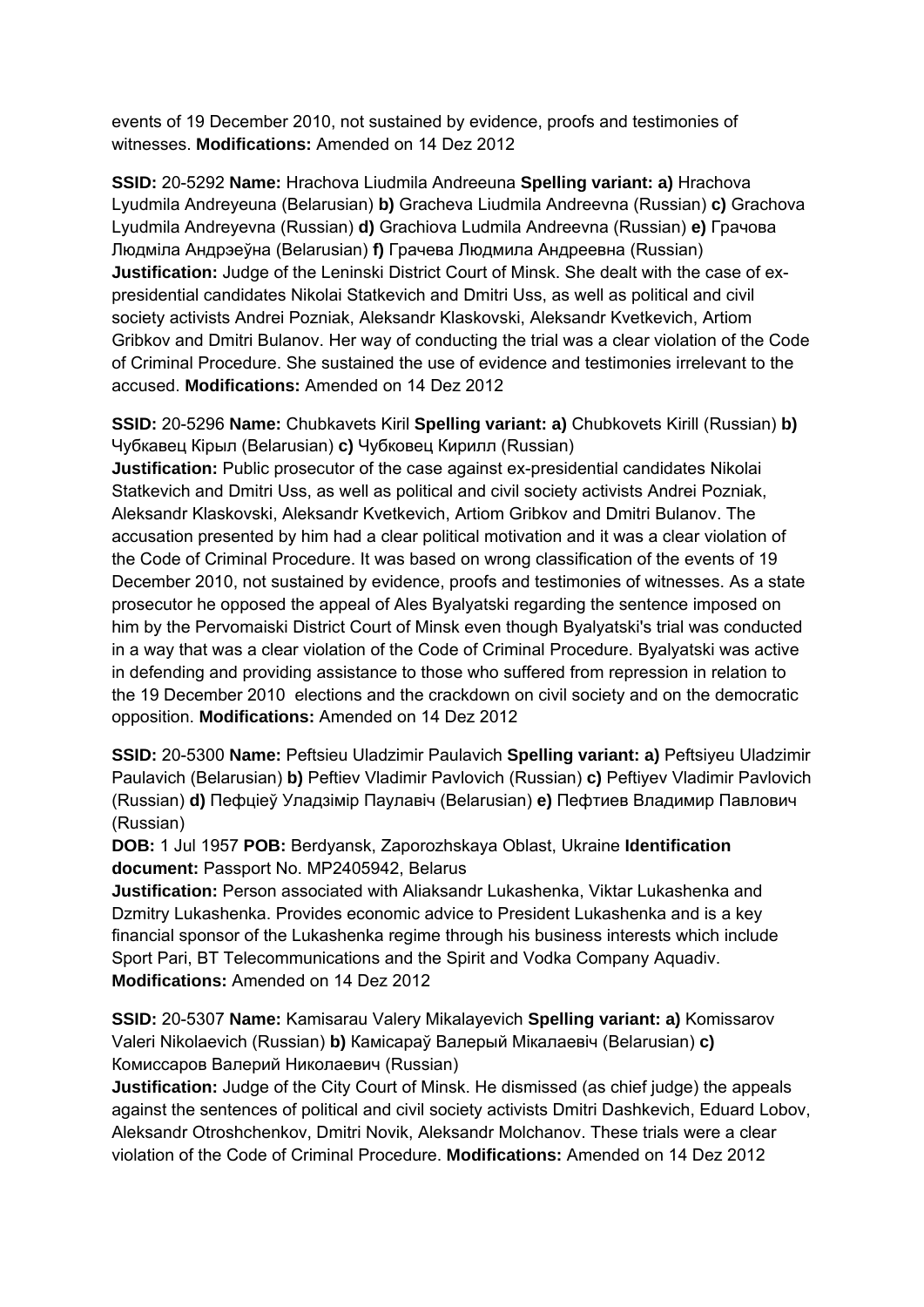**SSID:** 20-5311 **Name:** Stsiapurka Uladzimir Mikhailavich **Spelling variant: a)** Stepurko Vladimir Mikhailovich (Russian) **b)** Сцяпурка Уладзімір Міхайлавіч (Belarusian) **c)**  Степурко Владимир Михайлович (Russian)

**Justification:** Judge of the City Court of Minsk. He dismissed (as chief judge) the appeals against the sentences of political and civil society activists Irina Khalip, Sergei Martselev, Pavel Severinets, Dmitri Bondarenko, Dmitri Doronin, Sergei Kazakov, Vladimir Loban, Vitali Matsukevich, Evgeni Sekret and Oleg Fedorkevich. These trials were a clear violation of the Code of Criminal Procedure. On 24 January 2012 rejected the appeal of Ales Byalyatski regarding the sentence imposed on him by the Pervomaiski District Court of Minsk even though Byalyatski's trial was conducted in a way that was a clear violation of the Code of Criminal Procedure. Byalyatski was active in defending and providing assistance to those who suffered from repression in relation to the 19 December 2010 elections and the crackdown on civil society and democratic opposition. **Modifications:** Amended on 14 Dez 2012

**SSID:** 20-5315 **Name:** Khrypach Siarhei Fiodaravich **Spelling variant: a)** Khripach Sergei Fiodorovich (Russian) **b)** Хрыпач Сяргей Фёдаравіч (Belarusian) **c)** Хрипач Сергей Федорович (Russian)

**Justification:** Judge of the City Court of Minsk. He dismissed (as chief judge) the appeals against the sentences of former presidential candidates Andrei Sannikov, Nikolai Statkevich, Dmitri Uss, Vladimir Nekliaev, political and civil society activists Andrei Dmitriev, Ilia Vasilevich, Fiodor Mirzayanov, Oleg Gnedchik, Vladimir Yeriomenok, Andrei Pozniak, Aleksandr Klaskovski, Aleksandr Kviatkevich, Artiom Gribkov, Dmitri Bulanov and (as associate judge) Dmitri Dashkevich, Eduard Lobov, Aleksandr Otroshchenkov, Dmitri Novik, Aleksandr Molchanov. These trials were a clear violation of the Code of Criminal Procedure. **Modifications:** Amended on 14 Dez 2012

**SSID:** 20-5319 **Name:** Nazaranka Vasil Andreyevich **Spelling variant: a)** Nazarenko Vasili Andreevich (Russian) **b)** Назаранка Васіль Андрэевіч (Belarusian) **c)** Назаренко Василий Андреевич (Russian)

**Justification:** Judge of the City Court of Minsk. He dismissed (as chief judge) the appeals against the sentences of political and civil society activists Vasili Parfenkov and (as associate judge) Dmitri Dashkevich, Eduard Lobov. These trials were a clear violation of the Code of Criminal Procedure. **Modifications:** Amended on 14 Dez 2012

**SSID:** 20-5323 **Name:** Kamarouskaya Volha Paulauna **Spelling variant: a)** Komarovskaia Olga Pavlovna (Russian) **b)** Камароўская Вольга Паўлаўна (Belarusian) **c)** Комаровская Ольга Павловна (Russian)

**Justification:** Judge of the City Court of Minsk. She dismissed (as associate judge) the appeals against the sentences of former presidential candidate Andrei Sannikov, political and civil society activists Irina Khalip, Sergei Martselev, Pavel Severinets, Aleksandr Otroshchenkov, Dmitri Novik, Aleksandr Molchanov, Ilia Vasilevich, Fiodor Mirzayanov, Oleg Gnedchik, Vladimir Yeriomenok, Dmitri Doronin, Sergei Kazakov, Vladimir Loban, Vitali Matsukevich, Evgeni Sekret and Oleg Fedorkevich. These trials were a clear violation of the Code of Criminal Procedure. **Modifications:** Amended on 14 Dez 2012

**SSID:** 20-5327 **Name:** Zaitsava Viktoryia Henadzeuna **Spelling variant: a)** Zaitseva Viktoria Gennadievna (Russian) **b)** Зайцава Вікторыя Генадзеўна (Belarusian) **c)** Зайцева Виктория Геннадьевна (Russian)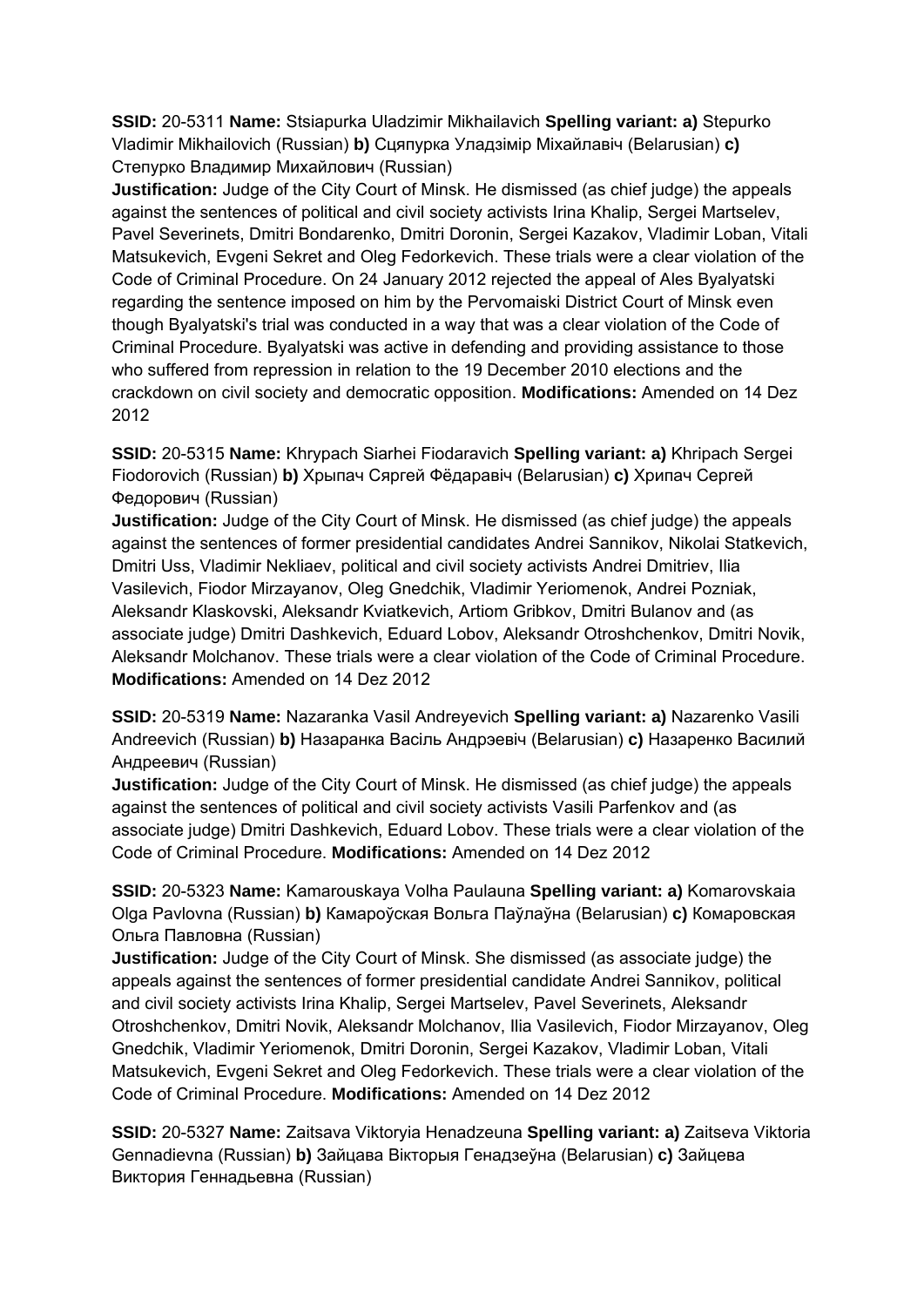**Justification:** Judge of the City Court of Minsk. She dismissed (as associate judge) the appeals against the sentences of ex-presidential candidate Andrei Sannikov, political and civil society activists Ilia Vasilevich, Fiodor Mirzayanov, Oleg Gnedchik and Vladimir Yeriomenok. The trial was a clear violation of the Code of Criminal Procedure. **Modifications:** Amended on 14 Dez 2012

**SSID:** 20-5331 **Name:** Unukevich Tamara Vasileuna **Spelling variant: a)** Vnukevich Tamara Vasilievna (Russian) **b)** Унукевіч Тамара Васілеўна (Belarusian) **c)** Внукевич Тамара Васильевна (Russian)

**Justification:** Judge of the City Court of Minsk. She dismissed (as associate judge) the appeals against the sentences of political and civil society activists Irina Khalip, Sergei Martselev, Pavel Severinets. The trial was a clear violation of the Code of Criminal Procedure. **Modifications:** Amended on 14 Dez 2012

**SSID:** 20-5335 **Name:** Krot Ihar Uladzimiravich **Spelling variant: a)** Krot Igor Vladimirovich (Russian) **b)** Крот Ігар Уладзіміравіч (Belarusian) **c)** Крот Игорь Владимирович (Russian) **Justification:** Judge of the City Court of Minsk. He dismissed (as associate judge) the appeal against the sentence of the political activist Vasili Parfenkov. The trial was a clear violation of the Code of Criminal Procedure. **Modifications:** Amended on 14 Dez 2012

**SSID:** 20-5339 **Name:** Khrobastau Uladzimir Ivanavich **Spelling variant: a)** Khrobostov Vladimir Ivanovich (Russian) **b)** Хробастаў Уладзімір Іванавіч (Belarusian) **c)** Хробостов Владимир Иванович (Russian)

**Justification:** Judge of the City Court of Minsk. He dismissed (as associate judge) the appeal against the sentence of the political activist Vasili Parfenkov. The trial was a clear violation of the Code of Criminal Procedure. On 24 January 2012 rejected the appeal of Ales Byalyatski regarding the sentence imposed on him by the Pervomaiski District Court of Minsk even though Byalyatski's trial was conducted in a way that was a clear violation of the Code of Criminal Procedure. Byalyatski was active in defending and providing assistance to those who suffered from repression in relation to the 19 December 2010 elections and the crackdown on civil society and democratic opposition. **Modifications:** Amended on 14 Dez 2012

**SSID:** 20-5343 **Name:** Ihnatovich-Mishneva Liudmila **Spelling variant: a)** Ignatovich-Mishneva Liudmila (Russian) **b)** Ігнатовіч-Мішнева Людміла (Belarusian) **c)** Игнатович-Мишнева Людмила (Russian)

**Justification:** Prosecutor of the City Court of Minsk dealing in 2011 with the dismissal of the appeal against the sentence of Dmitri Dashkevich and Eduard Lobov, activists of the Molodoi Front (Young Front). The trial was a clear violation of the Code of Criminal Procedure. **Modifications:** Amended on 14 Dez 2012

**SSID:** 20-5347 **Name:** Yarmalitski Siarhei Uladzimiravich **Spelling variant: a)** Ermolitski Sergei Vladimirovich (Russian) **b)** Yermolitski Sergei Vladimirovich (Russian) **c)** Ярмаліцкі Сяргей Уладзіміравіч (Belarusian) **d)** Ермолицкий Сергей Владимирович (Russian) **Justification:** Director of the prison camp in Shklov. He was responsible for the inhuman treatment of the detainees and persecution of former presidential candidate Nikolai Statkevich, who was imprisoned in relation to the 19 December 2010 events, and other inmates. **Modifications:** Amended on 14 Dez 2012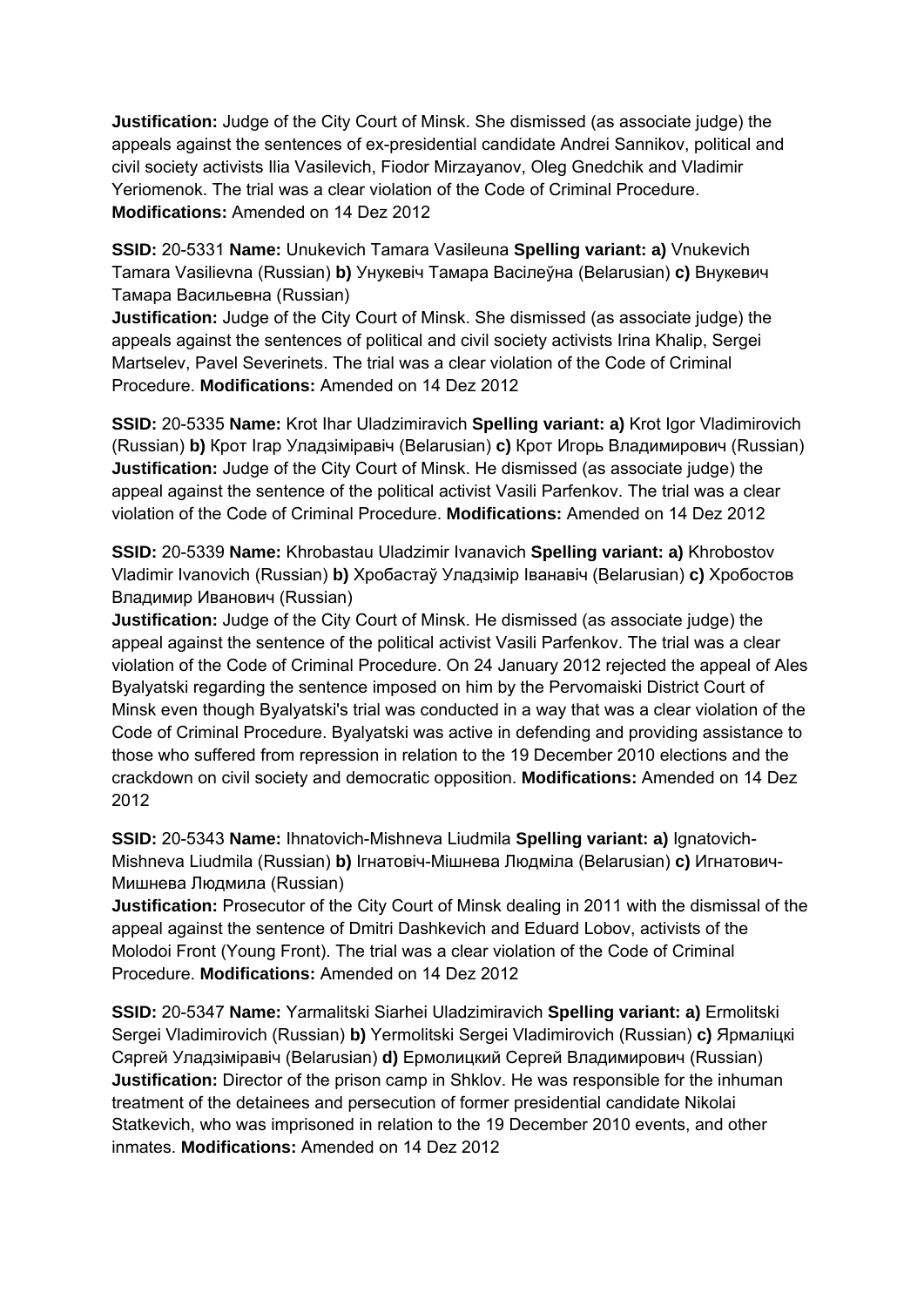**SSID:** 20-5351 **Name:** Kavaliou Aliaksandr Mikhailavich **Spelling variant: a)** Kovalev Aleksandr Mikhailovich (Russian) **b)** Кавалёў Аляксандр Міхайлавіч (Belarusian) **c)**  Ковалёв Александр Михайлович (Russian)

**Justification:** Director of the prison camp in Gorki. He is responsible for the inhuman treatment of the detainees, especially for persecution and torturous treatment of civil society activist Dmitri Dashkevich, who was imprisoned in relation to the 19 December 2010 elections and the crackdown on civil society and democratic opposition.

**SSID:** 20-5355 **Name:** Paluyan Uladzimir Mikalaevich **Spelling variant: a)** Paluian Uladzimir Mikalaevich (Belarusian) **b)** Poluyan Vladimir Nikolaevich (Russian) **c)** Палуян Уладзімір Мікалаевіч (Belarusian) **d)** Полуян Владимир Николаевич (Russian) **DOB:** 1961 **POB:** Village Nekrashevichi, of Karelichi district of Hrodna region **Justification:** Minister of Taxes and Duties. Supervises tax authorities that support the criminal case against Byalyatski using the pretext of tax evasion. Byalyatski was active in defending and providing assistance to those who suffered from repression in relation with the 19 December 2010 elections and the crackdown on civil society and democratic opposition. **Modifications:** Amended on 14 Dez 2012

**SSID:** 20-5362 **Name:** Kornau Uladzimir Uladzimiravich **Spelling variant: a)** Kornov Vladimir Vladimirovich (Russian) **b)** Корнаў Уладзімір Уладзіміравіч (Belarusian) **c)**  Корнов Владимир Владимирович (Russian)

**Justification:** Judge at the City Court of Minsk who authorised the rejection of Byalyatski's lawyers's appeal. Byalyatski was active in defending and providing assistance to those who suffered from repression in relation with the 19 December 2010 elections and the crackdown on civil society and democratic opposition.

**SSID:** 20-5366 **Name:** Shastakou Maksim Aliaksandravich **Spelling variant: a)** Shastakou Maxim Aliaksandravich (Belarusian) **b)** Shestakov Maksim Aleksandrovich (Russian) **c)**  Shestakov Maxim Alexandrovich (Russian) **d)** Шастакоў Максім Александравіч (Belarusian) **e)** Шестаков Максим Александрович (Russian)

**Justification:** Prosecutor who presented the case against Byalyatski in the Pervomaiski District Court of Minsk after Byalyatski's application to the court regarding his detention. Byalyatski was active in defending and providing assistance to those who suffered from repression in relation with the 19 December 2010 elections and the crackdown on civil society and democratic opposition. **Modifications:** Amended on 14 Dez 2012

**SSID:** 20-5370 **Name:** Herasimovich Volha Ivanavna **Spelling variant: a)** Herasimovich Volha Ivanovna (Belarusian) **b)** Gerasimovich Olga Ivanovna (Russian) **c)** Герасімовіч Вольга Иванаўна (Belarusian) **d)** Герасімовіч Вольга Иваноўна (Belarusian) **e)**  Герасимович Ольга Ивановна (Russian)

**Justification:** Prosecutor who presented the case against Byalyatski in the City Court of Minsk after Byalyatski's application to the court regarding his detention. Byalyatski was active in defending and providing assistance to those who suffered from repression in relation with the 19 December 2010 elections and the crackdown on civil society and democratic opposition.

**SSID:** 20-5374 **Name:** Bandarenka Siarhei Uladzimiravich **Spelling variant: a)** Bondarenko Sergei Vladimirovich (Russian) **b)** Бандарэнка Сяргей Уладзіміравіч (Belarusian) **c)**  Бондаренко Сергей Владимирович (Russian)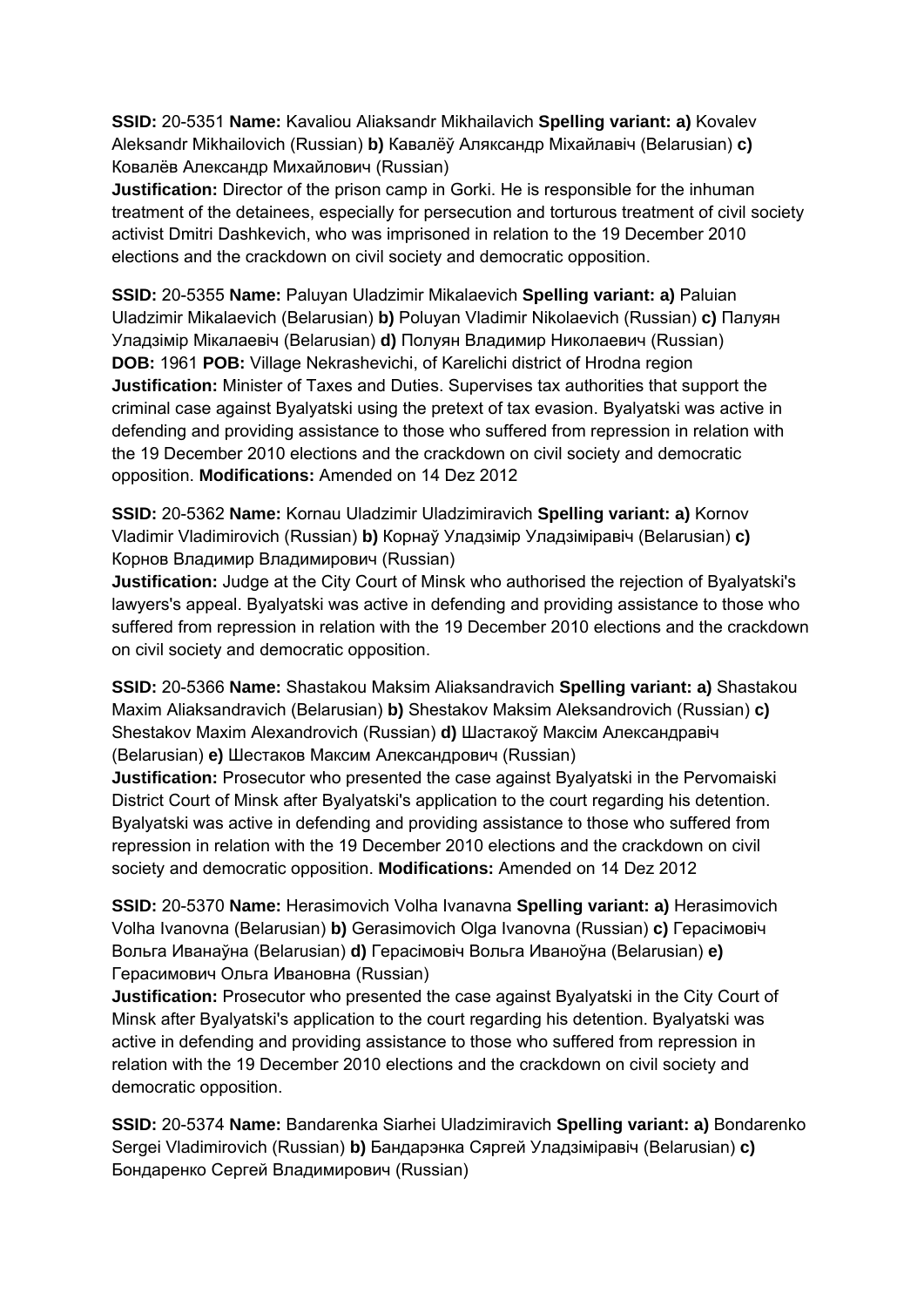**Justification:** Judge of the Pervomaiski District Court of Minsk. On 24 November 2011 he sentenced Ales Byalyatski, one of the most prominent human rights defenders, Chief of the Belarusian HR Centre «Vyasna», Vice President of FIDH. The trial was conducted in a way that was a clear violation of the Code of Criminal Procedure. Byalyatski was active in defending and providing assistance to those who suffered from repression in relation with the 19 December 2010 elections and the crackdown on civil society and democratic opposition. **Other information:** Adress: Department of law of administration of Pervomaysky district Chornogo K. 5 office 417 Tel.: +375 17 2800264 **Modifications:** Amended on 14 Dez 2012

**SSID:** 20-5378 **Name:** Saikouski Valeri Yosifavich **Spelling variant: a)** Saikovski Valeri Yosifovich (Russian) **b)** Сайкоўскі Валерый Іосіфавіч (Belarusian) **c)** Сайковский Валерий Иосифович (Russian)

**Justification:** Appointed Deputy Head of Minsk Division of the Investigation Committee in January 2012. As Public Prosecutor of the Pervomaiski District Court of Minsk, he dealt with the trial of Ales Byalyatski, one of the most prominent human rights defenders, Chief of the Belarusian HR Centre «Vyasna», Vice President of FIDH. The accusation presented by the prosecutor in the trial had a clear and imminent political motivation and was a clear violation of the Code of Criminal Procedure. Byalyatski was active in defending and providing assistance to those who suffered from repression in relation with the 19 December 2010 elections and the crackdown on civil society and democratic opposition. **Other information:** Address: Department of law of administration of Pervomaysky district Chornogo K. 5 office 417 Tel.: +37517 2800264 **Modifications:** Amended on 14 Dez 2012

**SSID:** 20-5474 **Name:** Barsukou Aliaksandr Piatrovich **Spelling variant: a)** Barsukov Aleksandr Petrovich (Russian) **b)** Барсукоў Аляксандр Пятровіч (Belarusian) **c)** Барсуков Александр Петрович (Russian)

**Justification:** Colonel, Chief of Minsk police. Since his appointment as Minsk police chief on October 21, 2011 he has been responsible, as commander, for the repression of approximately a dozen peaceful protesters in Minsk, who were later convicted for breaking the law on mass events. For several years he commanded police action against street protests of the opposition.

**SSID:** 20-5478 **Name:** Putsyla Uladzimir Ryhoravich **Spelling variant: a)** Putsila Uladzimir Ryhoravich (Belarusian) **b)** Putsilo Vladimir Grigorievich (Russian) **c)** Putsilo Vladimir Grigoryevich (Russian) **d)** Пуцыла Уладзімір Рыгоравіч (Belarusian) **e)** Пуціла Уладзімір Рыгоравіч (Belarusian) **f)** Пуцило Владимир Григорьевич (Russian)

**Justification:** Chairman of the City Court of Minsk as last resort supervising the verdicts (delivered by the court of the first instance and confirmed by the court of appeal) in the case of internationally recognized political prisoner Pavel Severinets (the co-chairman of the organizing committee to create Belarusian Christian Democracy party and campaign's manager for 2010 presidential candidate Vital Rymashevski) and in the case of former political prisoner Aleksandr Otroshchenkov (press secretary of the 2010 presidential candidate Andrei Sannikov). He denied the judicial plaint against these verdicts clearly violating the Code of Criminal Procedure. **Modifications:** Amended on 14 Dez 2012

**SSID:** 20-5482 **Name:** Valchkova Maryiana Leanidauna **Spelling variant: a)** Valchkova Maryana Leanidauna (Belarusian) **b)** Volchkova Marianna Leonidovna (Russian) **c)**  Валчкова Марыяна Леанідаўна (Belarusian) **d)** Волчкова Марианна Леонидовна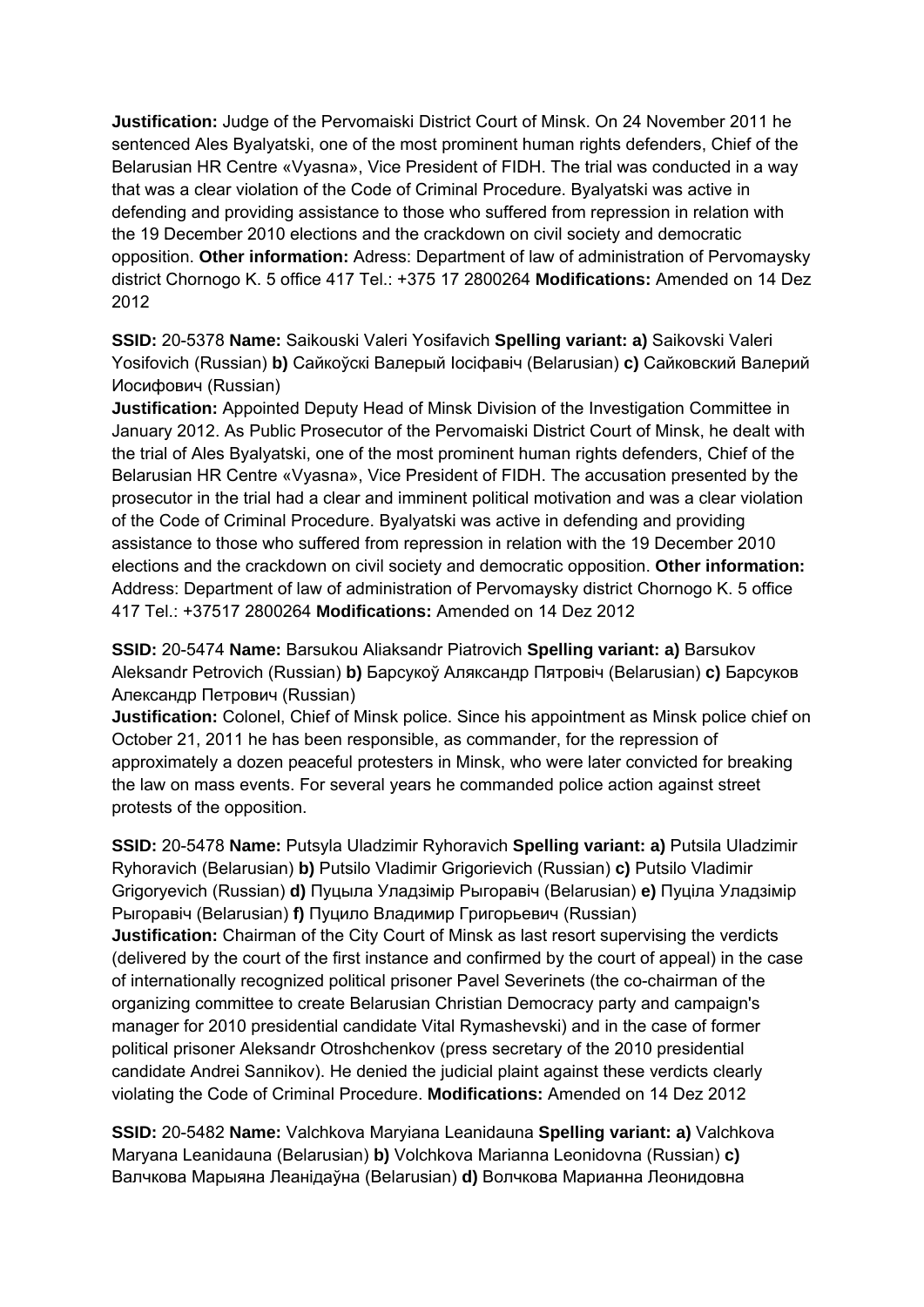### (Russian)

**Justification:** Judge at Partizanski District Court of Minsk. In 2010–2011 she fined or sentenced representatives of civil society for their peaceful protests to fines and prison sentences in the following cases: a) 2011.07.07, Lelikaw Andrey, 7 days in prison; b) 2011.07.07, Lapatsik Yawhen, punishment unknown; c) 2011.07.07, Syarheyew Uladzimir, 11 days in prison; d) 2011.07.04, Stsepanenka Alyaksandr, 5 days in prison; e) 2011.07.04, Plyuto Tatsyana, 20 daily base units (700 000 BLR); f) 2011.06.23, Kanaplyannik Syarhey, 20 daily base units (700 000 BLR); g) 2010.12.20, Furman Viktar, 11 days in prison; h) 2010.12.20, Astashow Anton, 11 days in prison; i) 2010.12.20, Navumava Valyantsina, 11 days in prison. Repeatedly imposed prison terms and large fines against those involved in peaceful protests and as a result bears responsibility for the repression of civil society and democratic opposition in Belarus.

**SSID:** 20-5486 **Name:** Reliava Aksana Anatolyeuna **Spelling variant: a)** Raliava Aksana Anatolyeuna (Belarusian) **b)** Relyava Aksana Anatolieuna (Belarusian) **c)** Рэлява Аксана Анатольеўна (Belarusian) **d)** Ралява Аксана Анатольеўна (Belarusian) **e)** Реляво Оксана Анатольевна (Russian)

**Justification:** Judge at Sovetski District Court of Minsk. In 2010–2011 she fined or sentenced representatives of civil society for their peaceful protests to fines and prison sentences in the following cases: a) 2011.06.23, Khalyezin Yuri, 20 daily base units (700 000 BLR); b) 2011.06.23, Rutski Alyaksandr, 20 daily base units (700 000 BLR); c) 2011.03.28, Ivashkevich Viktar, 10 days in prison; d) 2010.12.21, Asmanaw Arsen, 15 days in prison; e) 2010.12.20, Kudlayew Alyaksandr, 30 daily base units; f) 2010.12.20, Tryputsin Vitaut, 15 days in prison; g) 2010.12.20, Assipenka Andrey, 15 days in prison; h) 2010.12.20, Ardabatski Dzyanis, 15 days in prison; i) 2010.12.20, Kazlowski Andrey, 15 days in prison and 1 050 000 BLR. Repeatedly imposed prison terms and large fines against those involved in peaceful protests and as a result bears responsibility for the repression of civil society and democratic opposition in Belarus. **Modifications:** Amended on 14 Dez 2012

**SSID:** 20-5490 **Name:** Khvainitskaya Zhanna Anatolyeuna **Spelling variant: a)**  Khvainitskaia Zhanna Anatolieuna (Belarusian) **b)** Khvoinitskaya Zhanna Anatolyevna (Russian) **c)** Khvoinitskaia Zhanna Anatolievna (Russian) **d)** Хвайніцкая Жанна Анатольеўна (Belarusian) **e)** Хвойницкая Жанна Анатольевна (Russian) **Justification:** Judge at Zavodskoi District Court of Minsk. She fined or sentenced representatives of civil society for their peaceful protests to fines and prison sentences in the following cases: a) 2010.12.20, Makarenka Adam, 6 days in prison; b) 2010.12.20, Bachyla Uladzimir, 30 daily base units (1 050 000 BLR); c) 2010.12.20, Kukalyew Syarhey, 10 days in prison; d) 2010.12.20, Astafyew Alyaksandr, 10 days in prison; e) 2010.12.20, Yazerski Raman, 10 days in prison; f) 2010.12.20, Sapranyetskaya Darya, 10 days in prison; g) 2010.12.20, Aheyeva Iryna,10 days in prison; h) 2010.12.20, Drahun Alyaksandr, 10 days in prison; i) 2010.12.20, Shambalava Tatsyana, 10 days in prison; j) 2010.12.20, Dzyemidzyuk Barys, 10 days in prison; k) 2010.12.20, Kassabuka Alyaksandr, 10 days in prison. Repeatedly imposed prison terms and large fines against those involved in peaceful protests and as a result bears responsibility for the repression of civil society and democratic opposition in Belarus.

**SSID:** 20-5494 **Name:** Mazouka Anzhalika Mikhailauna **Spelling variant: a)** Mazovko Anzhelika Mikhailovna (Belarusian) **b)** Mazovka Anzhelika Mikhailovna (Russian) **c)**  Мазоўка Анжаліка Міхайлаўна (Belarusian) **d)** Мазовка Анжелика Михайловна (Russian)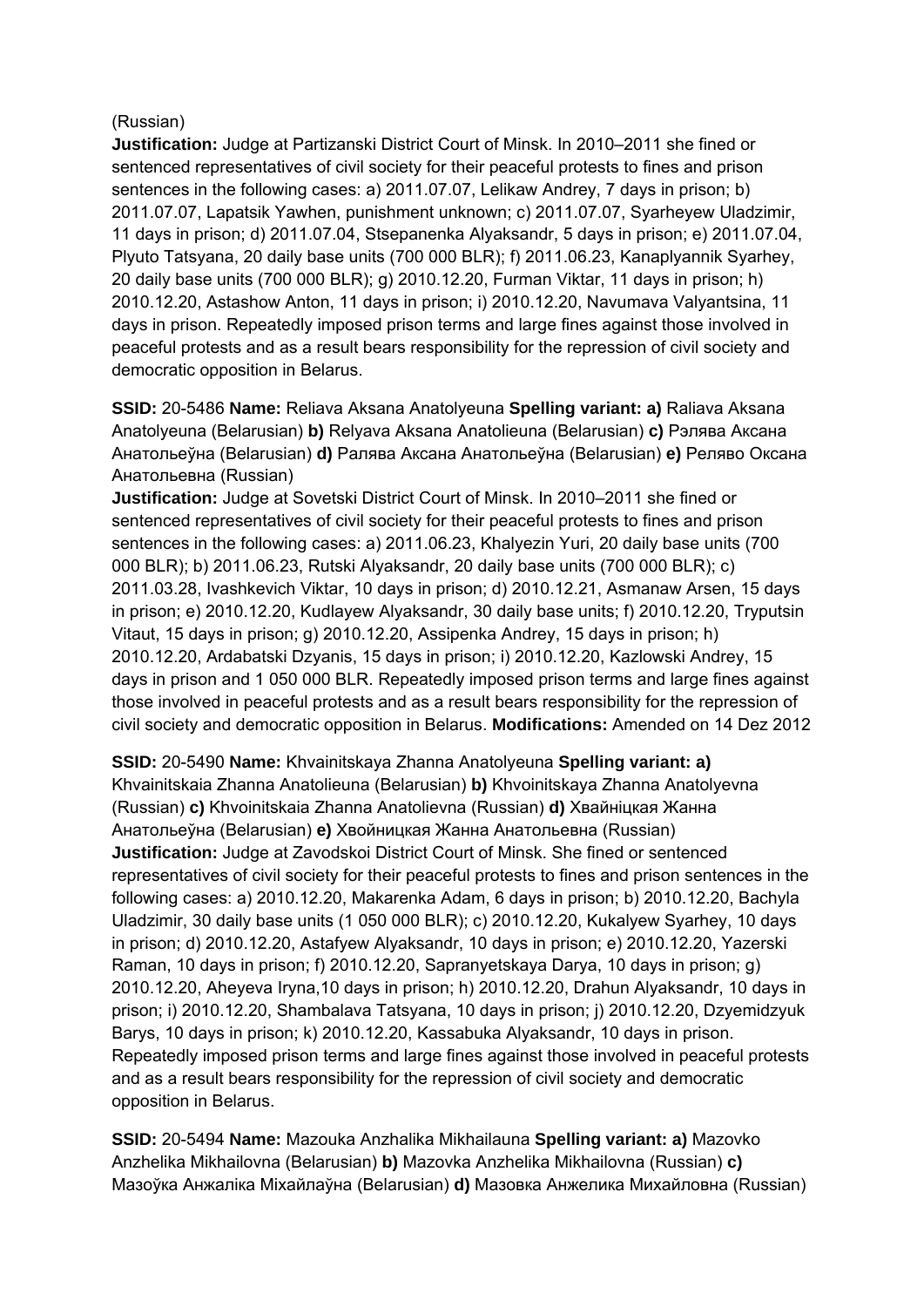### **e)** Мазовка Анжелика Михайловна (Russian)

**Justification:** Judge at Sovetski District Court of Minsk. In 2010–2011 she fined or sentenced representatives of civil society for their peaceful protests to prison sentences in the following cases: a) 2011.07.14, Bussel Alyaksandr, 10 days in prison; b) 2011.07.14, Krukowski Syarhey, 8 days in prison; c) 2011.07.14, Kantsin Yahor, 10 days in prison; d) 2011.07.07, Sukhanossik Vyachaslaw, 8 days in prison; e) 2010.12.21, Nyanakhaw Andrey, 15 days in prison; f) 2010.12.20, Myslivets Ihar, 15 days in prison; g) 2010.12.20, Vilkin Alyaksey, 12 days in prison; h) 2010.12.20, Kharitonaw Paval, 12 days in prison. Repeatedly imposed prison terms against those involved in peaceful protests and as a result bears responsibility for the repression of civil society and democratic opposition in Belarus.

**SSID:** 20-5677 **Name:** Kochyk Aliaksandr Vasilyevich **Spelling variant: a)** Kochyk Aliaksandr Vasilievich (Belarusian) **b)** Kochik Aleksandr Vasilyevich (Russian) **c)** Kochik Alexandr Vasilievich (Russian) **d)** Кочык Аляксандр Васільевіч (Belarusian) **e)** Кочик Александр Васильевич (Russian)

**Justification:** Judge at Partizanski District Court of Minsk. In 2010–2011 he fined or sentenced representatives of civil society for their peaceful protests to fines and prison sentences in the following cases: a) 2011.07.07, Revut Yawhen, 8 days in prison, b) 2011.07.04, Nikitsenka Katsyaryna, 5 days in prison; c) 2011.06.23, Kazak Zmitser, 28 daily base units (980 000 BLR); d) 2010.12.20, Dzyezidzenka Dzianis, 12 days in prison; e) 2010.12.20, Navumovich Syarhey, 14 days in prison, f) 2010.12.20, Kavalenka Wsevalad, 15 days in prison; g) 2010.12.20, Tsupa Dzyanis,15 days in prison; h) 2010.12.20, Makashyn Syarhey, 10 days in prison; i) 2010.12.20, Zhakhavets Illya, 10 days in prison. Repeatedly imposed prison terms and large fines against those involved in peaceful protests and as a result bears responsibility for the repression of civil society and democratic opposition in Belarus.

**SSID:** 20-5681 **Name:** Karovina Natallia Uladzimirauna **Spelling variant: a)** Karovina Natallya Uladzimirauna (Belarusian) **b)** Korovina Natalia Vladimirovna (Russian) **c)** Korovina Natalya Vladimirovna (Russian) **d)** Каровіна Наталля Уладзіміраўна (Belarusian) **e)**  Коровина Наталья Владимировна (Russian)

**Justification:** Judge of Frunzenski District Court of Minsk. In 2010–2011 she fined or sentenced representatives of civil society for their peaceful protests to fines and prison sentences in the following cases: a) 2011.06 30, Tsyareshchanka Uladzimir, 25 daily base units (875 000 BLR); b) 2011.06.30, Sytsko Stefan, 10 days in prison; c) 2011.06.30, Arapinovich Alyaksandr, 25 daily base units (875 000 BLR); d) 2011.06.30, Yukhnowski Dzyanis, 25 daily base units (875 000 BLR); e) 2011.06.30, Sarachuk Yulian, 25 daily base units (875 000 BLR); f) 2011.06.23, Shewtsow Syarhey, 8 daily base units (280 000 BLR); g) 2010.12.20, Vashkevich Alyaksandr, 10 days in prison; h) 2010.12.20, Myadzvedz Lyeanid, 10 days in prison. Repeatedly imposed prison terms and large fines against those involved in peaceful protests and as a result bears responsibility for the repression of civil society and democratic opposition in Belarus.

**SSID:** 20-5685 **Name:** Harbatouski Yury Aliaksandravich **Spelling variant: a)** Harbatouski Iury Aliaksandravich (Belarusian) **b)** Gorbatovski Yuri Aleksandrovich (Russian) **c)**  Gorbatovski Iuri Aleksandrovich (Russian) **d)** Gorbatovski Yuriy Alexandrovich (Russian) **e)**  Гарбатоўскі Юрый Аляксандравіч (Belarusian) **f)** Горбатовский Юрий Александрович (Russian)

**Justification:** Judge at Pervomaiski District Court of Minsk. In 2010 he fined or sentenced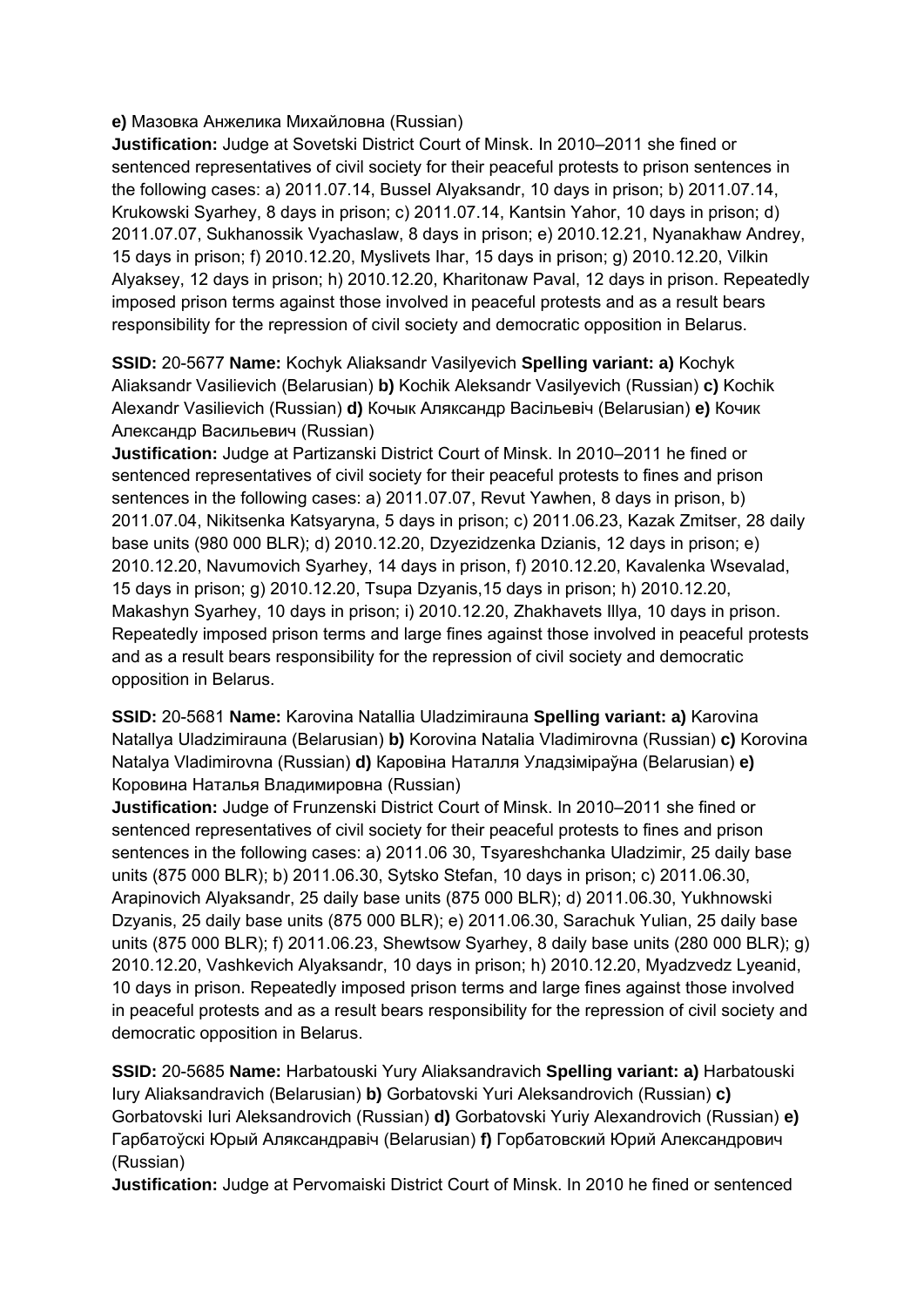representatives of civil society for their peaceful protests to fines and prison sentences in the following cases: a) 2010.12.20, Hubskaya Iryna, 10 days in prison; b) 2010.12.20, Kaptsiuh Dzmitry, 10 days in prison; c) 2010.12.20, Mikheyenka Yahor, 12 days in prison; d) 2010.12.20, Burbo Andrey, 10 days in prison; e) 2010.12.20, Pushnarova Hanna, 10 days in prison; f) 2010.12.20, Shepuraw Mikita, 15 days in prison; g) 2010.12.20, Zadzyarkowski Andrey, 10 days in prison; h) 2010.12.20, Yaromyenkaw Yawhen, 10 days in prison. Repeatedly imposed prison terms against those involved in peaceful protests and as a result bears responsibility for the repression of civil society and democratic opposition in Belarus. **Modifications:** Amended on 14 Dez 2012

**SSID:** 20-5694 **Name:** Liushtyk Siarhei Anatolievich **Spelling variant: a)** Lyushtyk Siarhey Anatolyevich (Belarusian) **b)** Liushtyk Sergei Anatolievich (Russian) **c)** Lyushtyk Sergey Anatolyevich (Russian) **d)** Люштык Сяргей Анатольевіч (Belarusian) **e)** Люштык Сергей Анатольевич (Russian)

**Justification:** Judge at Pervomaiski District Court of Minsk. In 2010–2011 he fined or sentenced representatives of civil society for their peaceful protests to fines and prison sentences in the following cases: a) 2011.07.14, Struy Vitali, 10 daily base units (35 000 BLR); b) 2011.07.04, Shalamitski Paval, 10 days in prison; c) 2010.12.20, Sikirytskaya Tatsyana, 10 days in prison; d) 2010.12.20, Dranchuk Yuliya, 13 days in prison; e) 2010.12.20, Lapko Mikalay, 12 days in prison; f) 2010.12.20, Pramatoraw Vadzim, 12 days in prison. Repeatedly imposed prison terms and large fines against those involved in peaceful protests and as a result bears responsibility for the repression of civil society and democratic opposition in Belarus.

**SSID:** 20-5698 **Name:** Yakunchykhin Aliaksandr Anatolyevich **Spelling variant: a)**  Iakunchykhin Aliaksandr Anatolievich (Belarusian) **b)** Yakunchikhin Aleksandr Anatolyevich (Russian) **c)** Iakunchikhin Alexandr Anatolievich (Russian) **d)** Якунчыхін Аляксандр Анатольевіч (Belarusian) **e)** Якунчихин Александр Анатольевич (Russian) **Justification:** Judge at Central District Court of Minsk. In 2010–2011 he fined or sentenced representatives of civil society for their peaceful protests to fines and prison sentences in the following cases: a) 2011.11.17, Makayew Alyaksandr, 5 days in prison; b) 2011.07.07, Tukay Illya, 12 days in prison; c) 2011.07.07, Shapchyts Yawhen, 12 days in prison; d) 2011.01.31, Kulakow Lyeanid, 30 daily base units (1 050 000 BLR); e) 2010.12.21, Yaromyenak Uladzimir, 15 days in prison; f) 2010.12.20, Daroshka Alyaksey, 12 days in prison; g) 2010.12.20, Kakhno Herman, 12 days in prison; h) 2010.12.20, Palyakow Vital, 15 days in prison. Repeatedly imposed prison terms and large fines against those involved in peaceful protests and as a result bears responsibility for the repression of civil society and democratic opposition in Belarus.

**SSID:** 20-5702 **Name:** Zapasnik Maryna Sviataslavauna **Spelling variant: a)** Zapasnik Marina Sviatoslavovna (Russian) **b)** Запаснік Марына Святаславаўна (Belarusian) **c)**  Запасник Марина Святославовна (Russian)

**Justification:** Judge at Leninski District Court of Minsk. In 2011 she fined or sentenced representatives of civil society for their peaceful protests to fines and prison sentences in the following cases: a) 2011.07.18, Palyakow Vital, 12 days in prison; b) 2011.07.07, Marozaw S., 10 days in prison, c) 2011.07.07, Badrahin Alyaksandr, 10 days in prison, d) 2011.07.07, Marozova S., 10 days in prison, e) 2011.07.07, Varabey Alyaksandr, 15 days in prison; f) 2011.07.04, Mazurenka Mikita, 10 days in prison. Repeatedly imposed prison terms against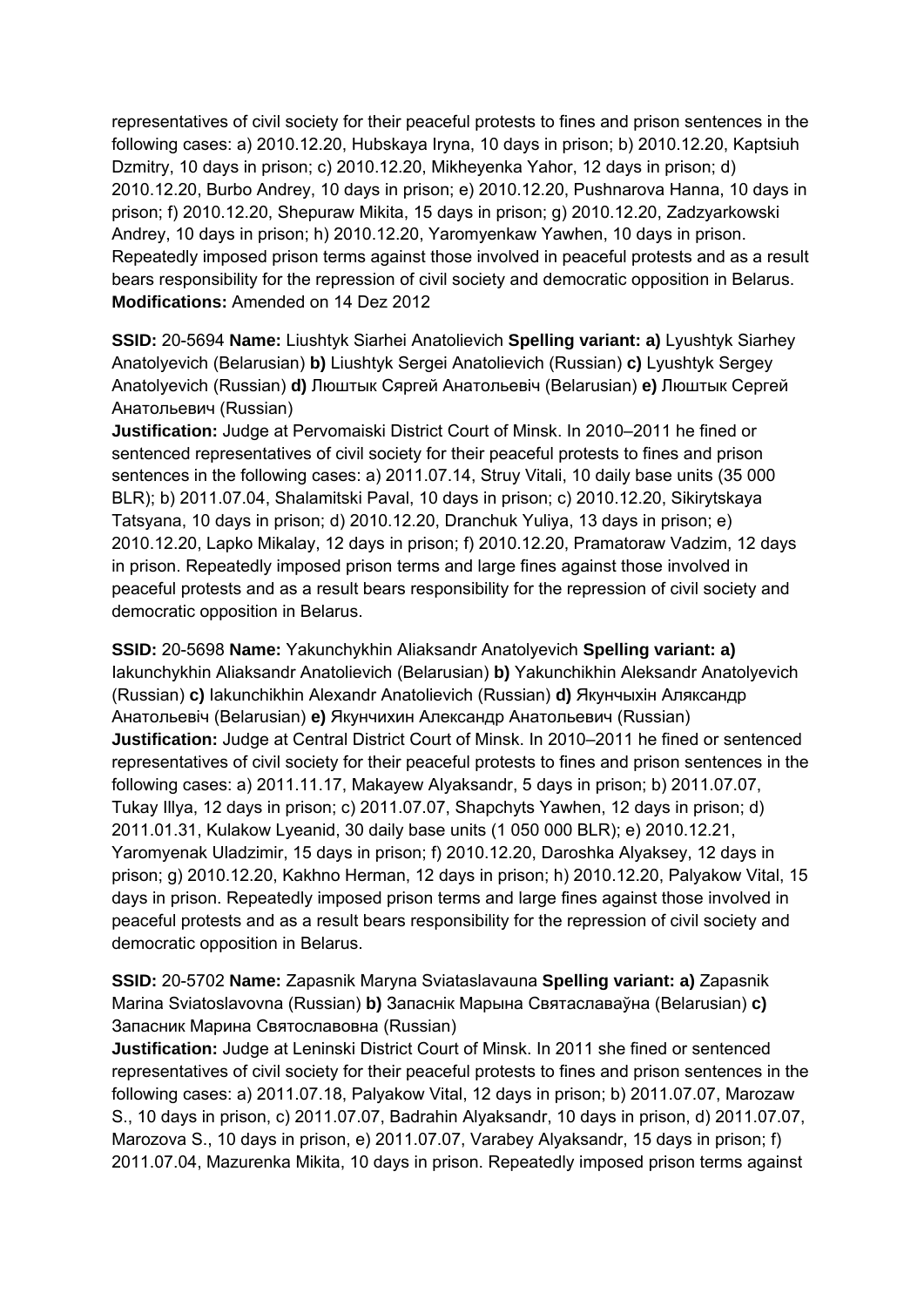those involved in peaceful protests and as a result bears responsibility for the repression of civil society and democratic opposition in Belarus.

**SSID:** 20-5706 **Name:** Dubinina Zhanna Piatrouna **Spelling variant: a)** Dubinina Zhanna Petrovna (Russian) **b)** Дубініна Жанна Пятроўна (Belarusian) **c)** Дубинина Жанна Петровна (Russian)

**Justification:** Judge at Zavodskoi District Court of Minsk. In 2010 she fined or sentenced representatives of civil society for their peaceful protests to fines and prison sentences in the following cases: a) 2010.12.20, Hulyak Vital, 30 daily base units (1 050 000 BLR); b) 2010.12.20, Vaskabovich Lyudmila, 30 daily base units (1 050 000 BLR), c) 2010.12.20, Urywski Alyaksandr, 10 days in prison; d) 2010.12.20, Stashulyonak Veranika, 30 daily base units (1 050 000 BLR); e) 2010.12.20, Say Syarhey, 10 days in prison; f) 2010.12.20, Maksimenka Hastassya, 10 days in prison; g) 2010.12.20, Nikitarovich Yuliya, 10 days in prison. Repeatedly imposed prison terms and large fines against those involved in peaceful protests and as a result bears responsibility for the repression of civil society and democratic opposition in Belarus.

**SSID:** 20-5710 **Name:** Krasouskaya Zinaida Uladzimirauna **Spelling variant: a)**  Krasouskaia Zinaida Uladzimirauna (Belarusian) **b)** Krasovskaya Zinaida Vladimirovna (Russian) **c)** Krasovskaia Zinaida Vladimirovna (Russian) **d)** Красоўская Зінаіда Уладзіміраўна (Belarusian) **e)** Красовская Зинаида Владимировна (Russian) **Justification:** Judge at Leninski District Court of Minsk. In 2010 she fined or sentenced representatives of civil society for their peaceful protests to fines and prison sentences in the following cases: a) 2010.12.20, Krawchuk Volha, 30 daily base units (1 050 000 BLR); b) 2010.12.20, Charukhina Hanna, 30 daily base units (1 050 000 BLR); c) 2010.12.20, Dubovik Alena, 15 days in prison; d) 2010.12.20, Boldzina Alena, 12 days in prison; e) 2010.12.20, Syrakvash Andrey, 15 days in prison; f) 2010.12.20, Klimko Nastassiya, 12 days in prison; g) 2010.12.20, Kuwshinaw Viktar, 15 days in prison. Repeatedly imposed prison terms and large fines against those involved in peaceful protests and as a result bears responsibility for the repression of civil society and democratic opposition in Belarus.

**SSID:** 20-5714 **Name:** Hermanovich Siarhei Mikhailavich **Spelling variant: a)** Germanovich Sergei Mikhailovich (Russian) **b)** Germanovich Sergey Mikhailovich (Russian) **c)**  Германовіч Сяргей Міхайлавіч (Belarusian) **d)** Германович Сергей Михайлович (Russian)

**Justification:** Judge at Oktiabrski District Court of Minsk. In 2010 he fined or sentenced representatives of civil society for their peaceful protests to fines and prison sentences in the following cases: a) 2010.12.20, Sidarevich Katsyaryna, 30 daily base units (1 050 000 BLR); b) 2010.12.20, Lyskavets Paval, 15 days in prison; c) 2010.12.20, Sachylka Syarhey, 15 days in prison; d) 2010.12.20, Krawtsow Dzianis, 10 days in prison; e) 2010.12.20, Vyarbitski Uladzimir, 5 days in prison; f) 2010.12.20, Newdakh Maksim, 15 days in prison. Repeatedly imposed prison terms and large fines against those involved in peaceful protests and as a result bears responsibility for the repression of civil society and democratic opposition in Belarus.

**SSID:** 20-5718 **Name:** Svistunova Valiantsina Mikalaeuna **Spelling variant: a)** Svistunova Valyantsina Mikalayeuna (Belarusian) **b)** Svistunova Valentina Nikolaevna (Russian) **c)**  Svistunova Valentina Nikolayevna (Russian) **d)** Свістунова Валянціна Мікалаеўна (Belarusian) **e)** Свистунова Валентина Николаевна (Russian)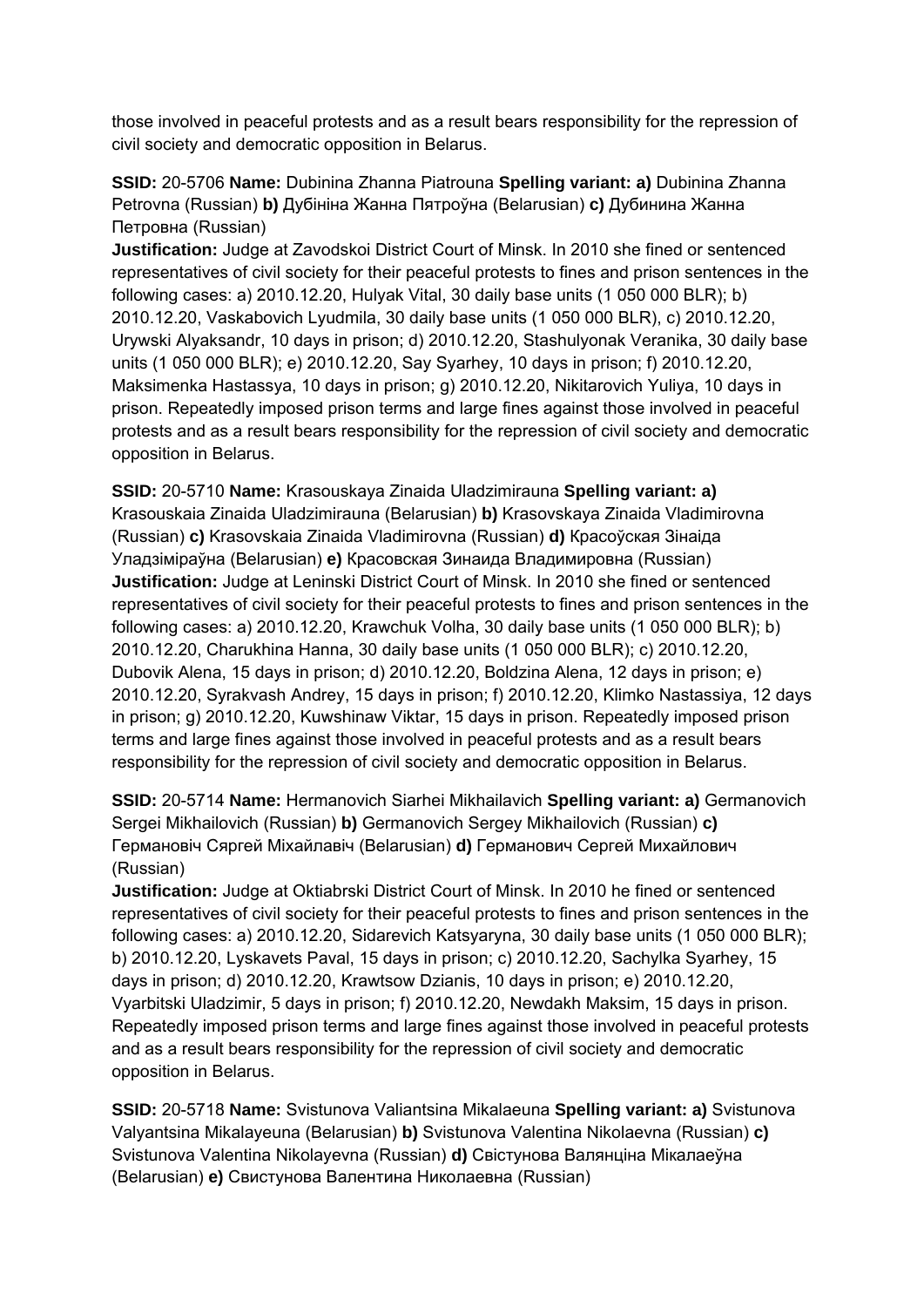**Justification:** Judge at Central District Court of Minsk. In 2010–2011 she fined or sentenced representatives of civil society for their peaceful protests to prison sentences in the following cases: a) 2011.07.21, Bandarenka Volha, 10 days in prison; b) 2011.07.21, Ruskaya Volha, 11 days in prison; c) 2010.12.20, Marchyk Stanislaw, 15 days in prison; d) 2010.12.20, Stanchyk Alyaksandr, 10 days in prison; e) 2010.12.20, Anyankow Syarhey, 10 days in prison. Repeatedly imposed prison terms against those involved in peaceful protests and as a result bears responsibility for the repression of civil society and democratic opposition in Belarus.

**SSID:** 20-5722 **Name:** Sheiko Ina Valerieuna **Spelling variant: a)** Shaiko Іna Valerieuna (Belarusian) **b)** Sheyko Іna Valerieuna (Belarusian) **c)** Sheyko Inna Valerievna (Russian) **d)**  Sheiko Inna Valeryevna (Russian) **e)** Шэйко Iна Валер'еўна (Belarusian) **f)** Шайко Iна Валер'еўна (Belarusian) **g)** Шейко Инна Валерьевна (Russian) **Justification:** Judge at Central District Court of Minsk. In 2011 she fined or sentenced representatives of civil society for their peaceful protests to fines and prison sentences in the following cases: a) 2011.07.21, Shapavalaw Paval, 12 days in prison; b) 2011.07.21, Ivanyuk Yawhen, 12 days in prison; c) 2011.07.14, Khadzinski Paval, 25 daily base units (875 000 BLR); d) 2011.06.23, Sudnik Andrey, 25 daily base units (875 000 BLR); e) 2011.06.23, Yatskow Usevalad, 30 daily base units (1 050 000 BLR); f) 2011.04.28, Kudlaew Alyaksandr, 50 daily base units (1 750 000 BLR). Repeatedly imposed prison terms and large fines against those involved in peaceful protests and as a result bears responsibility for the repression of civil society and democratic opposition in Belarus.

**SSID:** 20-5736 **Name:** Barysionak Anatol Uladzimiravich **Spelling variant: a)** Barysyonak Anatol Uladzimiravic (Belarusian) **b)** Borisenok Anatoli Vladimirovich (Russian) **c)** Borisenok Anatoli Vladimirovich (Russian) **d)** Borisionok Anatoli Vladimirovich (Russian) **e)** Borisyonok Anatoliy Vladimirovich (Russian) **f)** Барысёнак Анатоль Уладзіміравіч (Belarusian) **g)**  Борисенок Анатолий Владимирович (Russian)

**Justification:** Judge at Partizanski District Court of Minsk. In 2010–2011 he fined or sentenced representatives of civil society for their peaceful protests to fines and prison sentences in the following cases: a) 2011.06.23, Belush Zmitser, 20 daily base units (700 000 BLR); b) 2010.12.20, Zhawnyak Ihar, 30 daily base units (1 050 000 BLR); c) 2010.12.20, Nyestser Aleh, 10 days in prison, d) 2010.12.20, Trybushewski Kiryl, 10 days in prison; e) 2010.12.20, Murashkevich Vyachaslaw, 10 days in prison. Repeatedly imposed prison terms and large fines against those involved in peaceful protests and as a result bears responsibility for the repression of civil society and democratic opposition in Belarus.

**SSID:** 20-5740 **Name:** Yuferytsyn Dzmitry Viktaravich **Spelling variant: a)** Iuferytsyn Dzmitry Viktaravich (Belarusian) **b)** Yuferitsyn Dmitri Viktorovich (Russian) **c)** Yuferitsin Dmitri Viktorovich (Russian) **d)** Iuferitsyn Dmitry Viktorovich (Russian) **e)** Юферыцын Дзмітрый Віктаравіч (Belarusian) **f)** Юферицын Дмитрий Викторович (Russian) **Justification:** Judge at Leninski District Court of Minsk. In 2010 he fined or sentenced representatives of civil society for their peaceful protests to fines and prison sentences in the following cases: a) 2010.12.20, Charukhin Kanstantsin, 30 daily base units (1 050 000 BLR); b) 2010.12.20, Yarmola Mikalay, 15 days in prison; c) 2010.12.20, Halka Dzmitry, 10 days in prison; d) 2010.12.20, Navumaw Viktar, 12 days in prison; e) 2010.12.20, Haldzenka Anatol, 10 days in prison. Repeatedly imposed prison terms and large fines against those involved in peaceful protests and as a result bears responsibility for the repression of civil society and democratic opposition in Belarus.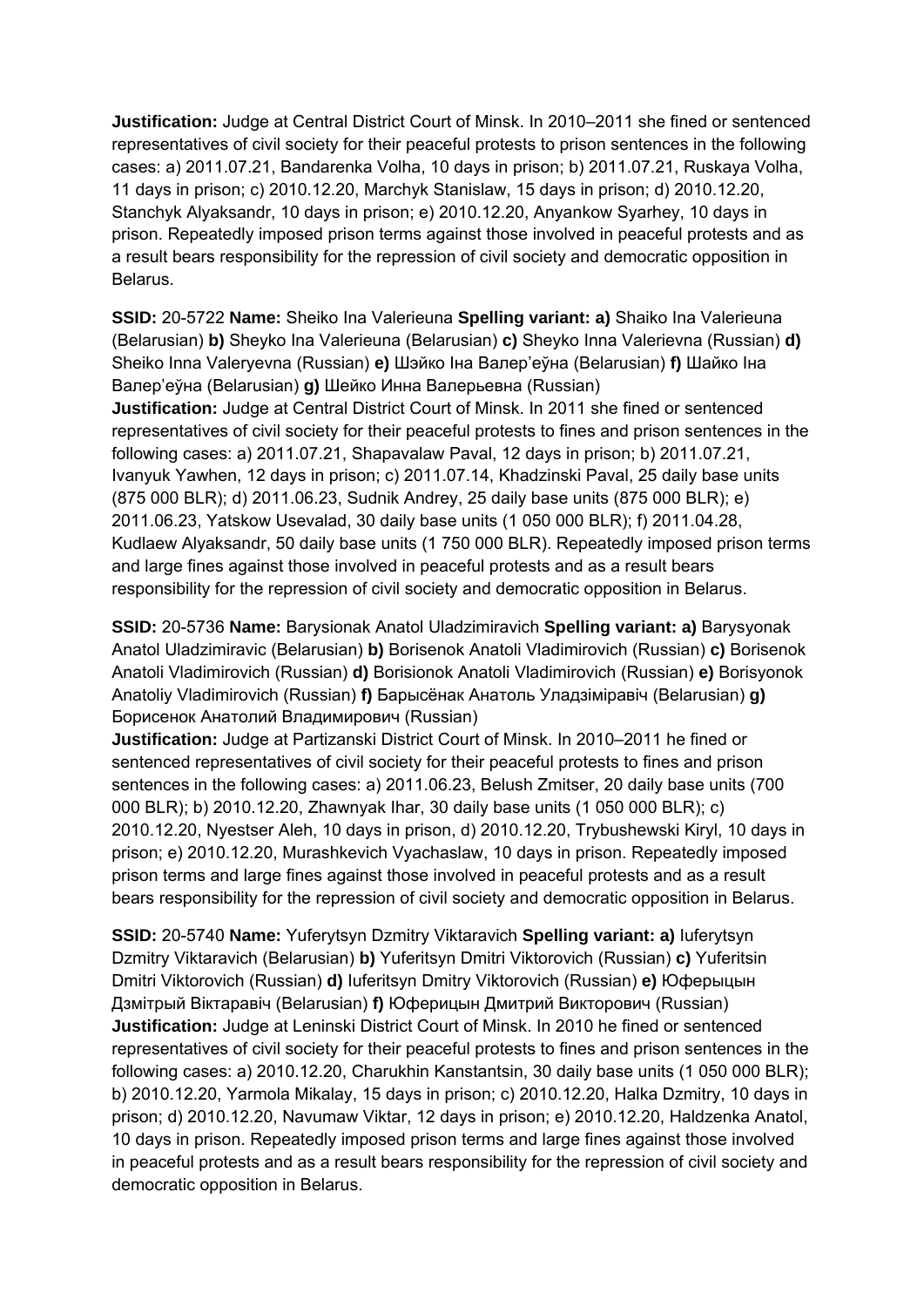**SSID:** 20-5744 **Name:** Ziankevich Valiantsina Mikalaeuna **Spelling variant: a)** Zyankevich Valyantsina Mikalayeuna (Belarusian) **b)** Zenkevich Valentina Nikolaevna (Russian) **c)**  Зянькевіч Валянціна Мікалаеўна (Belarusian) **d)** Зенькевич Валентина Николаевна (Russian)

**Justification:** Judge of Leninski District Court of Minsk. In 2010 she fined or sentenced representatives of civil society for their peaceful protests to prison sentences in the following cases: a) 2010.12.20, Yarmolaw Yahor, 12 days in prison; b) 2010.12.20, Palubok Alyaksandr, 15 days in prison; c) 2010.12.20, Mikhalkin Zakhar, 10 days in prison; d) 2010.10.20, Smalak Syarhey, 15 days in prison; e) 2010.12.20, Vassilewski Alyaksandr, 15 days in prison. Repeatedly imposed prison terms against those involved in peaceful protests and as a result bears responsibility for the repression of civil society and democratic opposition in Belarus.

**SSID:** 20-5748 **Name:** Chyzh Iury Aliaksandravich **Spelling variant: a)** Chyzh Yury Aliaksandravich (Belarusian) **b)** Chizh Iuri Aleksandrovich (Russian) **c)** Chizh Yuri Aleksandrovich (Russian) **d)** ЧЫЖ Юрый Аляксандравіч (Belarusian) **e)** ЧИЖ Юрий Александрович (Russian)

**DOB:** 28 Mar 1963 **POB:** Soboli, Bierezowskij Rajon, Brestkaja Oblast (Соболи, Березовский район, Брестская область) **Identification document:** Passport No. SP0008543, Belarus (current validity doubtful)

**Justification:** Iury Chyzh provides financial support to the Lukashenka regime through his holding company LLC Triple which is active in numerous sectors of the Belarusian economy, including activities resulting from public awards and concessions from the regime. The sporting positions he retains, notably being Chair of the Board of the football club FC Dynamo Minsk and Chair of the Belarusian Federation of wrestling, confirm his association to the regime.

**SSID:** 20-5757 **Name:** Ternavsky Anatoly Andreevich **Spelling variant: a)** Ternavski Anatoli Andreevich (Russian) **b)** Ternavskiy Anatoliy Andreyevich (Russian) **c)** ТЕРНАВСКИЙ Анатолий Андрэевiч (Belarusian) **d)** ТЕРНАВСКИЙ Анатолий Андреевич (Russian) **DOB:** 1950 **POB:** Donetsk, Ukraine

**Justification:** Person close to family members of President Lukashenka; sponsor of the President's Sports Club. His dealing with oil and oil products testifies his close relations with the regime, taking into account a state monopoly on the oil refining sector and the fact that only several individuals are entitled to operate in oil sector. His company Univest-M is one of the two major private oil exporters in Belarus. **Modifications:** Amended on 14 Dez 2012

**SSID:** 20-5762 **Name:** Zhuk Alena Siamionauna **Spelling variant: a)** Zhuk Alena Syamionauna (Belarusian) **b)** Zhuk Elena Semenovna (Russian) **c)** Zhuk Yelena Semyonovna (Russian) **d)** Жук Алена Сямёнаўна (Belarusian) **e)** Жук Елена Семеновна (Russian)

**Justification:** Judge of Pervomayskij district court in Vitsebsk. On 24 February 2012, she sentenced Syarhei Kavalenka, who has been considered as a political prisoner since the beginning of February 2012, to two years and one month in prison for violation of probation. She was directly responsible for violations of the human rights of a person because she denied Syarhei Kavalenka the right to a fair trial. Syarhei Kavalenka was previously given a suspended sentence for hanging out a banned historical white-red-white flag in Vitsebsk. The subsequent sentence given by Alena Zhuk was disproportionately harsh given the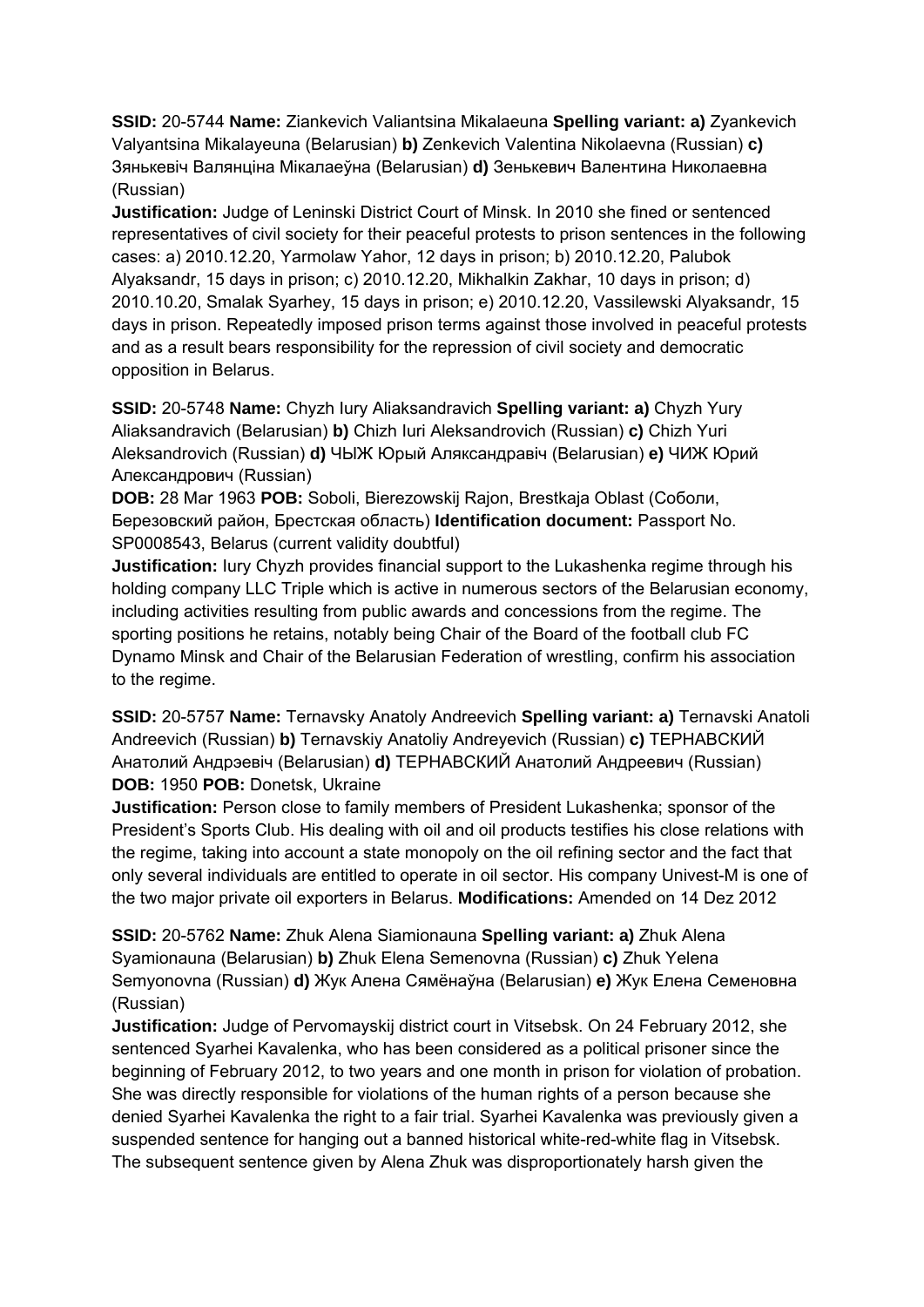nature of the crime and not in line with the criminal code of Belarus. Her actions constituted a direct violation of the international commitments of Belarus in the field of human rights.

**SSID:** 20-5766 **Name:** Lutau Dzmitry Mikhailavich **Spelling variant: a)** Lutov Dmitri Mikhailovich (Russian) **b)** Lutov Dmitry Mikhailovich (Russian) **c)** Лутаў Дзмітрый Міхайлавіч (Belarusian) **d)** Лутов Дмитрий Михайлович (Russian) **Justification:** Prosecutor in the trial of Syarhei Kavalenka who was sentenced to two years and one month in prison for violation of probation. Syarhei Kavalenka was previously given a suspended sentence for hanging out a white-red-white flag, a symbol of the opposition moment, on a Christmas tree in Vitsebsk. The subsequent sentence given by the judge in the case was disproportionately harsh given the nature of the crime and not in line with the criminal code of Belarus. Lutau's actions constituted a direct violation of the international commitments of Belarus in the field of human rights.

**SSID:** 20-5770 **Name:** Atabekau Khazalbek Bakhtibekavich **Spelling variant: a)** Atabekov Khazalbek Bakhtibekovich (Russian) **b)** Атабекаў Хазалбек Бактібекавіч (Belarusian) **c)**  Атабеков Хазалбек Бахтибекович (Russian) **d)** Атабеков Кхазалбек Бахтибекович (Russian)

**Justification:** Colonel, commander of a special brigade of Interior Troops in the Uruchie suburb of Minsk. He commanded his unit during the crackdown on the postelection protest demonstration in Minsk on 19 December 2010 where an excessive use of force was applied. His actions constituted a direct violation of the international commitments of Belarus in the field of human rights.

**SSID:** 20-5774 **Name:** Charnyshou Aleh Anatolievich **Spelling variant: a)** Chernyshev Oleg Anatolievich (Russian) **b)** Чарнышоў Алег Анатольевiч (Belarusian) **c)** Черышев Олег Анатольевич (Russian)

**Justification:** Colonel, in charge of counter-terrorist unit of the KGB «Alpha» unit. He personally participated in inhuman and degrading treatment of opposition activists in the KGB detention centre in Minsk after the crackdown on the postelection protest demonstration in Minsk 19 December 2010. His actions constituted a direct violation of the international commitments of Belarus in the field of human rights **Modifications:** Amended on 14 Dez 2012

**SSID:** 20-5778 **Name:** Arlau Aliaksey - **Spelling variant: a)** Arlau Aliaksei - (Belarusian) **b)**  Arlau Aliaksandr Uladzimiravich (Belarusian) **c)** Orlov Aleksei - (Russian) **d)** Orlov Alexey - (Russian) **e)** Orlov Aleksandr Vladimirovich (Russian) **f)** Orlov Alexandr Vladimirovich (Russian) **g)** Арлаў Аляксей - (Belarusian) **h)** Арлаў Аляксандр Уладзіміравіч (Belarusian) **i)** Орлов Алексей - (Russian) **j)** Орлов Александр Владимирович (Russian) **Justification:** Colonel, head of the KGB detention centre in Minsk. He was personally responsible for cruel, inhuman or degrading treatment or punishment of those who were detained in the weeks and months after the crackdown on the postelection protest demonstration in Minsk on 19 December 2010. His actions constituted a direct violation of the international commitments of Belarus in the field of human rights.

**SSID:** 20-5782 **Name:** Sanko Ivan Ivanavich **Spelling variant: a)** Sanko Ivan Ivanovich (Russian) **b)** Санько Іван Іванавіч (Belarusian) **c)** Санько Иван Иванович (Russian) **Justification:** Major, senior investigator of the KGB. He conducted investigations which included the use of falsified evidence against opposition activists in the KGB detention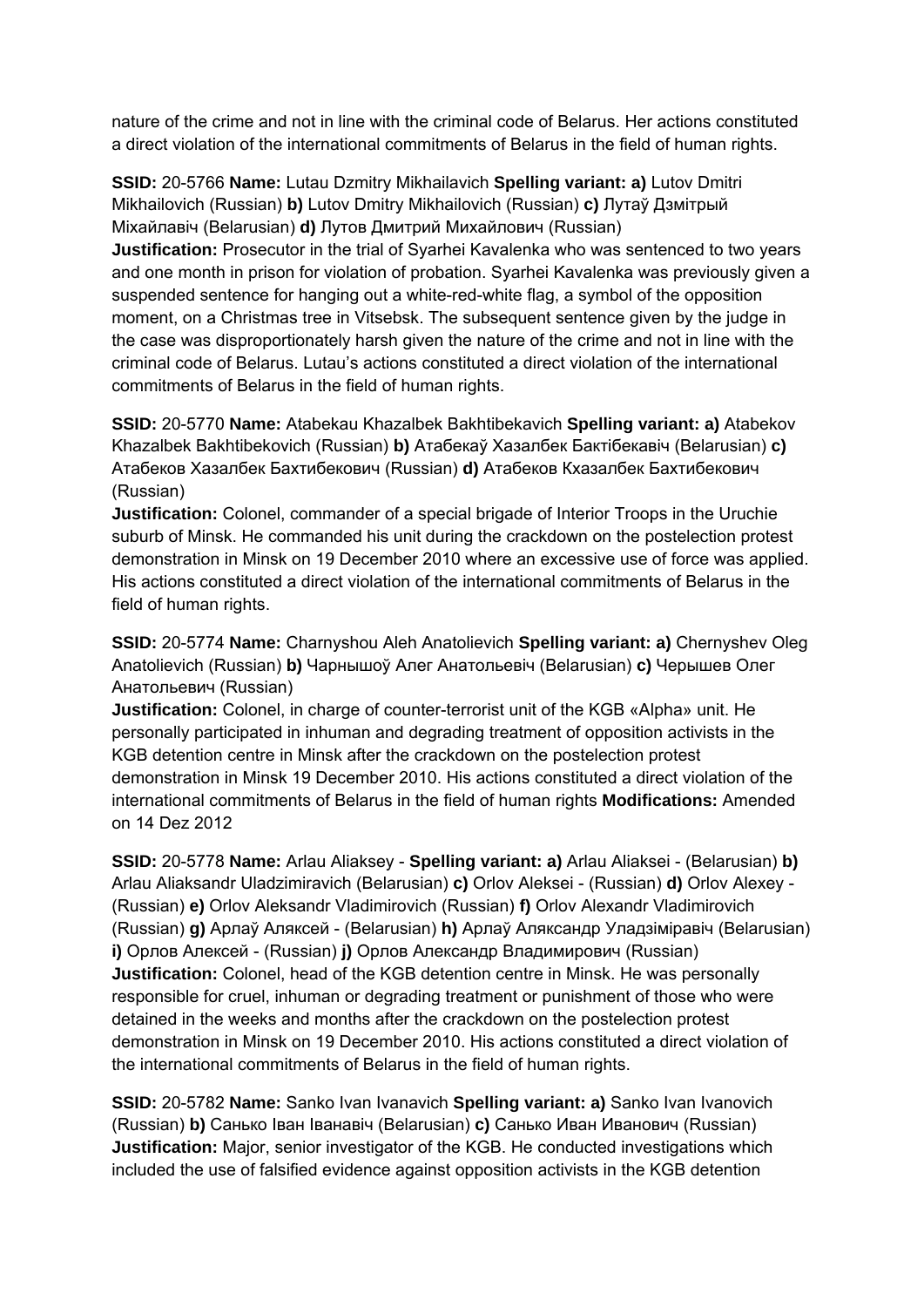centre in Minsk after the crackdown on the post-election protest demonstration in Minsk on December 19th, 2010. His actions constituted a clear violation of the human rights by denying the right to a fair trial and the international commitments of Belarus in the field of human rights.

**SSID:** 20-5786 **Name:** Traulka Pavel **Spelling variant: a)** Traulko Pavel (Russian) **b)**  Траулька Павел (Belarusian) **c)** Траулько Павел (Russian)

**Justification:** Lieutenant Colonel, former operative of the military counter-intelligence of the KGB (currently head of the press service of the newly formed Investigative Committee of Belarus). He falsified evidence and used threats in order to extort confessions from opposition activists in the KGB detention centre in Minsk after the crackdown on the postelection protest demonstration in Minsk on December 19th, 2010. He was directly responsible for the use of cruel, inhuman or degrading treatment or punishments; and denying the right to a fair trial. His actions constituted a direct violation of the international commitments of Belarus in the field of human rights.

**SSID:** 20-5790 **Name:** Sukhau Dzmitri Viachaslavavich **Spelling variant: a)** Sukhau Dzimitry Vyachyaslavavich (Belarusian) **b)** Sukhov Dmitri Vyacheslavovich (Russian) **c)**  Sukhov Dmitry Viacheslavovich (Russian) **d)** Сухаў Дзмітрі Вячаслававіч (Belarusian) **e)**  Сухов Дмитрий Вячеславович (Russian)

**Justification:** Lieutenant-Colonel, operative of the military counter-intelligence of the KGB, falsified evidence against and used threats in order to in order to extort confessions from opposition activists in the KGB detention centre in Minsk after the crackdown on the postelection protest demonstration in Minsk on December 19th, 2010. He was directly responsible for violating the fundamental human rights of political prisoners and opposition activists by the use of excessive force against them. His actions constituted a direct violation of the international commitments of Belarus in the field of human rights.

**SSID:** 20-5794 **Name:** Alinikau Siarhei Aliaksandravich **Spelling variant: a)** Alinikau Siarhey Alyaksandravich (Belarusian) **b)** Aleinikov Sergei Aleksandrovich (Russian) **c)**  Алиникаў Сяргей Аляксандравич (Belarusian) **d)** Алейников Сергей Александрович (Russian)

**Justification:** Major, head of operative unit of penal colony IK-17 in Shklov, pressured political prisoners by denying their rights to correspondence and meetings, issued orders to subject them to a stricter penal regime, searches, and made threats in order to extort confessions. He was directly responsible for violating the human rights of political prisoners and opposition activists by using excessive force against them. His actions constituted a direct violation of the international commitments of Belarus in the field of human rights.

**SSID:** 20-5798 **Name:** Shamionau Vadzim Iharavich **Spelling variant: a)** Shamenov Vadim Igorevich (Russian) **b)** Shamyonov Vadim Igorevich (Russian) **c)** Шамёнаў Вадзiм Ігаравіч (Belarusian) **d)** Шамёнов Вадим Игоревич (Russian)

**Justification:** Captain, head of operative unit of penal colony IK-17 in Shklov. He pressured political prisoners, denying their rights to correspondence, and made threats in order to extort confessions. Directly responsible for violating the human rights of political prisoners and opposition activists by the use of cruel, inhuman or degrading treatment or punishments. His actions constituted a direct violation of the international commitments of Belarus in the field of human rights.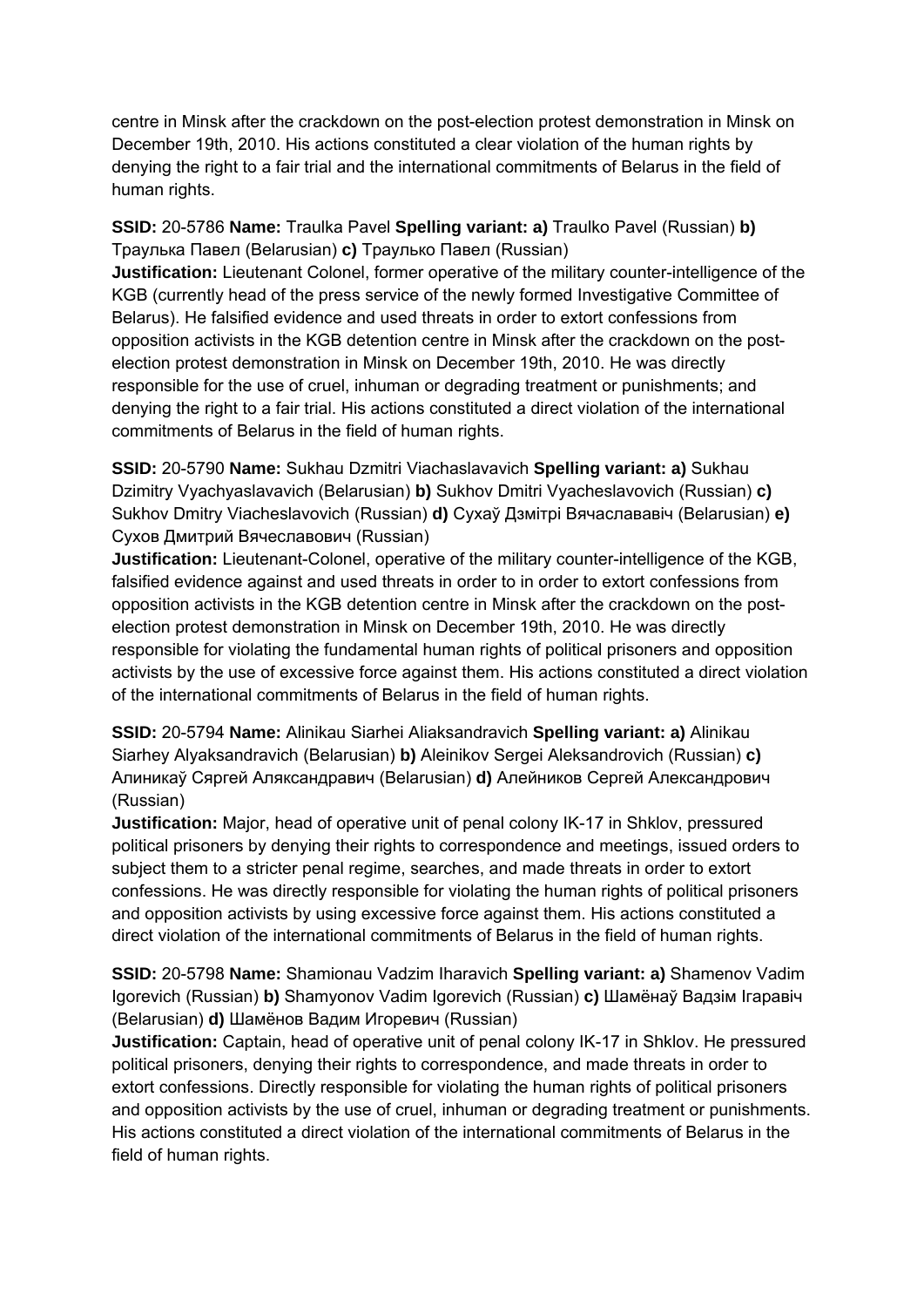**SSID:** 20-7228 **Name:** Lapo Liudmila Ivanauna **Spelling variant: a)** Lapo Lyudmila Ivanauna (Belarusian) **b)** Lapo Ludmila Ivanauna (Belarusian) **c)** Lappo Ludmila Ivanovna (Russian) **d)** Lappo Liudmila Ivanovna (Russian) **e)** Lappo Lyudmila Ivanovna (Russian) **f)**  Лапо Людміла Іванаўна (Belarusian) **g)** Лаппо Людмила Ивановна (Russian) **Justification:** Judge at Frunzenski District Court of Minsk. In 2010–2011 she fined or sentenced representatives of civil society for their peaceful protests to fines and prison sentences in the following cases: a) 2011.07.07, Melyanets Mikalay, 10 days in prison; b) 2011.06.30, Shastseryk Uladzimir, 10 days in prison; c) 2011.06.30, Zyakaw Eryk, 10 days in prison; d) 2011.04.25, Grynman Nastassiya, 25 daily base units (875 000 BLR); e) 2010.12.20, Nikishyn Dzmitry, 11 days in prison. Repeatedly imposed prison terms and large fines against those involved in peaceful protests and as a result bears responsibility for the repression of civil society and democratic opposition in Belarus.

# **Entities**

**SSID:** 20-5802 **Name:** Beltechexport **Spelling variant:** ЗАО Белтехэкспорт (Russian) **Address:** Nezavisimost ave., 86-B, Minsk, 220012 (Tel: (+375 17) 263-63-83, Fax: (+375 17) 263-90-12)

**Justification:** Entity formerly owned by Peftiev Vladimir. Its majority shareholder is Dmitry Gurinovich, Mr Peftiev's former advisor in Velcom. Beltechexport benefits from the regime as the main exporter of arms and military equipment owned by the state or produced by stateowned companies. It supports and provides revenue to the Lukashenka regime by its sale of arms. **Modifications:** Amended on 14 Dez 2012

**SSID:** 20-5812 **Name:** Private Unitary Enterprise (PUE) BT Telecommunications **Spelling variant:** частное унитарное предприятие (ЧУП) БТ Телекоммуникации (Russian) **Justification:** Entity controlled by Peftiev Vladimir. **Relation:** Controlled by Peftsieu Uladzimir Paulavich (SSID 20-5300) **Modifications:** Amended on 14 Dez 2012

**SSID:** 20-5816 **Name:** LLC Delovaya Set **Spelling variant:** ООО Деловая сеть (Belarusian)

**Justification:** Entity controlled by Vladimir Peftiev. **Relation:** Controlled by Peftsieu Uladzimir Paulavich (SSID 20-5300) **Modifications:** Amended on 14 Dez 2012

**SSID:** 20-5820 **Name:** CJSC Sistema investicii i inovacii **Spelling variant:** ЗАО Системы инвестиций и инноваций (Belarusian)

**Justification:** Entity controlled by Vladimir Peftiev. **Relation:** Controlled by Peftsieu Uladzimir Paulavich (SSID 20-5300) **Modifications:** Amended on 14 Dez 2012

**SSID:** 20-5824 **Name:** PUC Sen-Ko **Spelling variant:** ЧУП Сен-Ко (Belarusian) **Justification:** Entity controlled by Vladimir Peftiev. **Relation:** Controlled by Peftsieu Uladzimir Paulavich (SSID 20-5300) **Modifications:** Amended on 14 Dez 2012

**SSID:** 20-5828 **Name:** PUC BT Invest **Spelling variant:** ЧУП БТ Инвест (Belarusian) **Justification:** Entity controlled by Vladimir Peftiev. **Relation:** Controlled by Peftsieu Uladzimir Paulavich (SSID 20-5300) **Modifications:** Amended on 14 Dez 2012

**SSID:** 20-5832 **Name:** The Spirit and Vodka Company Aquadiv **Spelling variant:**  Малиновщизненский спиртоводочный завод Аквадив (Belarusian)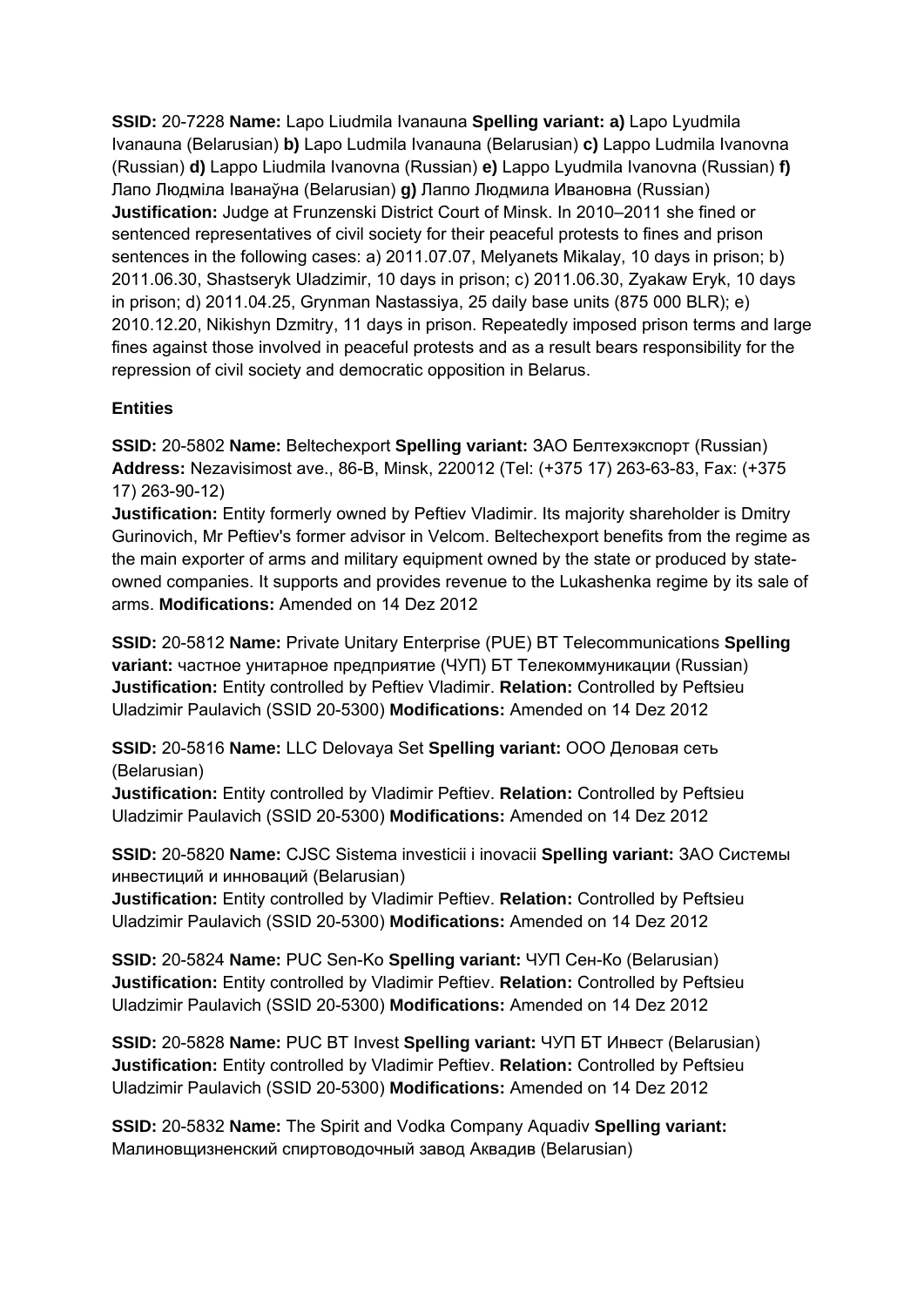**Justification:** Entity controlled by Vladimir Peftiev. **Relation:** Controlled by Peftsieu Uladzimir Paulavich (SSID 20-5300) **Modifications:** Amended on 14 Dez 2012

**SSID:** 20-5836 **Name:** Beltekh Holding **Spelling variant:** Белтех Холдинг (Belarusian) **Justification:** Entity controlled by Vladimir Peftiev. **Relation:** Controlled by Peftsieu Uladzimir Paulavich (SSID 20-5300) **Modifications:** Amended on 14 Dez 2012

**SSID:** 20-5840 **Name:** Spetspriborservice **Spelling variant:** Спецприборсервис (Belarusian)

**Justification:** Entity controlled by Vladimir Peftiev. **Relation:** Controlled by Peftsieu Uladzimir Paulavich (SSID 20-5300) **Modifications:** Amended on 14 Dez 2012

**SSID:** 20-5844 **Name:** Tekhnosoyuzpribor **Spelling variant:** Техносоюзприбор (Belarusian)

**Justification:** Entity controlled by Vladimir Peftiev. **Relation:** Controlled by Peftsieu Uladzimir Paulavich (SSID 20-5300) **Modifications:** Amended on 14 Dez 2012

**SSID:** 20-5848 **Name:** LLC Triple **Spelling variant:** ООО ТРАЙПЛ (Belarusian) **Address: a)** Pobediteley Avenue 51/2, Room 15, Minsk, 220035 **b)** Республика Беларусь, проспект Победителей, дом 51, корпус 2, помещение 15, Минск, 220035 **Justification:** Holding company of Iury Chyzh. Iury Chyzh provides financial support to the Lukashenka regime, notably through his holding company LLC Triple.

**SSID:** 20-5853 **Name:** JLLC Neftekhimtrading **Spelling variant:** СООО НефтеХимТрейдинг (Belarusian) **Address:** Minsk **Justification:** Subsidiary of LLC Triple. **Other information:** Registered 2002

**SSID:** 20-5858 **Name:** CJSC Askargoterminal **Spelling variant:** ЗАО Аскарготерминал (Belarusian) **Justification:** Subsidiary of LLC Triple.

**SSID:** 20-5862 **Name:** LLC Triple Metal Trade **Spelling variant:** ООО Трайплметаллтрейд (Belarusian) **Justification:** Subsidiary of LLC Triple.

**SSID:** 20-5866 **Name:** JSC Berezovsky KSI **Spelling variant:** ОАО Березовский комбинат силикатных изделий (Belarusian) **Justification:** Subsidiary of LLC Triple

**SSID:** 20-5870 **Name:** JV LLC Triple-Techno **Spelling variant:** СП ООО Трайпл-Техно (Belarusian) **Justification:** Subsidiary of LLC Triple.

**SSID:** 20-5874 **Name:** JLLC Variant **Spelling variant:** СООО Вариант (Belarusian) **Justification:** Subsidiary of LLC Triple.

**SSID:** 20-5878 **Name:** JLLC Triple-Dekor **Spelling variant:** СООО Трайпл-Декор (Belarusian) **Justification:** Subsidiary of LLC Triple.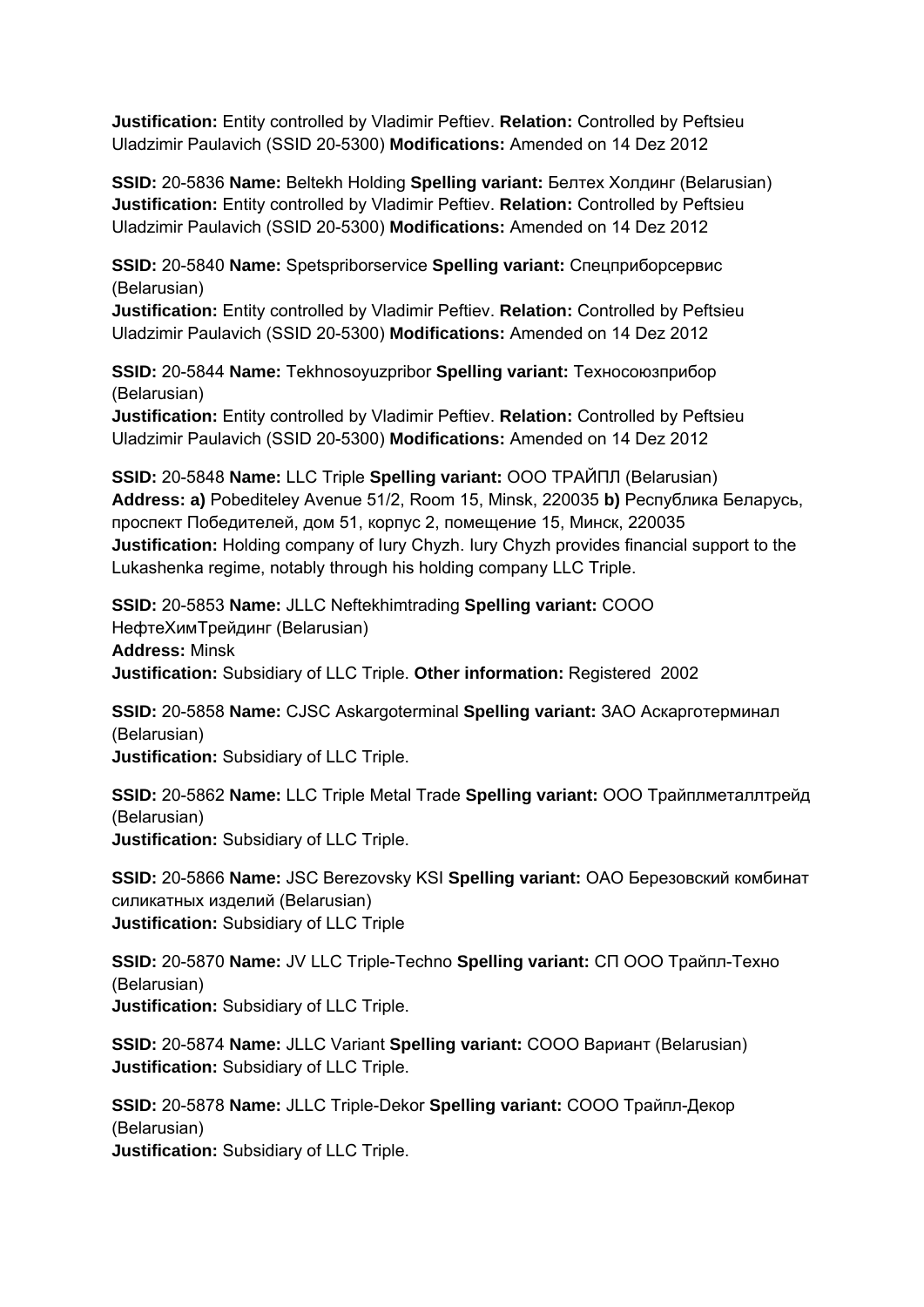**SSID:** 20-5882 **Name:** JCJSC QuartzMelProm **Spelling variant:** СЗАО Кварцмелпром (Belarusian) **Justification:** Subsidiary of LLC Triple.

**SSID:** 20-5886 **Name:** JCJSC Altersolutions **Spelling variant:** СЗАО Альтерсолюшнс (Belarusian) **Justification:** Subsidiary of LLC Triple.

**SSID:** 20-5890 **Name:** JCJSC Prostoremarket **Spelling variant:** СЗАО Простомаркет (Belarusian) **Justification:** Subsidiary of LLC Triple.

**SSID:** 20-5894 **Name:** JLLC AquaTriple **Spelling variant:** СП ООО Акватрайпл (Belarusian) **Justification:** Subsidiary of LLC Triple.

**SSID:** 20-5898 **Name:** LLC Rakowski browar **Spelling variant:** ООО Ракаўскі бровар (Belarusian) **Justification:** Subsidiary of LLC Triple.

**SSID:** 20-5902 **Name:** MSSFC Logoysk **Spelling variant:** ГСОК Логойск (Belarusian) **Justification:** Subsidiary of LLC Triple.

**SSID:** 20-5906 **Name:** Triple-Agro ACC **Spelling variant:** Трайпл-Агро (Belarusian) **Justification:** Subsidiary of LLC Triple.

**SSID:** 20-5910 **Name:** CJCS Dinamo-Minsk **Spelling variant:** ЗАО ФК Динамо-Минск (Belarusian) **Justification:** Subsidiary of LLC Triple.

**SSID:** 20-5914 **Name:** JLLC Triplepharm **Spelling variant:** СООО Трайплфарм (Belarusian) **Justification:** Subsidiary of LLC Triple.

**SSID:** 20-5918 **Name:** LLC Triple-Veles **Spelling variant:** ООО Трайплфарм (Belarusian) **Justification:** Subsidiary of LLC Triple.

**SSID:** 20-5922 **Name:** Univest-M **Spelling variant:** Юнивест (Belarusian) **Justification:** Entity controlled by Anatoly Ternavsky **Relation:** Controlled by Ternavsky Anatoly Andreevich (SSID 20-5757)

**SSID:** 20-5926 **Name:** FLLC Unis Oil **Spelling variant:** ИООО Юнис Ойл (Belarusian) **Justification:** Subsidiary of Univest-M.

**SSID:** 20-5930 **Name:** JLLC UnivestStroyInvest **Spelling variant:** СООО Юнивест-СтройИнвест (Belarusian) **Justification:** Subsidiary of Univest-M.

**SSID:** 20-11558 **Name:** Sport-Pari **Spelling variant:** ЗАО Спорт-пари (оператор республиканской лотереи) (Russian)

**Justification:** Entity controlled by Peftiev Vladimir, through his entities Business Network and BT Telecommunications. Sport-Pari is controlled by Peftiev in conjunction with